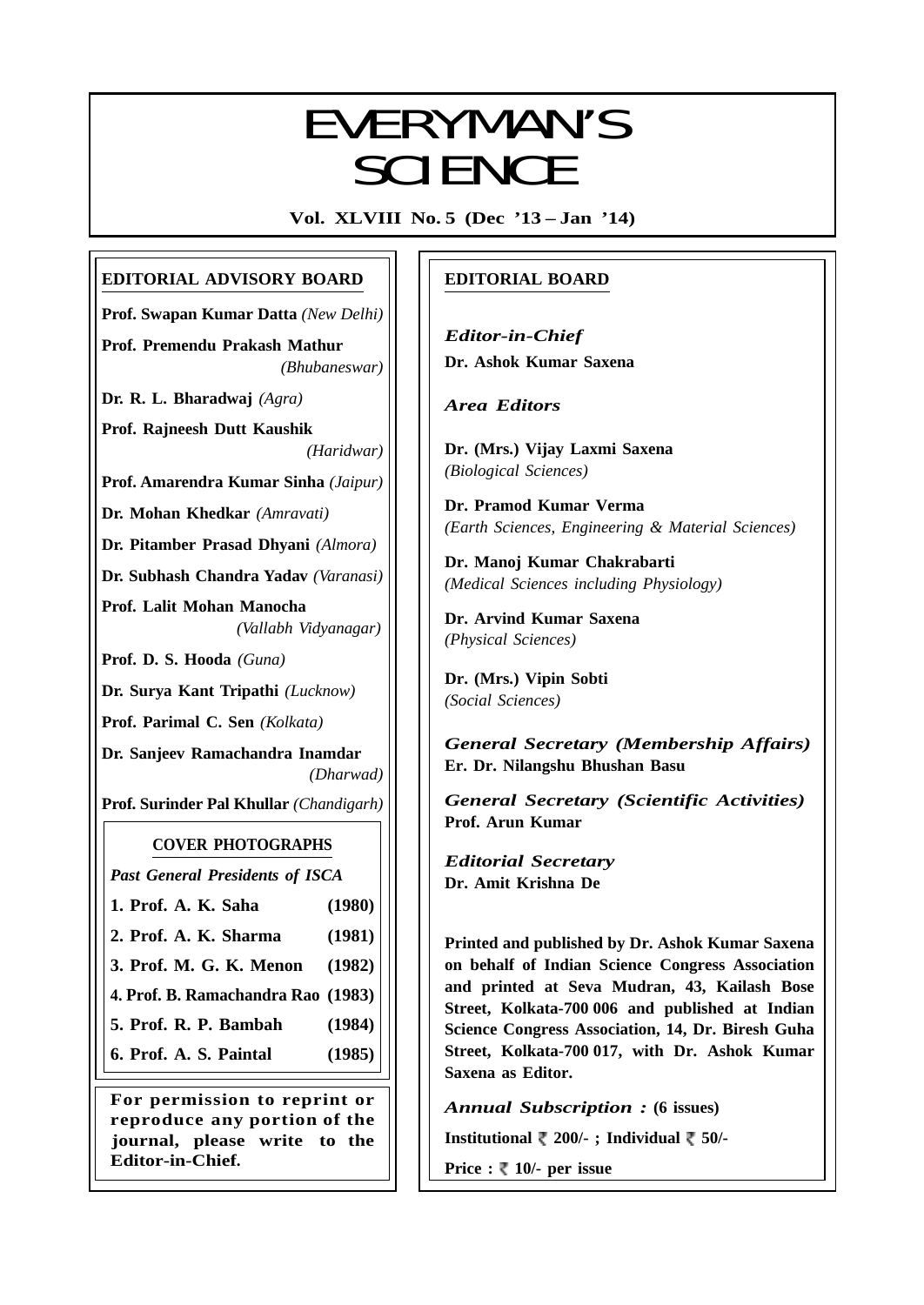# CONTENTS

**Everyman's Science Vol. XLVIII No. 5, Dec '13 — Jan '14**

| <b>EDITORIAL:</b>                                                      |     |
|------------------------------------------------------------------------|-----|
| <b>Innovations in Science and Technology for Inclusive Development</b> |     |
| Ashok Kumar Saxena                                                     | 319 |
| <b>ARTICLES:</b>                                                       |     |
| Presidential Address: Quality Science in India-Ends and Means          |     |
| R. P. Bambah                                                           | 322 |
| The Use of Miracle Marine Mass of Algae in Agriculture                 |     |
| Biswajit Pramanick, Koushik Brahmachari, Arup Ghosh and S.T. Zodape    | 333 |
| Nitromethane: An Emerging Alternative Fuel Additive with               |     |
| <b>Associated Challenges</b>                                           |     |
| Shivani Tyagi and Anil Kumar                                           | 338 |
| Aspirations and Achievement of Human Genome Project After a Decade     |     |
| Rekhamani Das and Jyotsna Devi                                         | 342 |
| <b>Yogic/Yogevic Environmentalism</b>                                  |     |
| M. Jaya Kumar Jacob                                                    | 347 |
| <b>Strobilurins: A New Generation of Natural Fungicides</b>            |     |
| V. Venkataravanappa, S. Saha, B. Mahesh and A. B. Rai                  | 352 |
| <b>Eutrophication : A Formidable Foe</b>                               |     |
| Amit K. Ghosh and Suman Sarkar                                         | 358 |
| Human Microbiomics-Decoding the Mysteries of our Permanent Guests      |     |
| Latika Bhatia                                                          | 364 |
| Radio Frequency-A Blessing or A Curse                                  |     |
| Anandarup Chatterjee and Shyam Sundar Kar                              | 370 |
| KNOW THY INSTITUTIONS                                                  | 375 |
| <b>CONFERENCES / MEETINGS / SYMPOSIA / SEMINARS</b>                    | 378 |
| <b>S &amp; T ACROSS THE WORLD</b>                                      | 380 |
|                                                                        |     |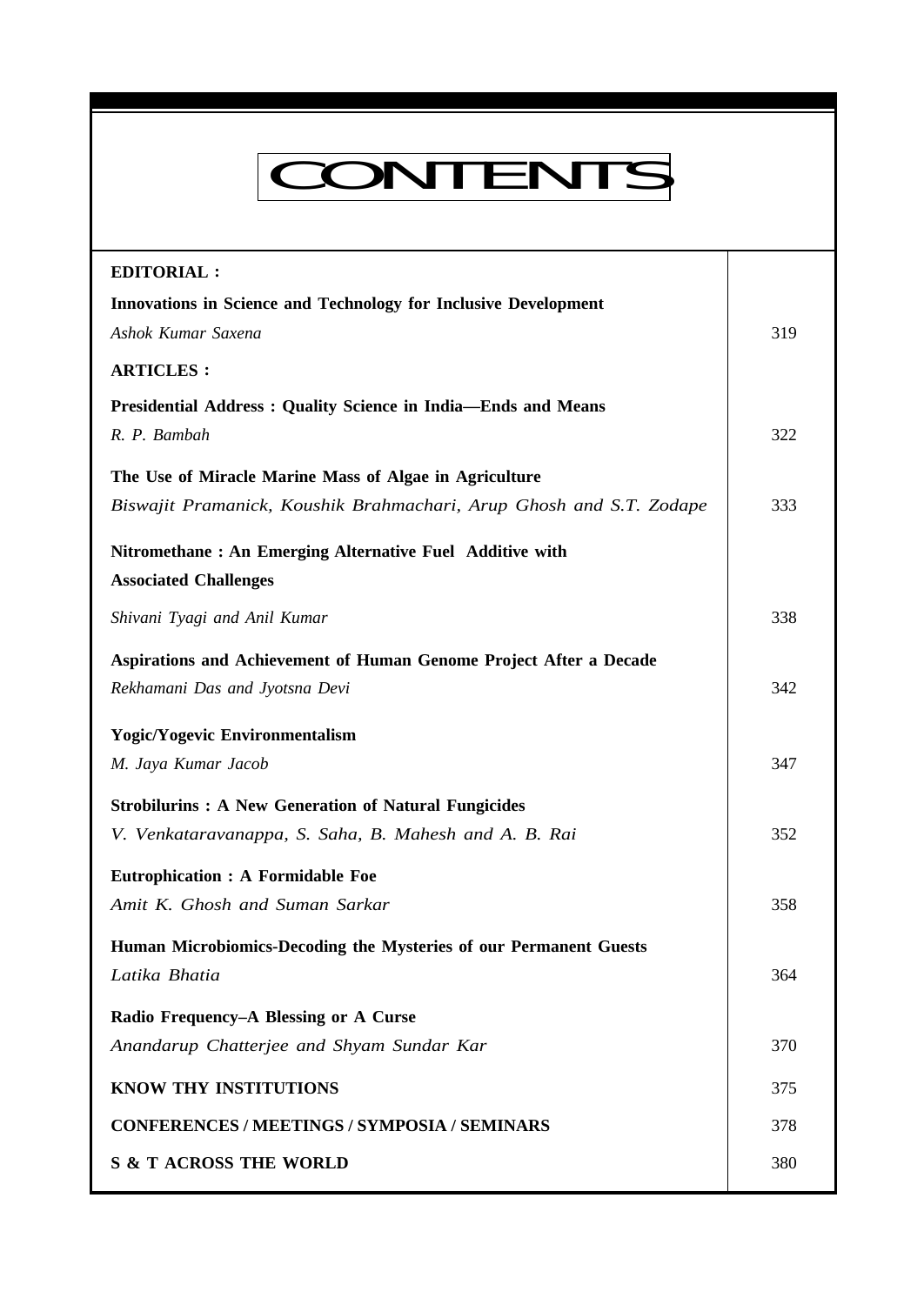# **EDITORIAL**

# **INNOVATIONS IN SCIENCE AND TECHNOLOGY FOR INCLUSIVE DEVELOPMENT**

India has used science and technology for social development right from the beginning of planned development. The first time when television programmes were beamed through satellite, it was for education and not just entertainment. No other country perhaps began the satellite-based transmission in this manner. Likewise, green, white and blue revolution essentially happened through application of science and technology along with appropriate policy and institutional interventions. Having said that, it must be acknowledged that a very large part of Indian population feels excluded from the benefits of S&T applications. This feeling of exclusion has to be overcome if the goal of inclusive development in the Decade of Innovation has to be met. Several strategies may include inclusive health, biodiversity based knowledge systems and grassroots innovations, mining the minds of masses for sourcing and sinking ideas, engagement with youth, handlooms and handicrafts innovation and diffusion, indicators of sustainability science, linking modern S&T with traditional arts and other artisanal goods, sustainable land use and climate change, learning from centenarians, mobilizing employment programmes for mapping the mind and resources and extending core support to S&T institutions for social inclusion and development.

The welfare of modern society depends to a large extent on the continuous advancement of scientific understanding of genetics, synthetic biology, neurosciences, material sciences, computer sciences, space science and advances in nanotechnologies. These have provided both a deeper understanding of the grammar of nature and

new opportunities for industrial and economic development. Innovative engineering tools and new forms of manufacturing have also shown how to foster better communication, to improve access to information and how to use many resources more efficiently and with reduced environmental impact. These developments offer new opportunities to tackle major societal challenges; enhance economic prosperity and a fair distribution of wealth for all members of society; address climate change, energy and resource scarcity; stimulating advances in healthcare and reducing the impact of aging societies, and many other potential benefits. Knowledge, the development of technical and practical knowhow and the fostering of entrepreneurial spirit. Extraordinary advances have taken place in science new technologies in the last decades.

And yet, if knowledge from scientific research is to become the driver of a knowledge-based economy, how do we ensure that its evolution and development reflect not only a step forward into sustainable development but also meet societal expectations and concerns?

The term "inclusive" illustrates the need to gain public support for the necessary changes in technologies, production processes and societal transformations.

# **PUBLIC CONCERNS ABOUT SCIENCE AND TECHNOLOGY**

In spite of the fact that India's fate depends on a prudent utilization of knowledge, most Indian societies face a growing distance between knowledge producers, users and citizens. Many innovative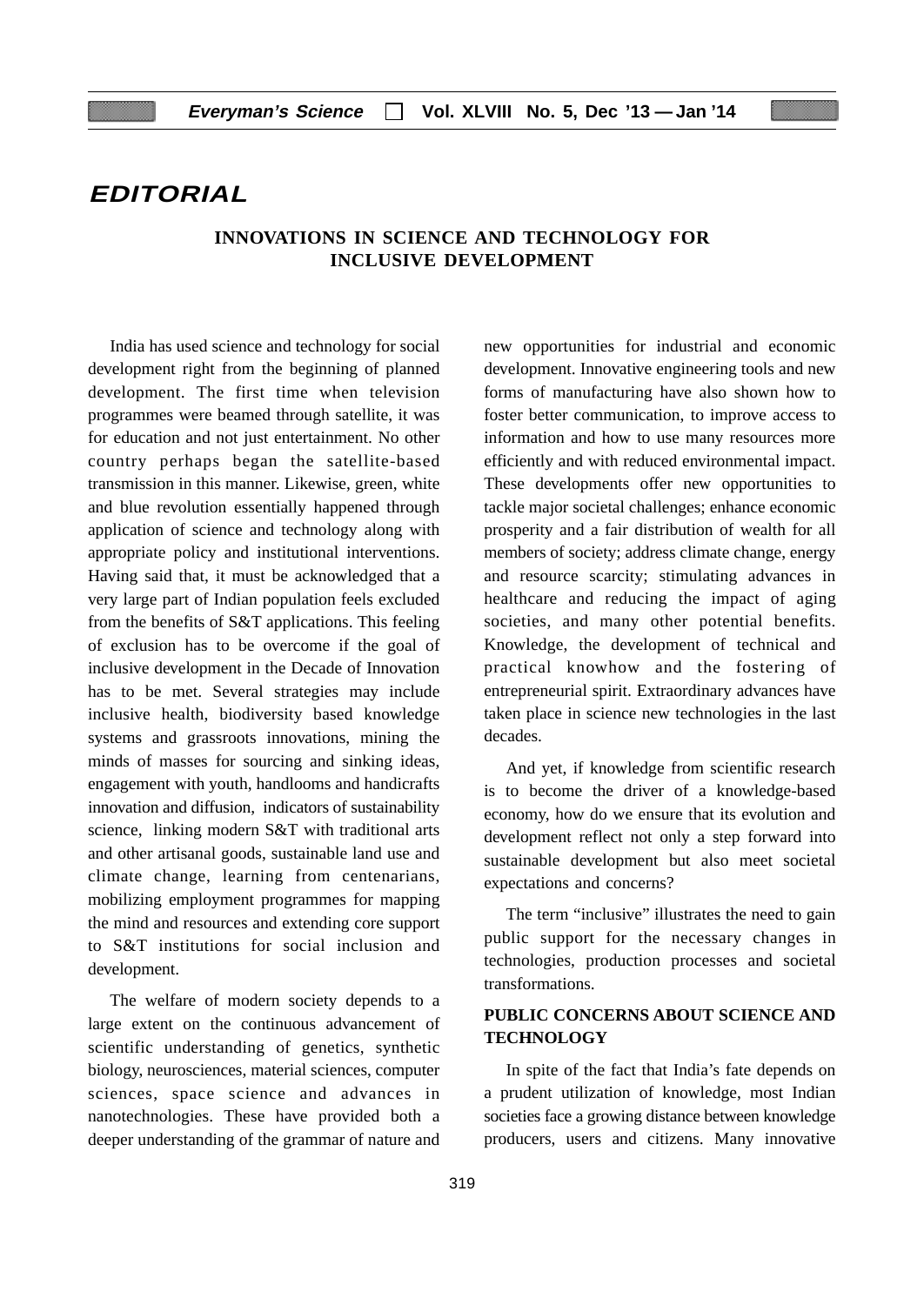applications of science and technology lack significant public support, regardless of what the balance of scientific evidence suggests about the level of risk associated with any specific application. In India people are still strongly in favour of science and its application (e.g. plant biotechnology).

Many people seem to be fixated on the risks and the uncertainties of new developments while commonly underestimating their potential for positive change and economic opportunities. Recent examples of public concerns on innovative products include, inter alia, the internet of things and smart cities (privacy); shale gas (risk assessment); GM food (socio-cultural concerns); dual use and biotechnology (biological threats); synthetic meat and animal cloning for food (safety and cultural concerns); personalised medicine, gene testing and DNA banking (benefits for society and socioeconomic inequalities). Other concerns include carbon capture and storage (citizens raise safety concerns over storage facilities in their neighbourhood despite the fact that this technology is regarded as potentially beneficial to fighting climate change); smart energy meters (privacy issues); electronic health records (privacy and autonomy concerns), etc.

At the same time, social change associated with the advancement of knowledge has lost some of its attractiveness for at least two reasons ; due to lack of awareness and gap between scientific innovations and their applications in daily life.

This perception of a gap between those who produce and apply new knowledge and those who will be affected by the positive and negative consequences of these applications is exacerbated by new developments in knowledge generation and in the institutional settings where knowledge generation takes place. Due to the complexity, uncertainty and ambiguity of contemporary knowledge construction, knowledge claims are often contested and leave ample room for different

interpretations. Knowledge often increases the experience of uncertainty rather than reducing it. This has led to the problematic belief, allegedly supported by post-modern thinking, that all truth claims are more or less arbitrary and driven by personal or institutional interests rather than factual insights.

# **CHALLENGES FOR IMPROVING PUBLIC UNDERSTANDING OF NEW DEVELOP-MENTS IN KNOWLEDGE AND TECHNOLOGY**

A principal challenge in science and technology information and education is therefore to convey a modern understanding of knowledge as a temporary, contested and multi-faceted body of truth claims and, at the same time, provide the assurance that it is the "fuzziness" of contemporary knowledge that leads to a successful and responsible application of knowledge in different societal domains. Uncertain knowledge is by no means arbitrary. It portrays reality much better than traditional deterministic models of the world. Complex models of reality have proven to be more successful than simple and unambiguous images of reality. Even with all the uncertainty and ambiguity associated with new knowledge, the implications of this knowledge have the power to make human interventions more robust, efficient and even sustainable.

Taking risks and exploring uncertain areas is thereby connected to creating new opportunities and to providing economic and social benefits to all. To convey this message about the nature of contemporary knowledge to all parts of the Indian population is first and foremost an educational task. In particular, the science curricula of schools need to be revised to reflect this new understanding of knowledge and provide guidance on how to handle complex questions in an appropriate -but still knowledge-based- manner. These attempts at revising school curricula need to be accompanied by additional efforts to launch programs on public engagement with science, knowledge and society.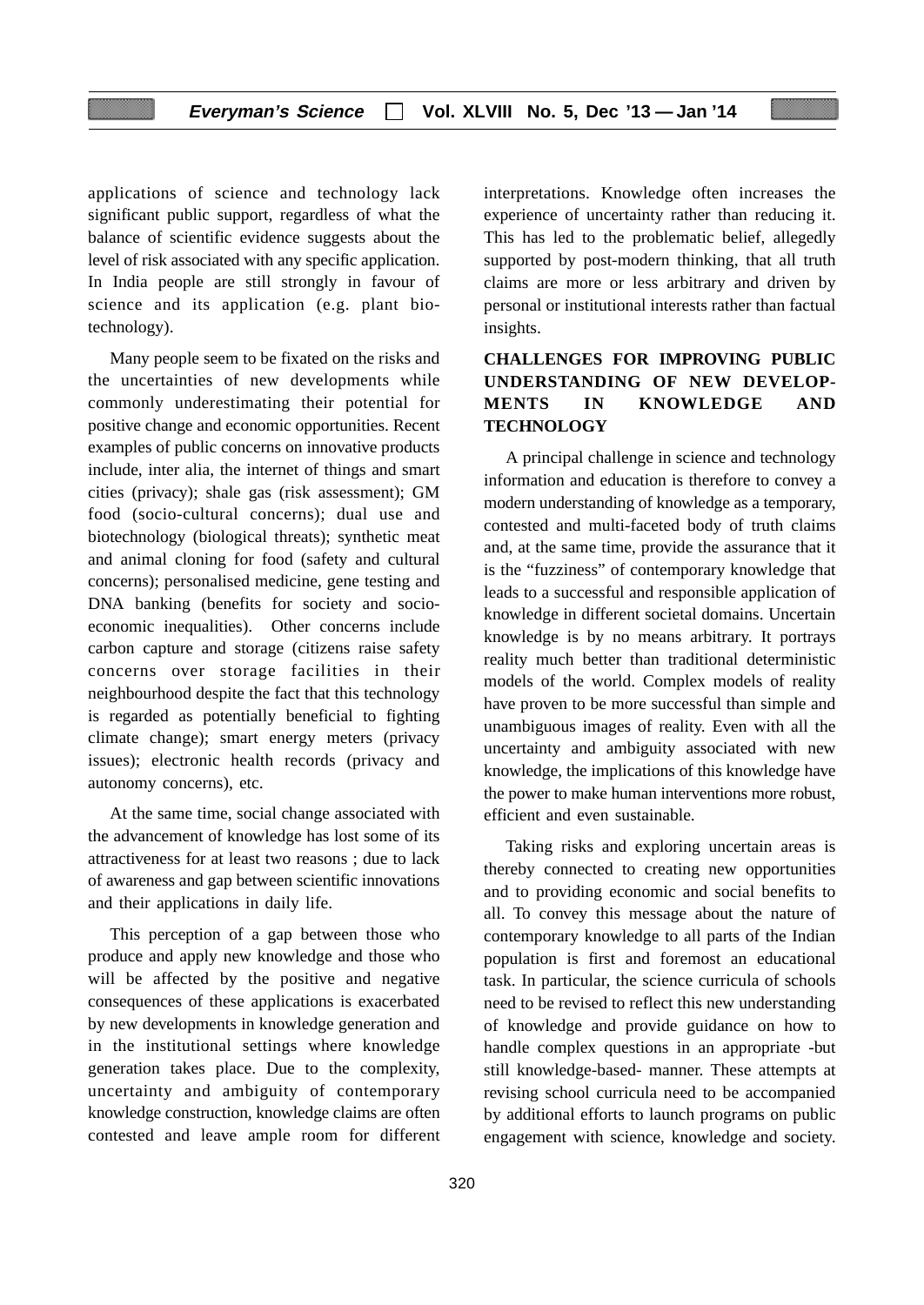To focus on scientific literacy only is not enough. We need to become familiar with the concept that knowledge, technology, organizational structure and patterns of behaviour are closely interwoven and constitute the main fabric of our modern, knowledge-based culture.

Secondly*,* we need new and effective programs to help people understand the rationale for comparing risks and benefits and for making prudent trade-offs between the different values about which we care.

The empirical analysis of people's attitudes towards changes in their environment, in particular new technological infrastructure, has shown that four factors are crucial for a positive position towards proposed changes:

- *Why do we need change?* This cognitive aspect includes the insight that the proposed change is going to provide the service that is associated with this change and that the concomitant risks can be managed by the societal institutions mandated to deal with these risks.
- *What is in it for me?* People need to be convinced that the proposed changes will have a benefit either for themselves or for others for whom they care. If the common good is invoked it needs to be articulated in the form of concrete advantages to those who will need the services. Abstract promises such as "it will improve the competitiveness of a country" are insufficient to serve this objective.
- *Does this limit my options?* People tend to reject innovations or changes if they believe that their personal range of options or their

personal freedom is negatively affected. Loss of sovereignty or the perception of being dominated by others is powerful threats to self-efficacy and autonomy. Innovations such as smart grids or selflearning computers may be good examples where this feeling of being governed by others may easily evolve.

● *Do I feel personally engaged?* Changes always mean interventions into one's way of life. If these changes are seen as something alien in people's neighbourhoods they are likely to be rejected. A good example is the ownership of municipal wind parks. If they are owned by a distant company people often feel that they do not fit into the landscape in which they live. However, if the people in the community own the wind parks themselves, they may feel that these generators seem to match the community's heritage.

Meeting these four conditions for a positive attitude towards planned changes and innovations are moderated by trust*.* None of the four conditions can be met if there is insufficient trust in the decision making process and in the institutions or organisations that are involved in this process. If people do not trust the authorities even the best education or communication program will fail because the truth claims therein will appear as not credible. Since these claims are, as stated above, uncertain and ambiguous, it is easy to dismiss them as being interest-driven positions disguised as facts. In essence, building trust and confidence in knowledge-producing institutions is therefore crucial for creating the appropriate conditions for a positive general attitude towards knowledge implementation and planned changes.

*Dr. Ashok Kumar Saxena*

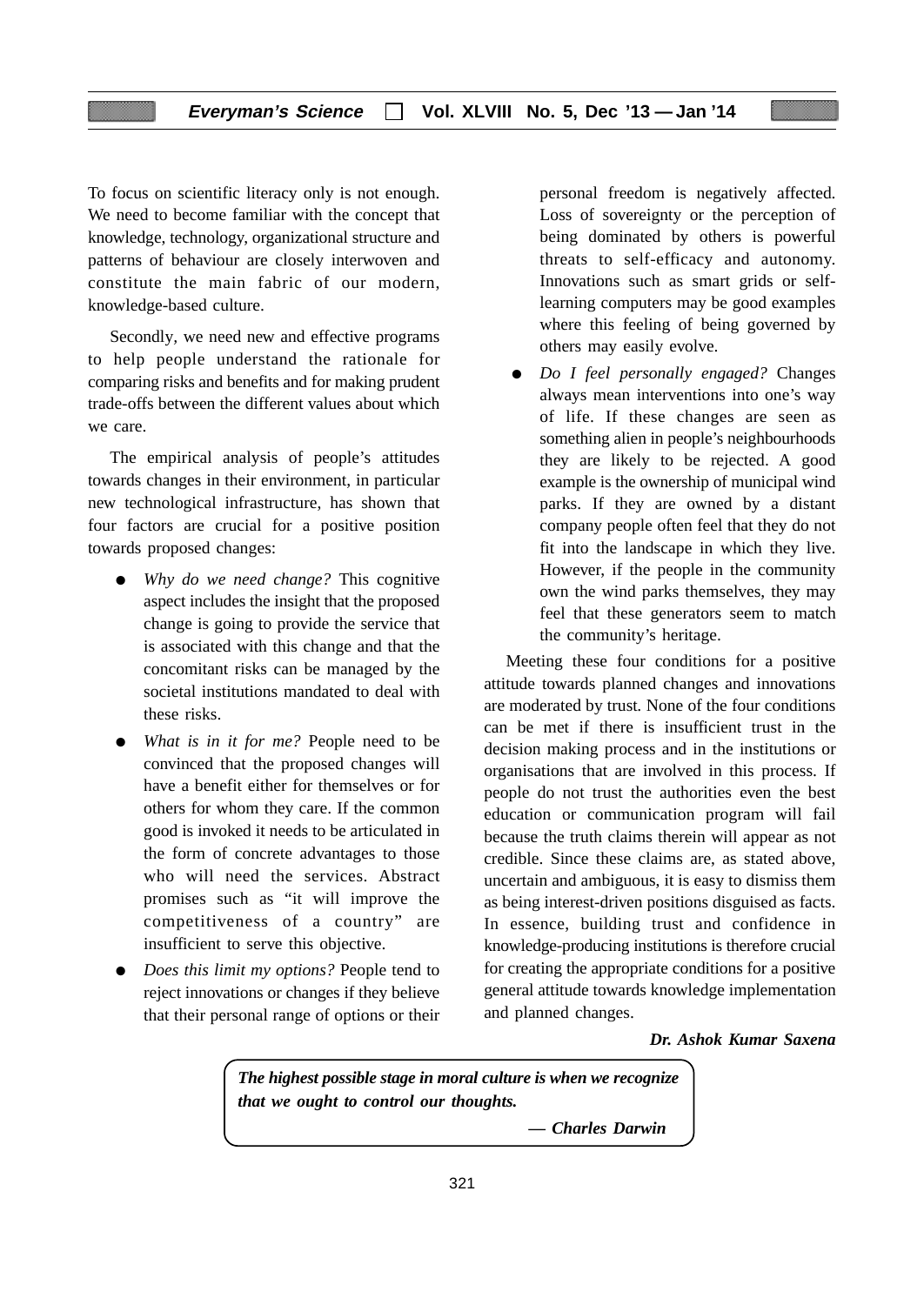# **PRESIDENTIAL ADDRESS**

# **QUALITY SCIENCE IN INDIA—ENDS AND MEANS**

Prof. R. P. Bambah

I am very grateful to my fellow scientists for giving me the honour of presiding over this am very grateful to my fellow scientists for session. Since I am fully conscious of my limitations and lack of achievements, and the greatness of many stalwarts who presided over previous sessions, I have continually wondered how the community could have decided to give me this great honour. However, I have never doubted your generosity and grace. Thank you very much.

The Prime Minister gave the Science Congress the singular honour of releasing the Technology Policy of the Government of India at the 70<sup>th</sup> session of the Congress at Tirupati last year. The Congress is very conscious of the exceptional regard for the Scientific Community and its Council is devoting a full session to the discussion of the Policy and our response to it.

#### **INTRODUCTION**

The focal theme, for this session, as you all know, is "Quality Science in India—Ends and Means". During the discussions in the plenary sessions as well as the sections, I feel, a great deal of thought will be given to problems relevant to the future of Science and Technology in the Country. Although this focal theme was recommended by me in May 1982, before the Tirupati Session, it is a happy coincidence that many of the ideas and suggestions emanating from our discussions could form a suitable response to the Prime Minister's reliance on the Scientific Community for meeting the national Goals for Science and Technology.

Before independence the country had a small number of leading scientists and groups of people working around them. However, one could not say the country had an adequate base of Science and Technology. As a result of the conscious decision by the freedom movement and the first National Government, headed by Jawaharlal Nehru, that the welfare of our people lay in creating in the country a powerful base for Science and Technology, a few years before and more vigorously soon after the dawn of independence, various processes to achieve this objective were set into motion. A network of national Laboratories was set up, young people were identified for training in the leading institutions of the world, Institutes of Technology and Research Institutes were created, and a great programme of development of old and new universities was taken up. After more than thirty years of these efforts India has developed a respectable scientific base. But a time has come when one has to take stock and ask how we are going to use this base, to ask whether this base is adequate for the goals of the Society, which nourishes us, and to task what sort of priorities do we opt for and what sort of inputs and results do we plan for. All these, and other

General President, 71<sup>st</sup> Indian Science Congress held during January, 1984 at Ranchi.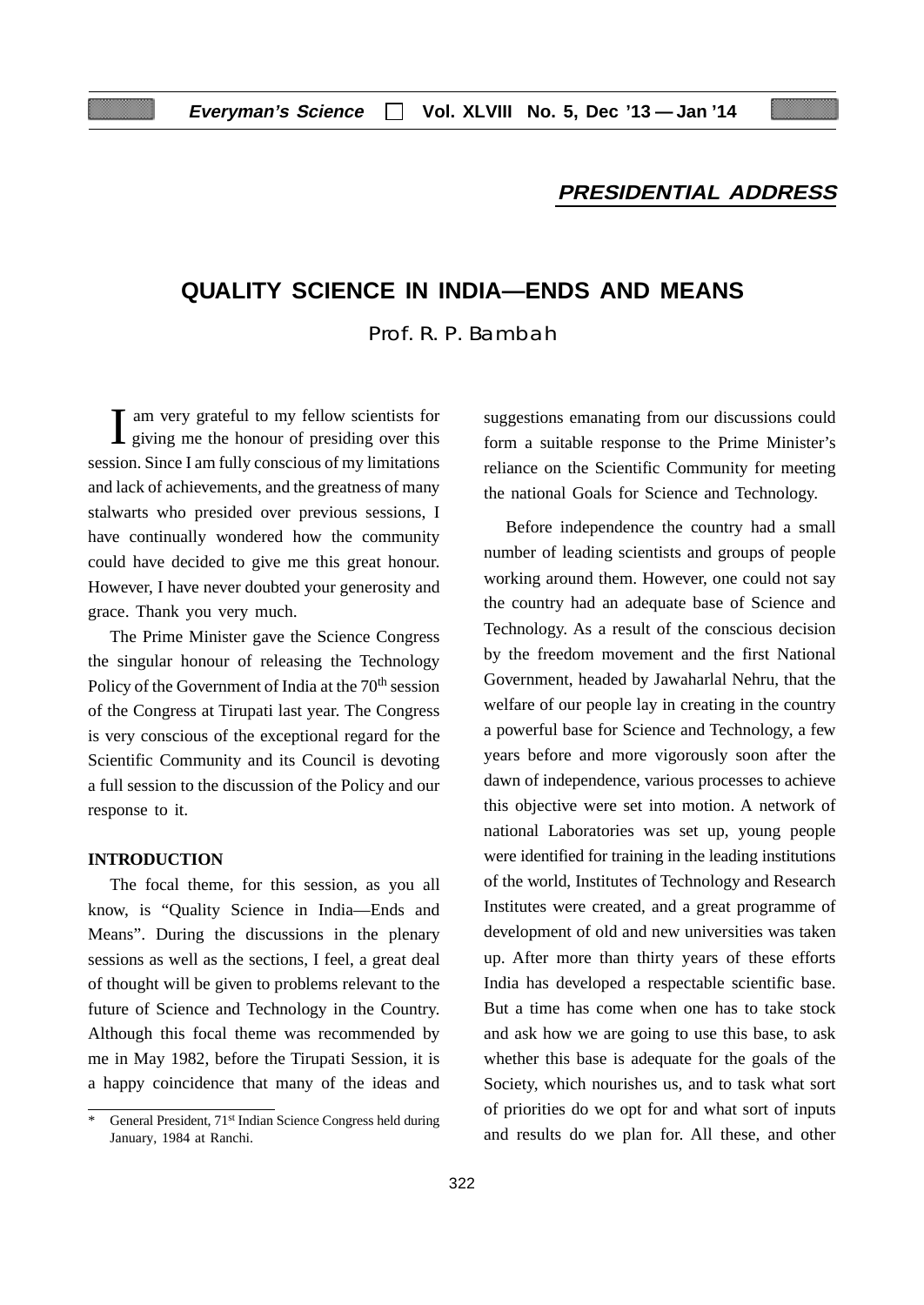questions will, I hope, be discussed in various sessions of the Congress.

As is clear from the title of the Focal Theme, the focus of our discussions will be quality Science. It is very hard to give a precise definition for a concept like this. Perhaps the most viable way would be to follow Bertrand Russell and say Quality Science is what Quality Scientists do, and Quality Scientists are those whom the others accept as such. One could alternately say : I cannot say what Quality Science is, but I do know it when I see it However, when scarce resources are to be allocated. national priorities are to be fixed and long-term plans and commitments are to be made, one cannot get away with this. One will have to give more precise criteria for what is and what is not Quality Science.

#### **FOUR CATEGORIES OF SCIENCE**

It is obvious that the quality of every human endeavour is closely related to the objectives of such an effort. No work can be considered to have high quality if it fails badly to achieve the objective it set out to attain. On the other hand any effort, how-so-ever clumsy, that achieves its objectives cannot be dismissed as that of low quality.

Although it is diffcult to draw hard and fast lines between various types of Science, it will be convenient for the purpose of defining their objectives to divide Science into four categories :

- 1. Basic Seience,
- 2. Science for Development,
- 3. Defence Science, and
- 4. Commercial Science.

I shall take up these categories for further discussion in reverse order.

# **COMMERCIAL SCIENCE**

The objective of Commercial Science is to maximize profits by finding cheaper methods of production, more effective methods of marketing and distribution, or making it possible to

manufacture new products which have a high potential for consumption. The appreciation of work in this direction is through patents, royalties, bonuses, or other fiscal rewards. However, in a developing country, where consumer products may be scarce, huge profits can be made by using borrowed or obsolete technology and the incentive for innovative work may be lacking. It may in the short run be quite profitable for an entrepreneur to buy or borrow technology which may be on way out elsewhere, and use it here. Also, the available resources could be monopolised for use in the manufacture of products that meet the demands of an affluent minority at the expense of the needs of the bulk of people, who are not that fortunate. It may, therefore, be imperative for the community in R&D effort meant for developing indigenous capacity for the production at economic costs of the products needed for the welfare of the people. Also, it may be necessary to make commercial sector participate in the development of the infrastructure and industrial climate needed for self-reliance. It may also be necessary to develop a Public Sector for long range research and productive efforts to create an appropriate Industrial Base. The effort in this direction is not to be measured in terms of profits, but in terms of its achieving its goals of self-sufficiency and creation of high level technology. The efforts of the Public Sector in India in India, therefore, should be assessed in terms of its achievement or non-achievement of producing the right type of indigenous capacity rather than monetary profits.

# **DEFENCE SCIENCE**

The objectives of Defence Science are again relatively clear—they are to help produce or adapt weapons and to devise means of communication, management and strategy to achieve maximum defence preparedness. The quality of such an effort is measured in terms of how it helps to equip the Defence forces to meet possible hostile action. Although for a country like India the prospects of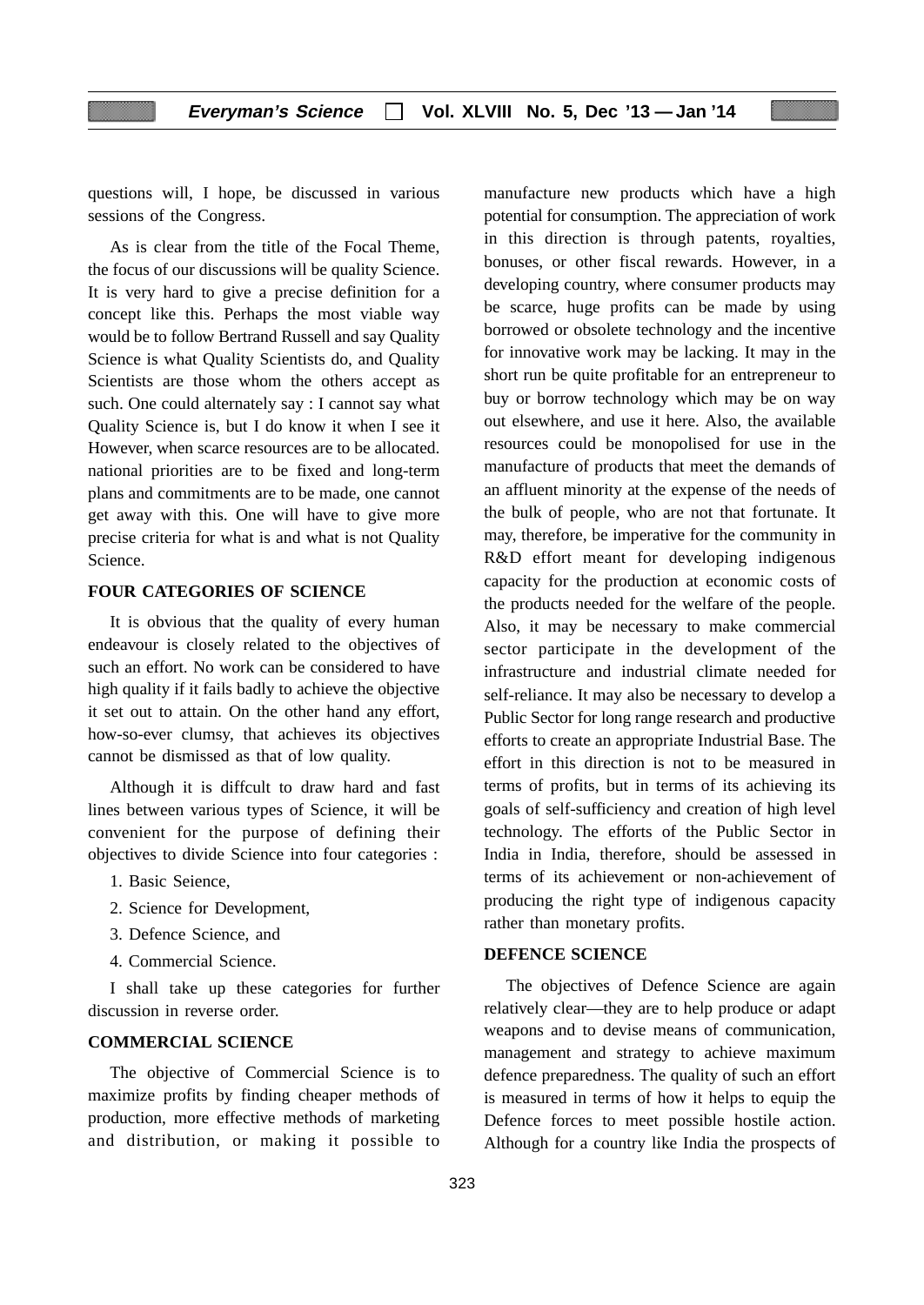such a dilemma are rather remote, the Defence Scientists in more developed countries could face a crisis of conscience in that they may have to decide whether or not they participate in the preparation of some weapons, whose potential for danger to the human, or other, species is very great. Perhaps it is time for the world community of Scientists to draw up a code under which Scientists of various nations could underake not to take up work in certain areas of destructive Science. The whole world is living in great dread of a nuclear holocaust. It may be quixotic to hope for, but perhaps the scientists could come to a consensus that they will not do any further work on nuclear armaments.

# **DEVELOPMENT SCIENCE**

When we come to Science for Development we come in a sense to the most difficult area. Theoretically every advance in human knowledge has potential for application to development. However, when one is asking for funds for Science for Development needs, one has to fix well-defined short-terms as well as long-term goals and every effort has to be evaluated in terms of those. Here Quality Science is a result-oriented one. Although originality is always admirable, in the Science for Development emphasis has to be on the results. Here one can beg, borrow, buy, or imitate the work done else where and adapt it to the solution of one's own problems. The work on Green revolution, that on Kalpakam reactor, the work that has gone into the ISRO programmes and that on nuclear energy are examples of Quality Science, although at the conceptual level at least one cannot claim much originality for it. In a country like ours, as long as Basic Health services are not available to each village, clean water has not been supplied, link roads not established, or education not provided to each child, scientists working or development cannot afford to be complacent. Work has to be done on problems relevant to our needs. Ideas may be borrowed, but applications have to be needbased. Also, one has to be careful to achieve selfreliance. Otherwise one can find that one's programmes get into jeopardy at very crucial stages. One has to be careful to distinguish between fashionable Science and meaningful Science.

If one borrows ideas or techniques they have to be adapted to one's own use. The development of integrated chips and efficient compact batteries have made it possible to store and retrieve information in compact packages. These are used in the more affluent countries for calculators, watches and video games, etc. Here we could perhaps adapt the technology to evolve small computers, which could store information about symptoms, diagnosis and treatment of common ailments. With such instruments available persons from rural background and high school level education could be trained to use these and act as medical technicians in rural health centres. The computers have, of course, to be programmed to warn the technician if a case gets beyond his capacity. If suitable communication can be established between the computer and more advanced health centres, perhaps proper treatment can be given even without the patient having to be transported to the more developed centre. In short the idea of barefoot doctors could become a viable one and basic health expertise could be provided to rural centres without having to train a large number of doctors who need long and specialised training.

Similarly the problem of the death of secondary and high school teachers with competence to teach Science and other subjects could be solved by producing compact programmes, which could give information to an ordinary teacher on the content and method of presentation of scientific facts and concepts. I believe such programmes are worth the consideration of scientists working in a country like ours, with problems relevant to the large mass of people in rural areas.

# **BASIC SCIENCE**

Just as man cannot live by bread alone; for a better quality of life he needs art, literature, and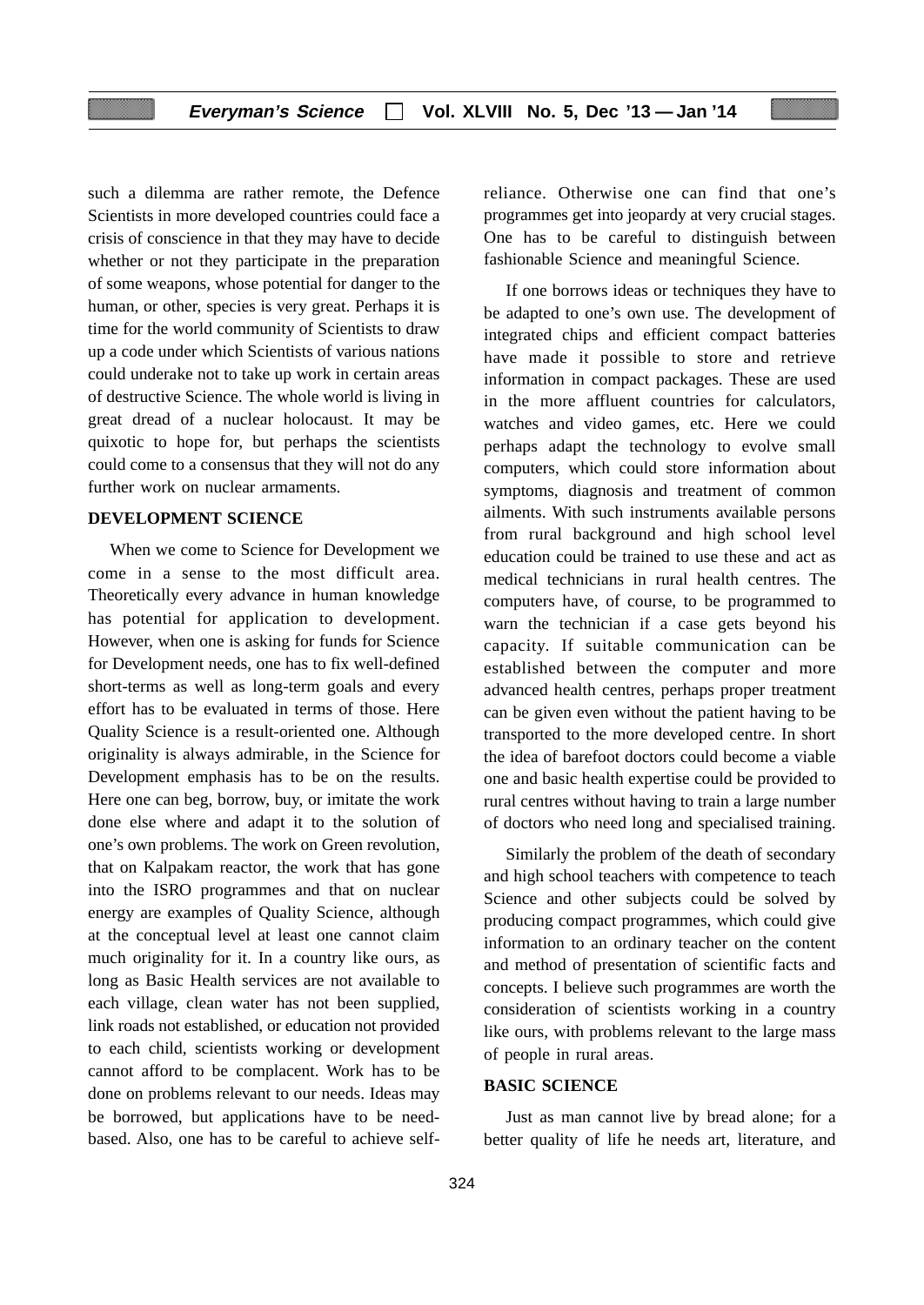music, etc., which appeal to and develop his aesthetic sense and yearning for beauty of form and sound, a society that cares for science only for its utilitarian aspects misses the higher quality of life. Curiosity, love of beauty and urge to explore the uncharted demand aesthetically satisfying neat solutions, attacks on problems that have defied the great, search for insights that unify the diverse, and audacious new ideas that open up fresh vistas. They add lustre, beauty and a higher dimension to the achievements of human mind. These are the compulsions that make the great pursuit of Science for its own sake. The Science is independent of time and space. It has universal standards and has to be judged by standards very different from those of utility or applicability. Here one cannot admire repetitive or second rate work. Here one demands aesthetic solutions, unifying concepts, based on deep insight, and simplification of theories that can come only from deep understanding. This is the area in which old problems, unsolved for generations, stand as a challange to the human mind. Pure Mathematics, Theoretical Physics, Astronomy and recent developments in life Sciences are some of the areas where quality is to be judged by these exacting standards alone.

When Gerd Faltings recently made a major breakthrough on a 300 year old problem by providing the 60 years old Mordell conjecture, the report of *Newsweek* said : "Other than applications within Mathematics, the consequences of Falting's proof are hard to envision. Such an achievement in another Science could promise all sorts of spinoffs, as Einsten's relativity spawned atomic power and Crick and Waston's double helix bred genetic engineering. Falting's proof is an end in itself, an accomplishment the mathematicians liken to the four-minute mile. Falting showed it could be done, scoring a triumph for intellect". Every success like this is a tribute to the human spirit. When a problem, which had resisted the attempts by many great minds in the past over decades or even centuries,

gets solved, the whole human race shares in the glory. One does not ask what applications it will have. When physicians look for Grand Unification, they are not motivated by any spin-offs or applications. The reason is a search for aesthetically satisfying simple patterns to explain complicated phenomena. When a Ramanujan appears in a country one does not ask how utilitarians his work is. One feels proud of the human intellect and is greatful to have some thing in common with him.

From an utilitarian point of view also no society can go on living on borrowed knowledge and ideas. For self-reliance one needs a capacity to roll back the Frontiers of knowledge, confidence to blaze new trails and audacity to put forth brave new concepts. A compulsion to explore, to know and to understand is imperative. "Also, no one can predict what scientific developments will provide in their train. It has been reported that President Roosevelt held a meeting in 1983 with some of the best scientists to help him envisage the possibilities. He is reported to have said : 'I want you to tell me what to expect'. After three days of intensive speculation, the scientists failed to predict atomic Power, Radar, Rockets, Jet aircraft and Computers, all of which were to burst upon the world in the next few years. They knew about exploratory research, but could not believe it would produce functional products so soon".

Although Science of this type does not know national boundaries, success in experimental side at least depends on the infrastructure of instrumentation, skills in maintaining sophisticated instruments, and in general the industrial base from which one can draw. In such an endeavour a country like ours has to take stock of its capacity and choose problems for which resources could be provided and for which one could have a natrural habitat, in which such work could be carried on at some advantage relative to better equipped Societies. The Kolar Gold Field experiment is a primary example of such an appropriate choice.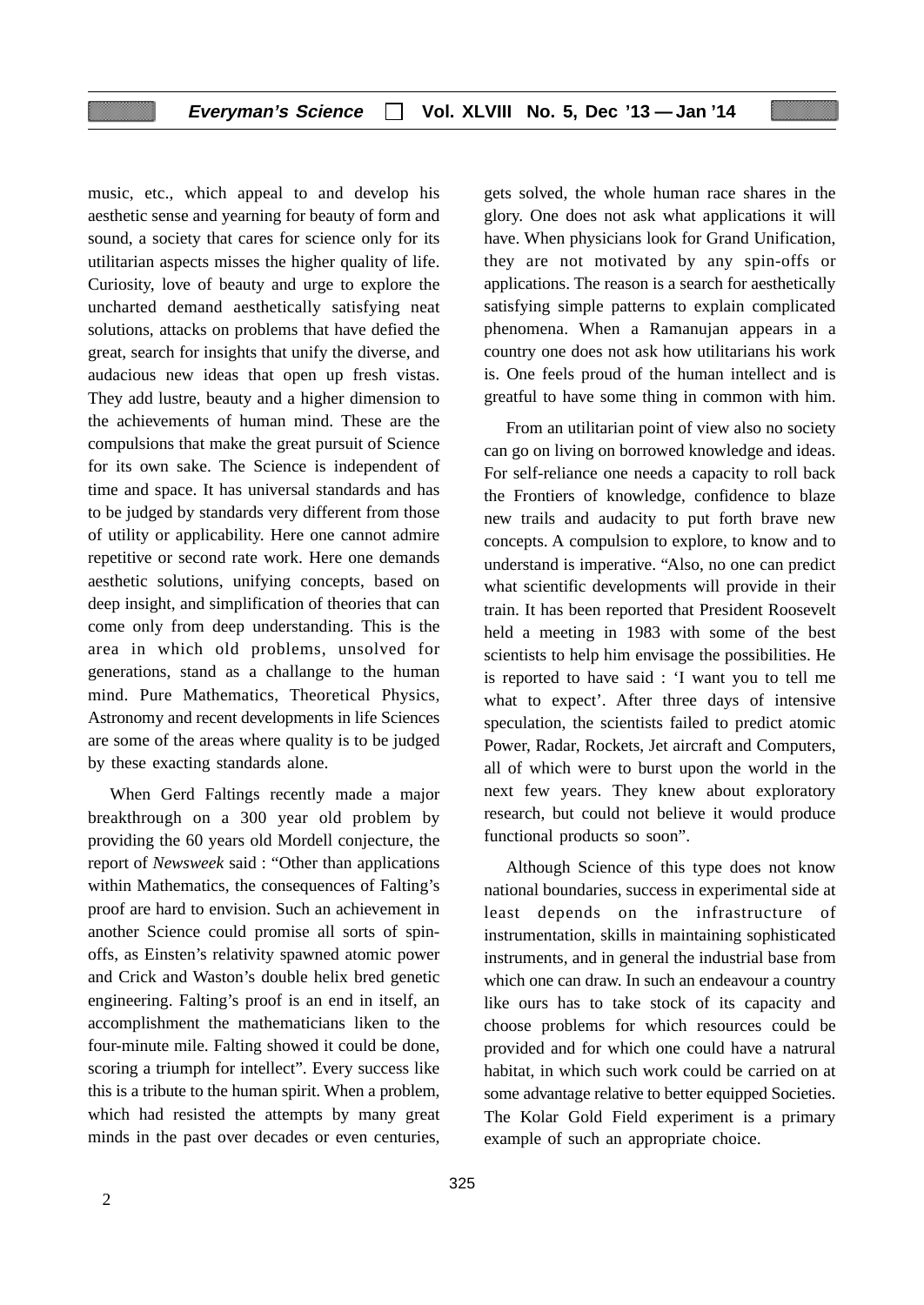# **PHYSICAL RESOURCES**

In the foregoing I have spelt out my ideas of the objectives of Science of various types. One can use these or other criteria to identify areas or problems worth studying. However, there would not be much hope for successful pursuit if one did not have the physical and human resources needed for the purpose. Therefore, we would have to make a realistic appraisal of the present and potential resources that could be available. It is possible that certain resources are available in such a plenty that meaningful work can be done at a large number of places. But it is more likely that we shall find the resources to be fairly limited. Hence one will have to evolve strategies for their optimal use. This may require the concentration of certain resources at certain selected places where they can be used to the greatest advantage. One may have to establish a culture of sharing in such a way that all scientists capable of suing a scarce facility have reasonable access to it. Even in more developed economics, the establishment of institutions like Argonne National Laboratory or CERN have resulted from a need to share rare and complicated equipment. Various groups of active workers will have to do some hard thinking and evolve methods of deployment and sharing of precious resources. Experience of VEC or regional computer centres could be useful.

It those cases where physical resources needed for imperative solutions are not available, we will need to work out plans for their development on an emergency basis in appropriate time intervals. Since the development of these vital resources may not be commercially profitable, this development may have to be taken up on a priority basis by national laboratories or other public institutions.

# **HUMAN RESOURCES**

Even when one has identified the goals, fixed the priorities and made sure physical resources are available, real progress would be impossible unless

one has the most crucial resource, that is human talent. For progress, it is necessary that the country has vital human resources consisting of great talent trained properly and motivated to undertake challenging tasks. In spite of the fact that our methods of training, employment and reward are least suitable for attracting the young to a career in Science, and we have been able to reach only a small segment of our population, it is a fact that a great ideal of scientific competence is available both in the country and among Indians working abroad. Even in a developed country like U. S. A. a sizable number of indian scientists and technologists are working at fairly high levels. It must be admitted, however, that the cases of winners of award like the Nobel Prize or even a membership of the National Academy of Sciences are rare. I would like to devote the rest of my address to the development of the vital human resources needed for scientific work at the highest level.

# **A DIGRESSION : RESEARCH FELLOWS' PLIGHT**

Before taking up this theme in a systematic way I would like to make a degression to emphasise an immediate problem that is causing a great deal of worry to all of us. In recent years there has been a greater awareness of the role of teachers and necessity to give them better status and conditions. The so called U.G.C. pay scales have put the profession in a much better financial position than before. However, in all the calculation one has considered a Lectureship as the entry point and made the emoluments of a Lecturer comparable to those of people joining various other professons. However, the fact of the matter is that for a University teacher or scientist the point of entry is not a Lectureship or equivalent, but a Research Studentship. The age at which most people are inducted into the higher class services in other professions like Engineering, Medicine, Business Administration, Banking and I.A.S., etc. corresponds to that of a person who has recently taken a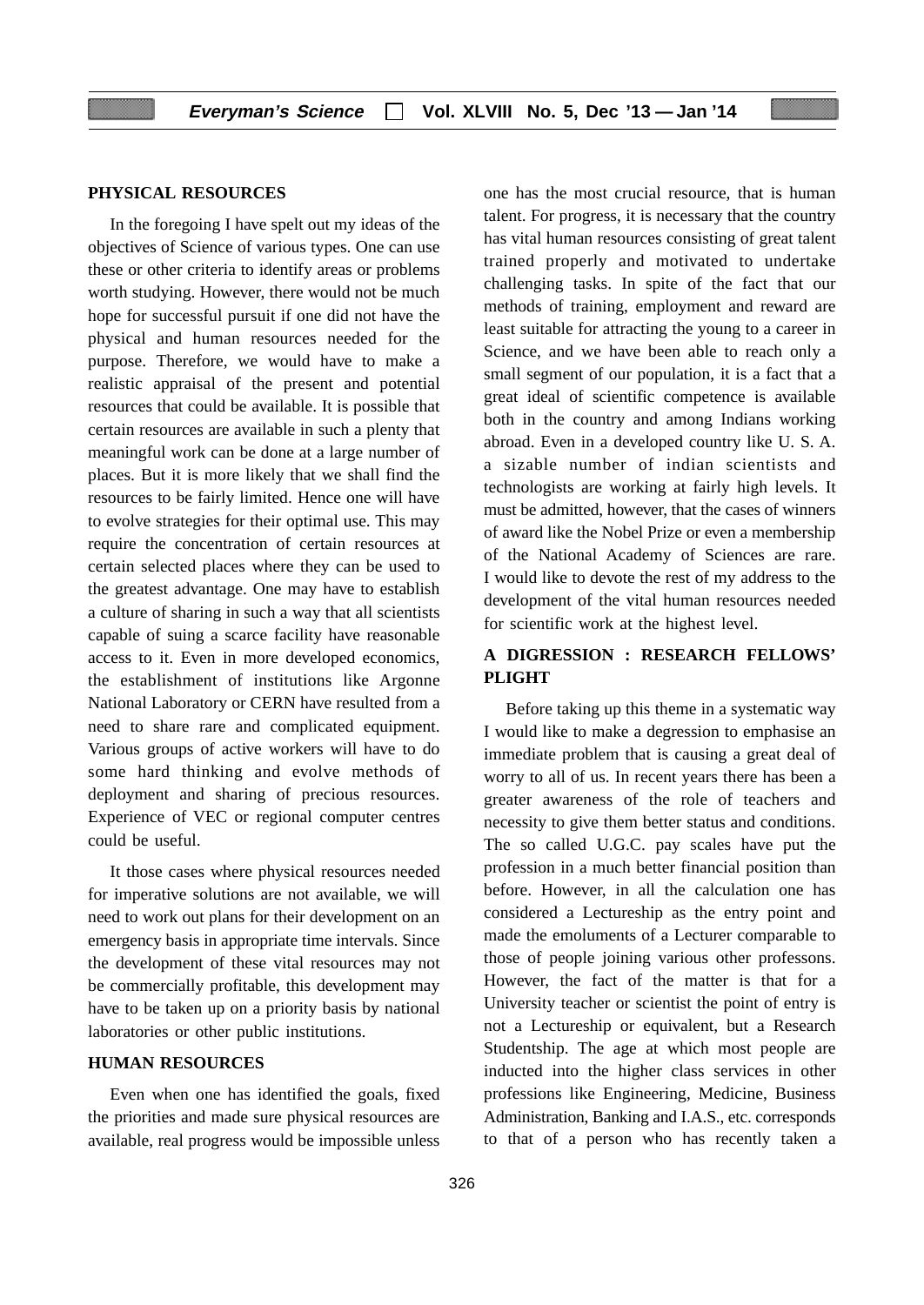Master's degree. This is the age at which a Research Student joins his reseach career. He normally takes four to five years before he becomes eligible for a University Lectureship. At present the emoluments of a Research Scholar are Rs. 600 to Rs. 700 per month (even this amount became available only very recently), while a person joining the other profession at that age gets at least twice that much. By the time the Research Student can take a Ph.D. and join the profession at the initial stage the emoluments of people in other professions have taken another quantum jump. This fact has had its effect in the recruitment of research students, and is bound to affect the quality of our scientists at later stages. We find that the better students are under great pressure from their families, who in our context, need economic support from their children, who at this stage have reached the age of twenty two or more, to opt for jobs in other professions. A Research student, who normally comes from a lower or a lower middle income group, is in no position to contribute to the family needs. Although some dedicated persons take up research studentship even at this handicap, the number of such people is small. Even among these the more enterprising take up Research / Teaching Assistantships in more affluent countries like U.S.A or Canada. The real brain drain occurs at this stage. From their stipends these people are able to contribute a sizable amount in terms of rupees to their family needs. Such scholars tend to stay on in the U.S.A. or Canada and provide a substantial support to their academic or scientific structures. The total effect is that our institutions are getting very few entrants of the right calibre. This is bound to badly affect the future of Science in our country and this is a problem that needs immediate attention. Unless we make the emoluments of a Research Scholar comparable to those of entrants in other professons with similar levels of achievement and age, and make sure their conditions of service stay comparable, any steps taken to improve standards

of scientific endeavour will, I am afraid, turn out to be largely futile.

For development and utilisation of talent for scientific work, the obvious areas of concern are

- 1. Identification,
- 2. Training and Motivation,
- 3. Induction into the Scientific Manpower, and
- 4. Maximal utilisation

# **TALENT : PATTERN FOR IDENTIFICATION AND TRAINING**

Because of the age group involved, immensity of the numbers and the vastness of the area over which they are distributed, one cannot envisage any effective methods of talent search at the primary stage. One can only hope more and more students from various sections will come into the school system. One can also hope the new technology for communication of information will make it possible for the ordinary teacher to use effective methods of arousing the curiosity and power of observation of the students under his charge. At the end of the primary stage those spotted by their teacher to have unusual talents could be brought into contact with experts at the District level, who would be looking for the gifted. As suggested by the U.G.C. Education Policy statement one could start pace setting schools at the District level. Those students who have been identified as gifted could be admitted to these pace setting schools, where enough support will be available, according to the means of the student, to make it possible for him to stay at the school as a resident scholar. Under the general principle that every gifted student has the right to a challenging education, which will not underestimate his potential, the standards of work and expectation at these institutions will be kept very high both for the students and the teachers. As is well known, a student reacts very strongly to the attitudes and capacities of his peer group. One hopes that under the influence of their peers, all equally gifted, these students will be ready for training at its most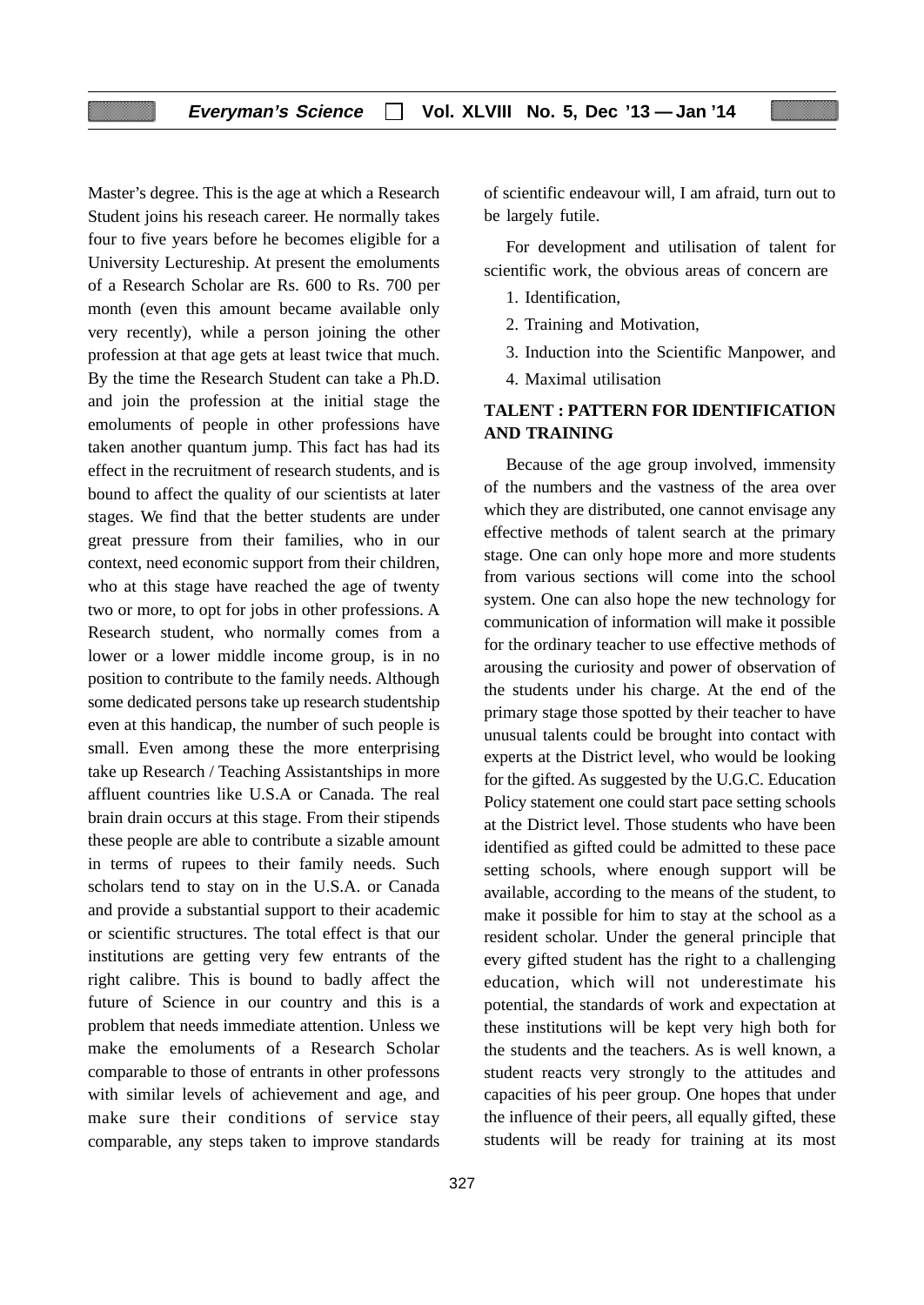excellent. Although healthy competition is desirable, it is a sad fact that the more accomplished of our Indian citizens find it difficult to work together. It is perhaps a consequence of our India citizens find it difficult to work together. It is perhaps a consequence of our examination system where too much emphasis is placed on relative rank and marks. An essential feature of the high level pace setting schools would be development of group activities and group endeavour, whereby one learns to work as a member of a team to achieve the highest potential of the group, as distinct from the individual. Since excellence is the sole motivation, there is no room for any reservations in these schools for the gifted. However, to compensate the more deprived sections for their handicaps resulting from historical injustice, members of the deprived sections could be allowed to compete for entry to these schools at higher age or after further preparation. They would in no case be inducted if they cannot cope with the high level work expected from all. This will not be fair to them and will also lead to a sense of failure and frustration.

After three or four years in such schools these students could compete for entry into the schools for the gifted at the next stage. This competition will, of course, be open to others also and it will be expected that not more than a third or fourth of these students will get into the second level pacesetting schools. Thus, although success in getting entry to the next level school will be a matter of prestige, failure will not necessarily mean lack of normal talent and these students, when they go back to regular schools, will probably be among the best there.

I would like to emphasise here that is not necessary to construct new buildings and infrastructure for these pace-setting schools. Buildings and equipment of some of the existing schools can be used for the purpose with the clear understanding that all staff of the school would be transferred to the general pool and great care will

be exercised in the selection of the staff for these schools from the total cadre.

At the end of the Higher Secondary stage, through various processes of search and selection, an adequate number of gifted students in each state will be identified for intensive and demanding training at the University level. Here, as also in other competitions for training for the gifted, children from deprived sections could be allowed to compete at higher age or after higher level normal training, the general principal being that they have to have the same capacity as other students to meet the exacting demands of high training and peer group interaction they will be exposed to.

#### **UNIVERSITY LEVEL**

Having come to the stage of university education for the gifted we have naturally to ask what sort of arrangements will be adequate for desirable for them.

Our University system did a tremendous job in absorbing the huge expansion that has taken place in the number of students coming to higher education. Old institutions expanded and new ones came into existence to meet the demands and aspirations of the expanding population desirous of college level education. However, inevitably this has led to the induction of a great deal of mediocrity both in the teaching and the administrative side. Also, the student body is generally not motivated for getting and excellent education. The structure evolved in colinal days to meet entirely different needs had become so soft that it is futile to except any hard and worth-while decision from it. I will say more a little later about the University system as a whole. At the moment I would only like to point out that the type of education that the gifted are entitled to and the country needs will be extremely hard to provide in the existing institutions. Our experience of starting new universities for excellence has also been not too happy. In order to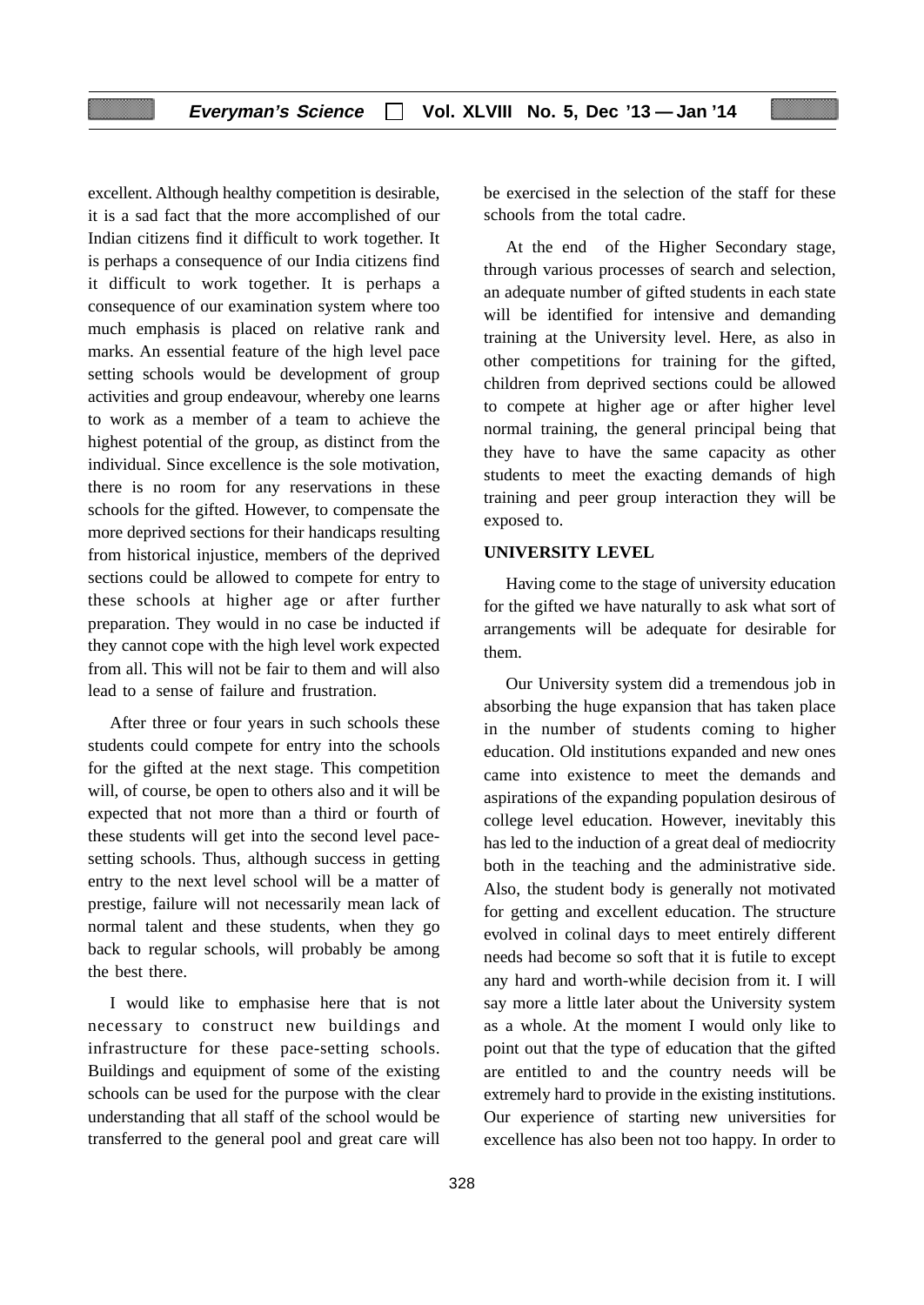learn from our mistakes it would be useful to take stock of some of these.

The gifted have a right to interaction with best scholars who are actively engaged in creative work. The faculty should be in the prime of their productive period. It is a sad fact that really creative life of an individual has a limited span, and we have to take account of this. I would like to emphasise again that there is no room for reservation in these institutions. As suggested earlier students from deprived sections could come to these institutions for undergraduate work even after taking a degree elsewhere. Till very recently some of the best undergraduate students who came to Oxford and Cambridge had already taken their degrees in other universities in U.K. or outside. Even Abdus Salam joined Cambridge as an undergraduate after taking an M.A. from Lahore. To compensate for the students from deprived sections coming to the system at a later age, the ages of employment and retirement for them could be suitably adjusted, so that they are not denied the top positions simply because they are older than people senior to them.

In the past when new institutions have been started huge finances have been spent on the construction of buildings, acquisition of basic equipment and library materials, as also on the administrative setup. By the time these steps are taken very meagre financial resources are available for the really important job of getting down to the business of first rate training for first rate people. Also if mistakes are made in the choice of the faculty, or if the people, productive at the time of their selection, cross their peak they stay on in these institutions and generally bring down the level of performance there.

# **HIGHER INSTITUTIONS FOR THE GIFTED**

To take care of the university level training for the gifted I would like to suggest the following steps.

1. We should identify some of the existing institutions where adequate physical facilities like buildings, laboratories, and libraries, etc. are available. These should be taken over at the national level for use for first rate training for the gifted. All the staff, teaching, administrative, class III, class IV should be transferred to a common pool. which I shall describe later.

- 2. The faculty should be drawn from the total university system on a tenure basis keeping the following principles in view :
	- (a) The faculty should consist to creative people at the peak of their creative powers, so that the bulk, say 70 per cent at least, should be in the age group 30 to 45.
	- (b) No person will stay in an institution of this type for more than five years at a time; maximum number of times one could come to such an institution being two.
	- (c) Twenty percent of the faculty will leave the institution every year to be replaced by fresh entrants. Those who have would revert to the general cadre, and, in exceptional cases, be sent to another selected school.
	- (d) Adequate arrangements for housing, and compensation, in addition to the prestige and excitement of working in such a university, will be provided because of the adjustments that have to be made in one's pattern of family life and general living and working, especially for the experimental scientist.
	- (e) People who win awards like Bhatnagar medal, Younger Scientists awards of INSA, ISCA, medals of the Indian National Science Academy, and Hari Om Trust etc. will be expected to work on the faculties of these institutes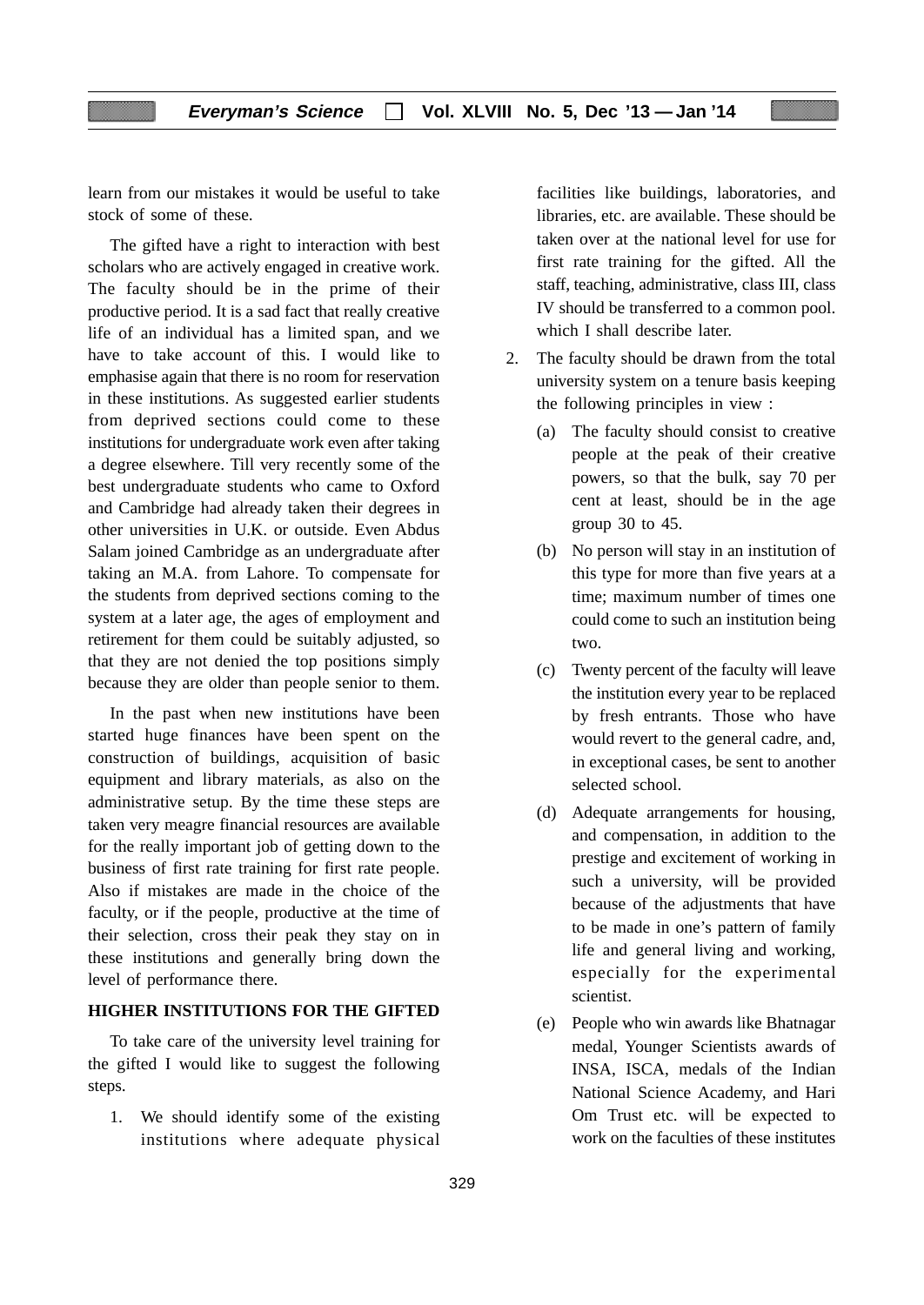for some time as a condition of the awards.

(It is clear that providing for tenure appointments in our present system will be full of many problems that will have to be tackled. Perhaps we shall have to think of an all India University service with the pattern of the existing all India services adapted to take into consideration the peculiar nature of the profession, including a need to insulate it from Government control or influence. The idea of a suitable Indian University System may have advantage for the general university set up also and could be helpful in strengthening national integration. I shall enlarge on this later in the address).

- 3. For academic and administrative decisions compact committees of experts, with 25 percent retiring every year, should replace the cumbersome machinery of Senates, Syndicates, etc. These committees should be authorised to take final decision on matters falling within their competence.
- 4. It should be desirable that no student takes two consecutive degrees from a single such institution.

I have given a bare sketch which could be filled in; the principal objective being a constantly renewing faculty at the peak of its creativeness and exacting standards of work from the faculty as well as the students.

# **CAREER OPPORTUNITIES**

If the gifted are identified and trained properly, it is natural that all professions requiring leadership would like to have their proper share. For the scientific work, in order that we also have an adequate share, not only should be bring out the excitement and challenge of Science during the training of our students, but the society, as a whole,

should also acknowledge its need for skilled scientific manpower by making the scientific career as attractive in material terms as any other. Although some highly dedicated and motivated people will come to the profession, no matter what material terms are offered, the bulk of the scientific endeavour of every society depends on a large number of competent people, who could do equally well in variour professions, and it is important that suitable incentives are provided to attract them. As already pointed out, we should, of course, realise that the initial stage of entry in Science is a Research studentship, and not a Lecturship or equivalent.

# **CONDITIONS OF WORK**

After we have inducted the right type of people, we may still fail to make full use of their potential unless and ethos of cooperative endeavour at highest level has been built up. One would, of course, need equipment, office space, housing, etc. But more than that should be clear realisation that in a Scientific community people of different age groups, experience, skills and capacity have to complement each others' efforts. If this is recognised one could work out suitable administrative mechanism and ways of giving recognition to all the members of a team — the old ones, who are perhaps best equipped to set goals, identify problems, suggest methods, get the necessary equipment and the younger ones, who can provide hard work and fresh ideas and are better able to learn new techniques and absorb new ideas. When a breakthough occurs it should be clear that it could come through because of the total effort of all the individuals involved and not because of the eminence of one person or the brilliance of another.

#### **UNIVERSITIES**

I have dwelt in detail on the identification, training, induction and use of the scientific talent with an emphasis on the role of special institutions for the gifted. For the immediate future the creation of such universities appears to be imperative.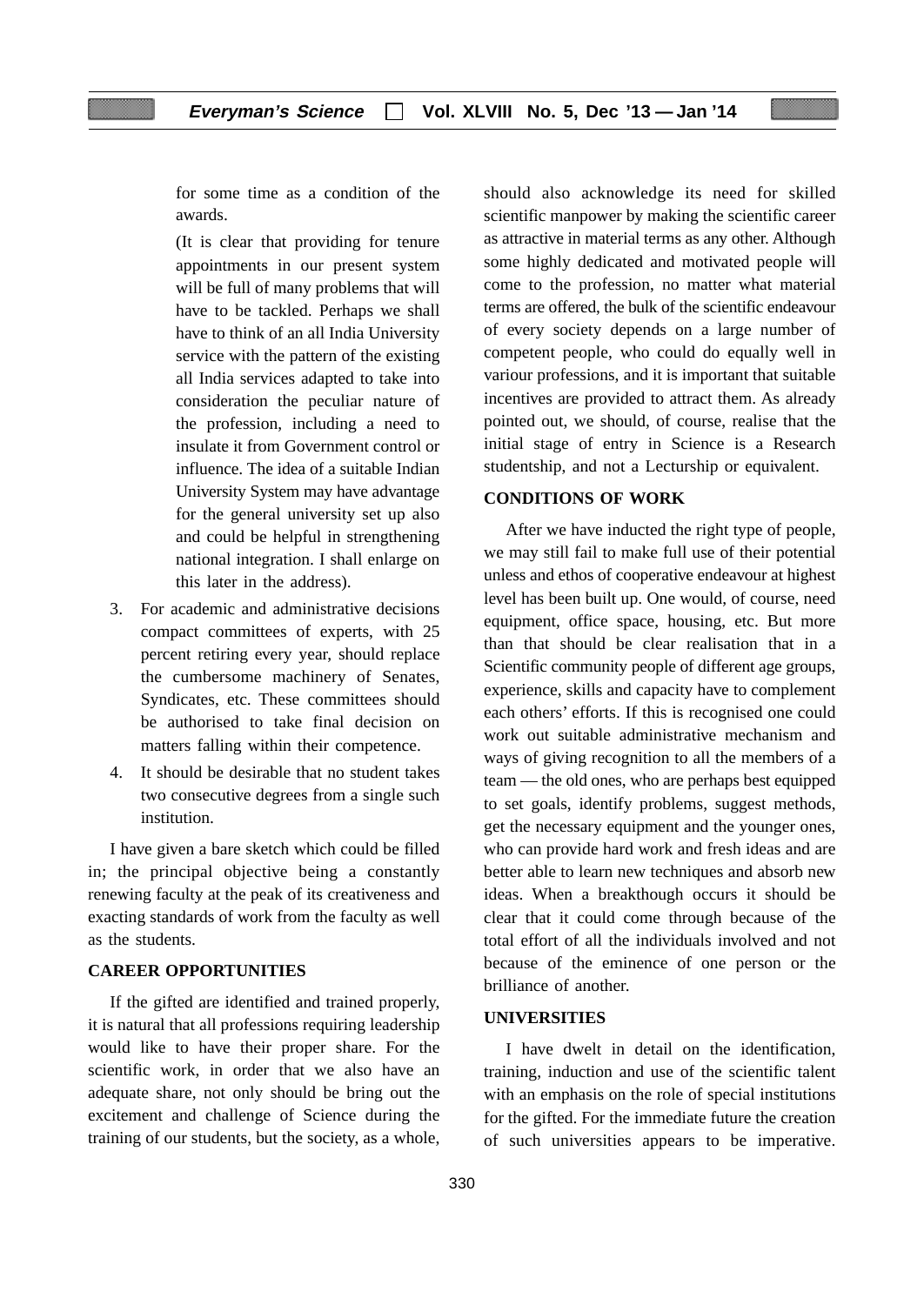However, they will not survive as centres of excellence and will tend to regress to mediocrity if the general university system is allowed to drift.

"The first Indian universities were established more than 100 years ago in imitation of the London University, as it then was. They all began as purely examining bodies and continued to be so for quite some time. Most of the present universities inherited their structure and governance from those universities and have not been able to adapt to the present needs of 'seeking and cultivating new knowledge, of engaging vigorously and fearlessly in the pursuit of truth, of identifying gifted youth and helping them develop their potential to the full"". The so-called autonomy of the Universities is no real autonomy. The object of autonomy in the universities is to make it possible for its members to have a free flow of ideas and to engage in the pursuit of truth free from pressures from the establishment to whom these ideas may appear dangerous. The object is to enable the universities to serve as the "conscience of the Nation", "as a forum for the critical assessment of Society". In our system there is no such possibility. The only effect of this sham autonomy is to give powers, without accountability, to the politicians, posing as teachers, and to executive officers without any ideals. Also, under immediate presures the freedom to take decisions by the University officers and executive bodies, who in the present set up rarely reflect the best academic traditions, has led to many wrong decisions on almost all aspects of the University life—admissions, training, examinations, recruitment, promotions etc. I think it is time to take stock of the ethos in the University systems and try to evolve a new set up free of the present unwidely, expensive and useless structure.

It has been repeatedly pointed out that our system is examination dominated. If one analyses it carefully one finds that the whole system is geared to the determination that large segments of the student body are more mediocre than others. Instead

of going through the ritual of holding final examinations, for a student, leaving the educational process, it is enough that the instituton, where he has studied, gives a certificate indicating the courses he has attended and his performance in the examination conducted internally by his teachers. For a job outside or admission to a higher course, the employer or the new institution can give its own test to determine a candidate's suitability for the job or the course he is applying for. In those cases where numbers seeking admission are large, objective type papers, testing only the level of information acquired by the candidates, can be used to sift a smaller number, who could then be given a more comprehensive test. Since various objective type papers could be distributed to the candidate at random and marked mechanically by computers, or even human agents, in a very short time interval, chances of cheating and other malpractices can be reduced. Since the educational process will not be involved in certifying a large number of candidates for degrees, the huge superstructure of Boards of Examinations, controllers of Examinations. Secrecy Sections and what not could be dispensed with and the energy released thereby could be used for more worthwhile pursuits.

Regarding the structure of the Universities, we should seriously give consideration to an All India University Service, insulated from the government through a Commission like the U.G.C, or the U.P.S.C, forming a common pool of academics and academic administrators of the national level. This pool could be used to supply the system so that each institution has both continuity and continuous change, a certain proportion of people being changed every year. This would avoid in breeding as well as our tendency to fall into a rut or divide into factions. The actual academic and administrative decisions would also be taken by compact committees of competent people, a fixed proportion of whose membership is changed every year. The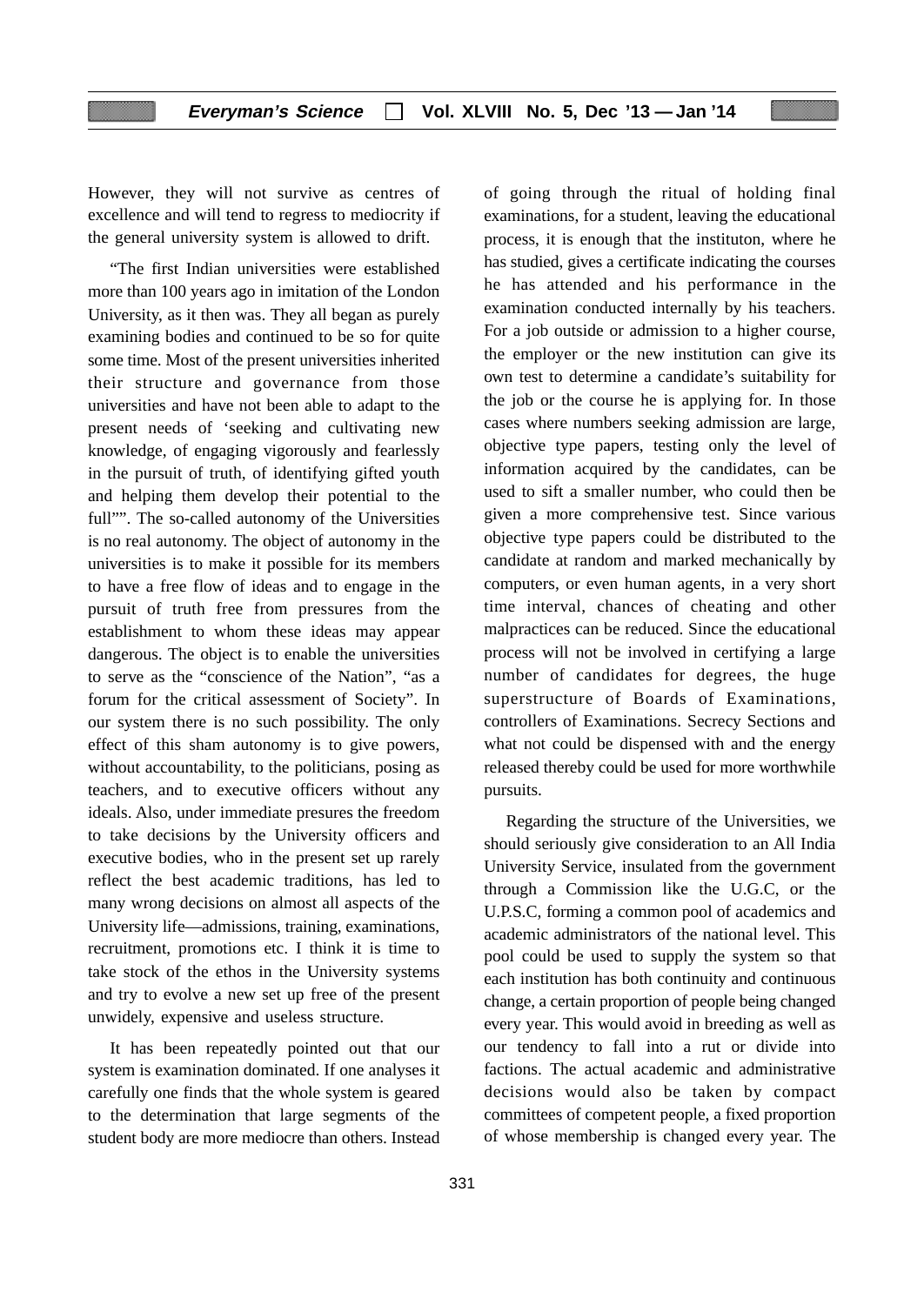system will have academic autonomy so that academic decisions are taken by the people engaged in teaching and research themselves. It could have financial autonomy, if funds are allocated on a long-term basis and released periodically, without the Vice-Chancellors having to knock at the doors of the Finance Ministries every few months.

A working group of Universities could fill in various details and look at various alternatives. The Education Commission report is full of rich suggestions. The principal objective should be to evolve a system which would free our universities from mediocrity, parochialism, inbreeding, groupism, politicalisation in the worst sense of our teachers, and tyrannies of small Caesers. Also the system should gather the strength to tell the students that it is their right to get good education and it is the responsibility of the system to provide it to them. A federal system managed by the best of the academics, with a mechanism for continuity and continual change is needed. The system could also be provided with a mechanism to get people from different regions, communities and backgrounds, to work together in the academic process without giving them an opportunity to divide into factions. This would strongly support the goal of National Integration. This may also help realise the objective laid down in the Education Commission report of "concentrating scarce human resources to bring together in face fo face intellectual communion of goodly number of persons of high potentialities who by their contact, dialogue and communication, stimulate each other to put forth their best creative

efforts". It will also enable the excellence generated in a selected number of universities to gradually spread to others, both because Faculty members will be continuously moving from the selected institutions to the general system and back, and because the students trained in the few universities for the gifted will eventually become available for participation in the general system. Since these people will have been selected by national processes, the ills resulting from narrow parochialism will be reduced.

### **CONCLUDING REMARKS**

I hope the discussion in the plenary and other sessions will help clarify the direction in which Science in the country should develop. I am particularly looking forward to the session in which some younger scientists will be talking about their perspectives and aspirations. After all the future of Science in the country lies in the hands of the young. I hope it will be possible to set up various task forces with the help of the National Academies and Subject Bodies, to work out specific blueprints for various steps that should be undertaken. The reports of the Binational Conferences organised about ten years ago by the U.G.C. could be very useful.

### **DEDICATION**

I would like to dedicate this address to Professors D.S. Kothari, S. Chowla, A. N. Ganguli, Hans Raj Gupta and A. E. Ross, who have in various ways influenced my attitude to my profession.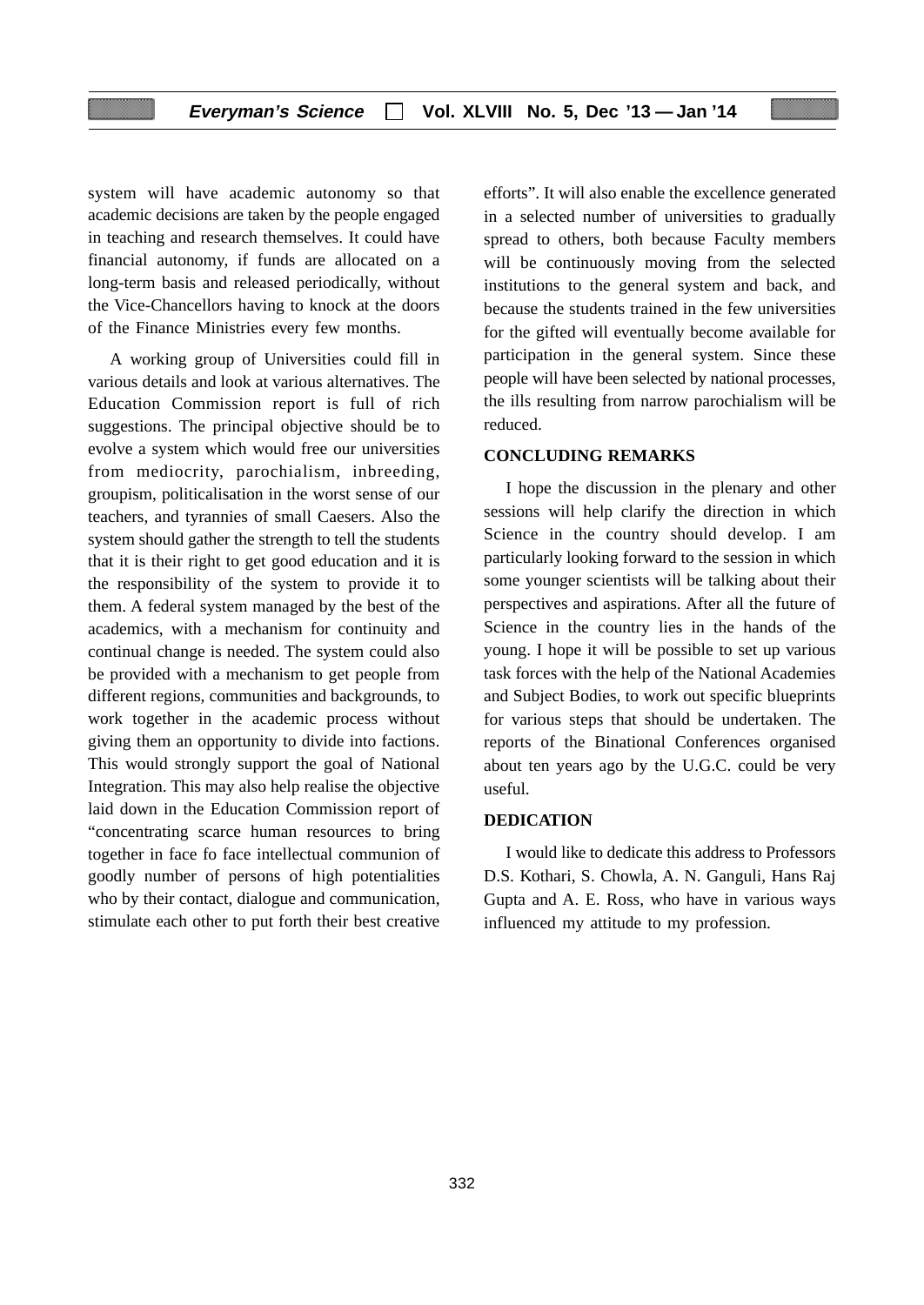# **THE USE OF MIRACLE MARINE MASS OF ALGAE IN AGRICULTURE**

Biswajit Pramanick\*, Koushik Brahmachari\*, Arup Ghosh\*\* and S.T. Zodape\*\*

**Any advance in agricultural system that results in higher production should reduce the negative environmental impact and augment the sustainability of the system. One such approach is the use of bio-stimulants like seaweed extracts, the marine bioactive substances extracted from marine algae in agricultural and horticultural crops for enhancing the effectiveness of conventional mineral fertilizers.**

#### **INTRODUCTION**

T he use of marine algal mass i.e. seaweed has olden times. These, especially the large brown seaweeds were usually used by the coastal people to fertilize the lands adjacent to the sea shore. As wet seaweed is heavy so it could not usually be carried to the distant locations; although once, the Irish people of the West coast and the peasants of Brittany, France and many other countries felt so keen interest that the seaweeds were transported a few to several kilometres away from the sea beach. Commonly, drift *vis-à-vis* beachwashed seaweeds were accumulated, although the Scottish farmers sometimes cut *Ascophyllum* exposed at low tide. Someplace (Cornwall, United Kingdom), it was dug into the soil after mixing with sand and subsequent rotting. Again, somewhere (tropical place like Philippines) it had dual uselarge quantity of *Sargassum* after gathering applied wet locally; otherwise, sun dried and transported to other places*.* Anyway, whatever may be the origin *vis-à-vis* procedures of application nobody could guess the future of seaweeds as miracle marine mass at that time.

The term 'Seaweed' is used incorrectly or misleadingly. So it is practically a perfect misnomer. In reality as these macroscopic, multicellular algae are of benthic marine origin, so from the point of view of their habitat the word 'sea' is correctly incorporated. But the term 'weed' is not at all coined perfectly. We know that weed is a plant entity that proliferates so profusely that it can economically harm its entire habitat like agricultural fields through competitive advantage for light, water, space and plant nutrients over agricultural crops. Even sometimes when a plant grows out of its own place it is called as weed e.g. a rice plant growing in a wheat field is of course weed to the wheat crop. So from the point of view of their nature and habitat they can not at all be called as 'weed'. The fixed and free-floating 'weeds' of the sea are utterly essential to innumerable marine creatures, both as food and habitat, they also provide many benefits to land-dwellers, notably those of human beings. Thus the term 'seaweed' can successfully be substituted to its other names like 'marine algae' or 'sea tangle'. Seaweed or marine algae include some members of red, brown and green algae. As these groups are not thought to have a common ancestor,

Department of Agronomy, Bidhan Chandra Krishi Viswavidyalaya, Mohanpur, Nadia, West Bengal, 741252

<sup>\*\*</sup> Central Salt and Marine Chemicals Research Institution (C.S.I.R.), G. B. Marg, Bhavnagar, Gujarat, 364002, E-mail- bipra.its4u@gmail.com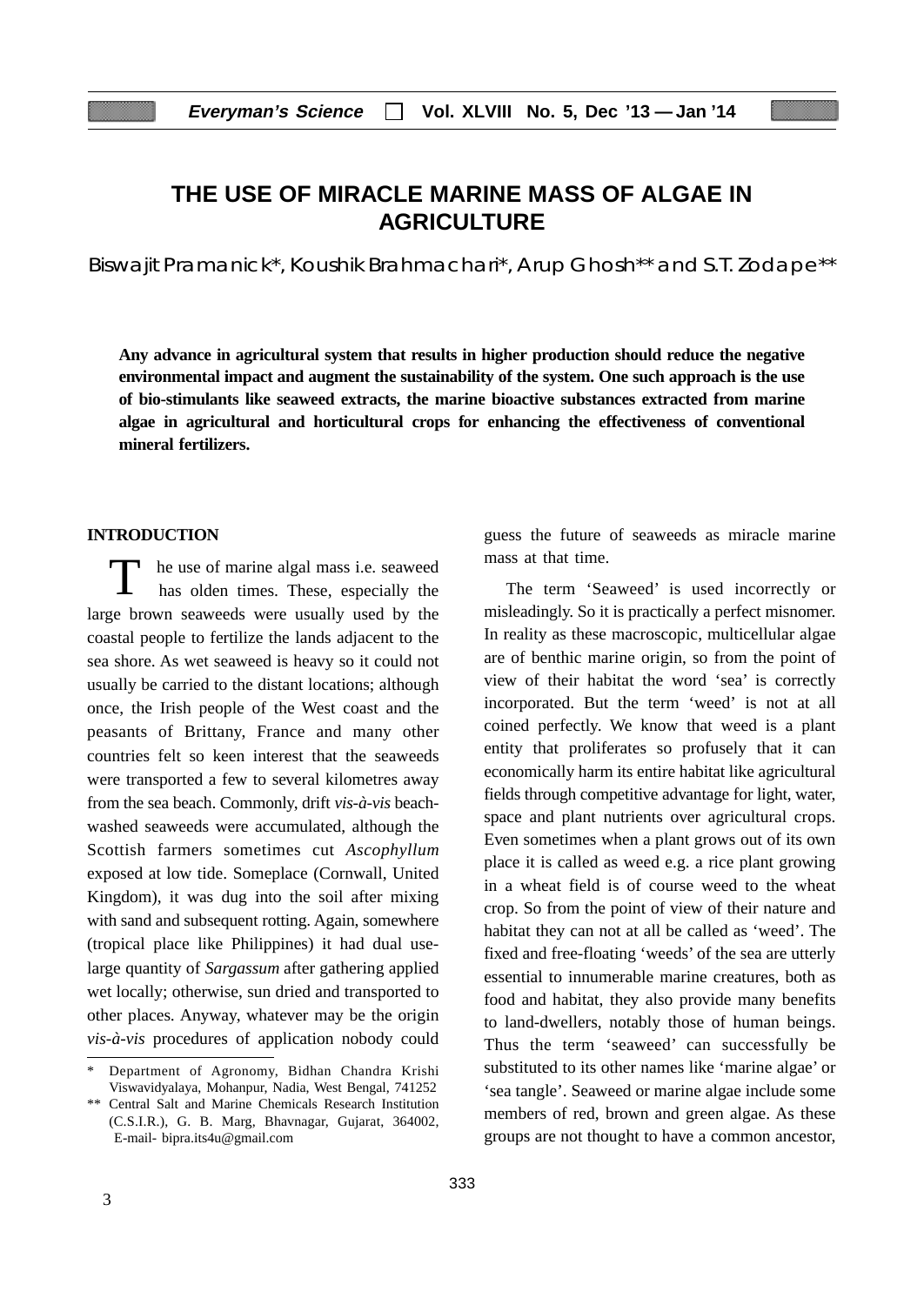the seaweeds are a polyphyletic group. The appearance of seaweeds somewhat resembles nonarboreal terrestrial plants. Some of such marine algal members are *Kappaphycus*, *Laminaria*, *Ulva lactuca*, *Haliotis tuberculata*, *Porphyra*, *Macrocystis pyrifera*, *Alaria esculenta*, *Lithothamnion corallioides*, *Phymatolithon calcareum*, *Ecklonia*, *Fucus*, *Andaria*, *Bryopsis*, *Sargrassum*, *Aschophyllum*, *Macrosystis*, *Palmaria*, *Gracilaria*, *Manostama*, *Enteromorpha* etc. The versatile utilities of these marine algae are making them popular day by day. Without mining into detail about the uses of these algae this article will be confined into their importance in the agrarian sector.

### **SEAWEEDS- WHAT ARE THERE IN IT**

Seaweed is amply rich in carbohydrates; the vital building block of plant body and a good food source of many beneficial micro-organisms. Unlike conventional forms of fertilizers, being a wealthy source of natural plant hormones *viz*. auxins, at least two gibberellins, endogenous cytokinins etc; betaines; various vitamins like  $B_1$  (thiamine),  $B_2$ (riboflavin),  $B_{12}$  (cyanocobalamin), vitamin E (tocopherol), vitamin K and other growth-promoting substances vitamin C (ascorbic acid) as well as pantothenic acid, folic acid and folinic acid etc; alginic acids; antibiotics<sup>1</sup>; many macronutrients and almost all micronutrients in fully chelated form seaweed fertilizers are especially useful in organic farming. Chelating- a combination of mineral atom with organic molecules, makes microelements available to the crops. Such chelating properties are possessed by the starches, sugars and carbohydrates in seaweed and seaweed products. For this reason, these components naturally combine with iron, cobalt, copper, manganese, zinc and other microelements present in seaweed. Thus these trace elements in seaweed and seaweed products do not settle out even in alkaline soils, but remain available to the crops which need them. Alginic acid is a soil conditioner and the remainders are plant conditioner. All these are found in fresh seaweed or dried seaweed meal as well as liquid seaweed extracts.

# **SEAWEEDS IN SOIL MANAGEMENT**

Soil application of seaweed makes moisture more available to the plant roots and enriches the soil by feeding myriad beneficial microorganisms such as bacteria and tiny fungi necessary for composting. As alginic acid is a soil conditioner, therefore, its presence in seaweed and seaweed products improves the water holding capacity of soil and facilitates formation of crumb structure.

| <b>Nutrient</b>    | <b>Amount Present</b> | <b>Nutrient</b>  | <b>Amount Present</b> |
|--------------------|-----------------------|------------------|-----------------------|
| Moisture           | 94.38 g/100 ml        | Iron             | $8.58$ mg/100 ml      |
| Protein            | $0.085$ g/100 ml      | Manganese        | $0.22$ mg/100 ml      |
| Fat                | $0.0024$ g/100 ml     | Nickel           | $0.35$ mg/100 ml      |
| Crude Fibre        | $0.01$ g/100 ml       | Copper           | $0.077$ mg/100 ml     |
| Carbohydrate       | $1.800$ g/100 ml      | Zinc             | $0.474$ mg/100 ml     |
| Energy             | 7.54 Kcal/100ml       | Chromium         | 3.50 mg/100 ml        |
| Sodium             | 18.10 mg/100 ml       | Lead             | $0.51$ mg/100ml       |
| Potassium          | 358.35 mg/100 ml      | Thiamine         | $0.023$ mg/100 ml     |
| Magnesium          | 116.79 mg/100 ml      | Riboflavin       | $0.010$ mg/100 ml     |
| Phosphorous        | $2.96$ mg/100 ml      | Iodine           | 160mg/100ml           |
| Calcium            | 32.49 mg/100 ml       | Kinetin + Zeatin | $31.91$ mg/L          |
| Indole Acetic Acid | $23.36$ mg/L          | Gibberelin $GA3$ | $27.87$ mg/L          |

**Table-1 Chemical composition of** *Kappaphycus* **sap7**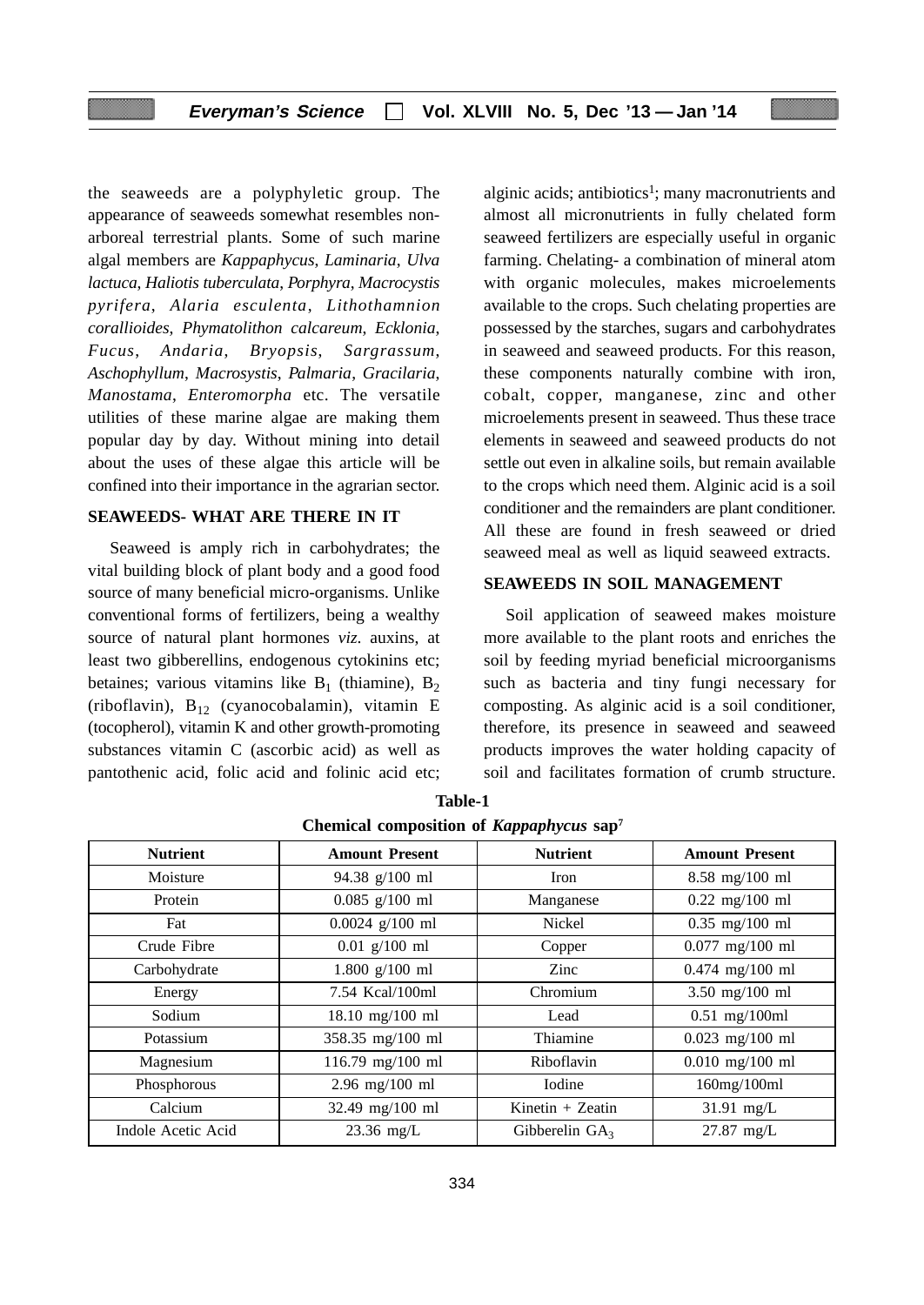Alginic acid in the seaweed combines with metallic radicals in the soil to form a cross-linked polymer with immensely increased molecular weight. Virtually, the salts formed by alginic acids with soil metals swell when wet and retain moisture persistently. Alginates, the sponge-like starches found in seaweeds hold water droplets near the plant roots, making moisture available to the plants. The application of seaweed meal in sloppy land can check washing away of seedlings and nutrients into the ditch by improving the soil structure. It has been found that in exceedingly dry period, cultivation of second crop is possible only with the field application of seaweed fertilizer, other fields dry out completely2. This incidence validates the water-retaining capability of seaweed. This in turn leads to better aeration and capillary activity resulting in stimulation of the root systems of plants for further growth and thus stimulates the soil bacteria towards better activity. Acceleration in bacterial activity through the soil application of seaweed meal results in the secretion of organic chemical substances like polyuronides by them that ultimately condition the soil thoroughly. Practically, polyuronides are chemically similar to the soil conditioner like alginic acid having soil-stabilizing properties. Thus seaweed fertilizer provides conditioning agents to the soil in both the ways: alginic acid from the undecomposed seaweed in one hand and polyuronides from the soil bacterial secretion in another hand. As the bacteria involved in the decomposition of any undecomposed seaweeds or organic matter in the soil requires nitrogen to carry out such decomposition, they acquire nitrogen from the available source of the soil. Thus initial scarcity of the available nitrogen in the soil occurs<sup>2</sup>. For this reason, application of seaweed in the field initially diminishes the available nitrogen of the soil and then a noteworthy escalation of it occurs. So it should be kept in mind that during this period seed germination, absorption of nutrients and growth of the plant may be inhibited

for one of fifteen weeks of total crop producing period2.

# **SEAWEEDS IN CROP PRODUCTION AND ITS HEALTH MANAGEMENT**

Soil or foliar application of marine algal products have been discovered to be the effective tools in maintaining proper plant health and escalating the productivity of agricultural crops without creating turmoil to the ecological balance. It has been noticed that pre-sowing or pre-planting treated seeds or seed pieces (propagating plant parts like sugarcane setts, potato cut tubers etc.) will germinate effectively and rapidly resulting in robust root growth and vigorous seedling at early stage. Simultaneously, higher survival rate of seedlings can also be achieved. Cuttings immersed in liquid seaweed solution produce profuse roots. Soaking plant roots in seaweed extract reduces transplant shock and expedites root growth. It prevents bud forming or opening at the wrong times, whereas encourages emergence of additional buds when applied at the very budding stage of plants. Frost and stress resistance, enhanced uptake of inorganic constituents from soil, reduction in storage losses of fruits, expansion of shelf life of fruits *vis-à-vis* vegetables and elongation of life of cut flowers are also some of the exclusive beneficial effects. Let the scientific causes behind these effects be discussed in a nutshell. It has already been discussed that seaweed fertilizers hold various phyto-hormones *viz*. auxins, gibberellins, cytokinins etc. and betaines. They have both growth stimulating as well as retarding functions. Seaweed can play an important role in the production of the plant's own auxins, because the enzymes formed with the help of trace elements from the liquid seaweed fertilizer play an important role in the formation of these auxins<sup>3</sup>. The gibberellins play the pivot role in stimulating of roots, growth, flower initiation, fruit setting, fruit growth, fruit ripening, abscission and senescence when applied exogenously. The cytokinins available in liquid seaweed extract initiate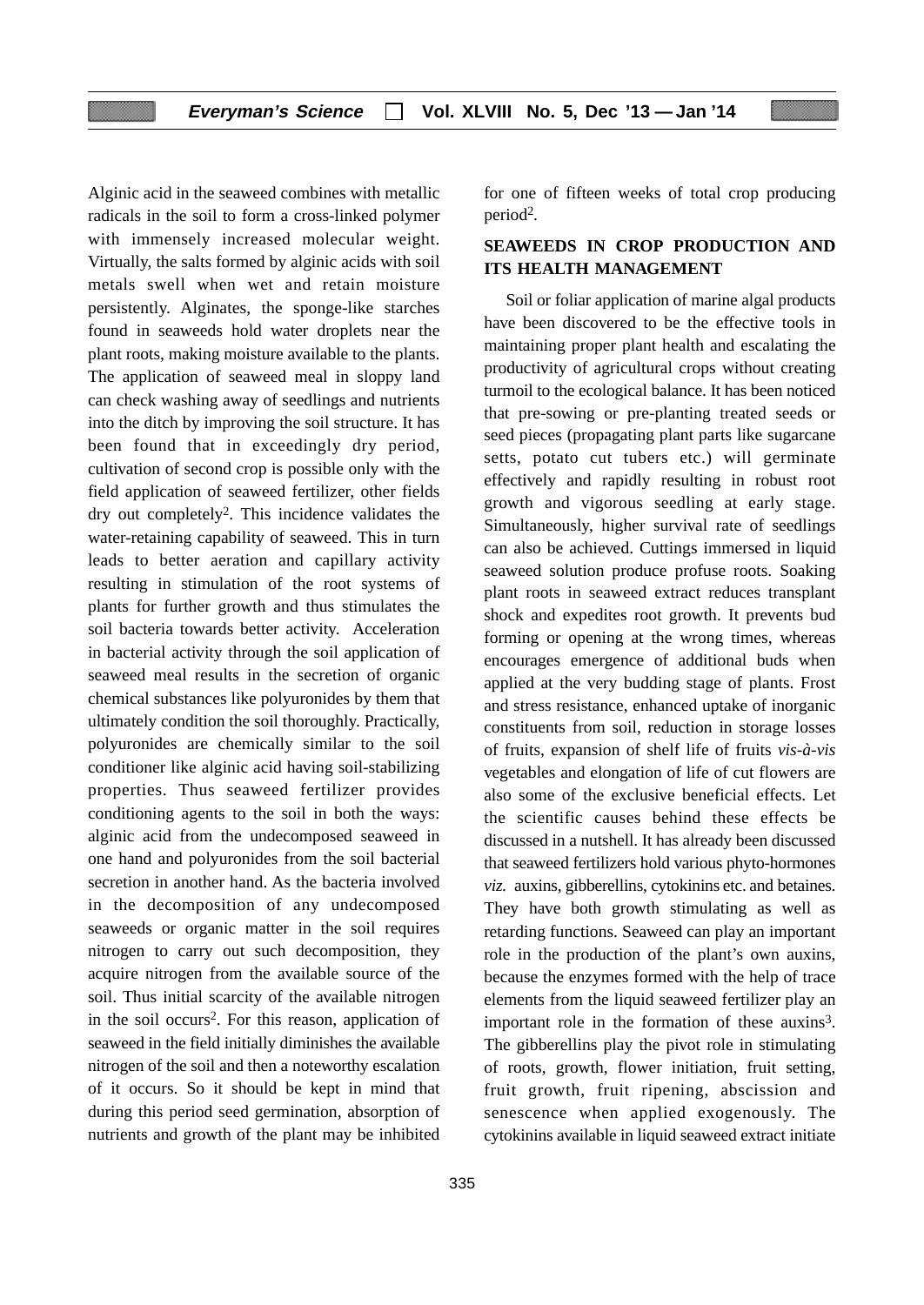and activate basic plant growth processes, enhances growth with better vigour through mobilising nutrients in the leaves. They also provide protection from marginal frost and retard the senescence in the plant. The betaines help the plants to fight against osmotic stress. They play vital role in the osmotic processes by helping the plants in increased water uptake even in dry condition. The antioxidants present in seaweed products effectively minimize rather prevent lipid oxidation in agricultural produces, retarding the development of toxic oxidation products, maintaining nutritional quality and prolonging the shelf life of such commodities. The seaweed sprays stimulate metabolic processes in the leaf and so help the plant to exploit leaf locked plant nutrients<sup>2</sup>. Spraying with seaweed extracts may feed and stimulate the bacteria performing photosynthesis at the leaf surface to a considerable proportion. Moreover, plants treated with seaweed products develop a resistance to pests and diseases4,5. Owing to the presence of ample amount of soil fungi and bacteria increased production of natural antibiotics occurs in the soil rich in organic matter. These antibiotics taking entry to the plants improve their disease resistance. Seaweed encourages this process and thus holds down the population of plant pathogens<sup>2</sup>.

# **SOME CASE STUDIES**

Several on station *vis-à-vis* on farm trials carried out by several universities including Bidhan Chandra Krishi Viswavidyalaya, Mohanpur, Nadia, West Bengal in association with Central Salt and Marine Chemicals Research Institute, an institute of Council of Scientific and Industrial Research revealed that seaweed can produce spectacular results in plants. Application of liquid seaweed extracts increased yield by 26%, 39%, 57%, 61% and 20% of rice<sup>6</sup>, greengram<sup>7</sup>, soyabean<sup>8</sup>, tomato<sup>9</sup> and okra<sup>10</sup> respectively. Superior yields after seaweed treatments were measured in watermelon<sup>11</sup>, wheat<sup>12</sup>, Potato<sup>13</sup> and grape<sup>14</sup>. Besides, quality characters of different crops like cereals, pulses, oilseeds and tuber crops are largely enhanced. It has also been found that use of seaweed as soil treatment substances results in strong and healthy growth *vis-à-vis* disease-resistance.

Thus seaweed extracts, the marine bioactive substances extracted from marine algae, without causing any negative environmental impact escalate the production of different agricultural and horticultural crops, improve crop quality and enhance the use efficiency of conventional chemical fertilizers. Now it has been undoubtedly understood that marine algal mass has sufficient potentiality in agricultural sector and for that reason it is gradually gaining market throughout India and abroad.

# **REFERENCES**

- 1. G. Karthikaidevi, K. Manivannan, G. Thirumaran, P. Anantharaman and T. Balasubaramanian, *Global J. Pharmacol*, **3** (2), 107-112, 2009.
- 2. William Anthony Stephenson, Seaweed in Agriculture and Horticulture, 1968, pp 182, Faber & Faber, London.
- 3. http://mistyhorizon2003.hubpages.com/hub/ The-Benefits-of-Using-Liquid-Seaweed-Fertilizer.
- 4. Viqar Sultana, Ghulam Nabi Baloch, Jehan Ara, Syed Ehteshamul-Haque, Rajput M. Tariq, Mohammad Athar, *J. Appl. Bot. Food Qual*, **84**, 162 –168, 2011.
- 5. S. D. Hankins, H. P. Hockey, *Hydrobiologia*, **204-205**(1), 555-559, 1990.
- 6. M. P. Kavitha, V. Ganesaraja and V. K. Paulpandi, *Agric. Sci. Digest*, **28** (2), 127 – 129, 2008.
- 7. Biswajit Pramanick, Koushik Brahmachari and Arup Ghosh, *Afr. J. Agric. Res,* **8**(13), 1180-1186, 2013.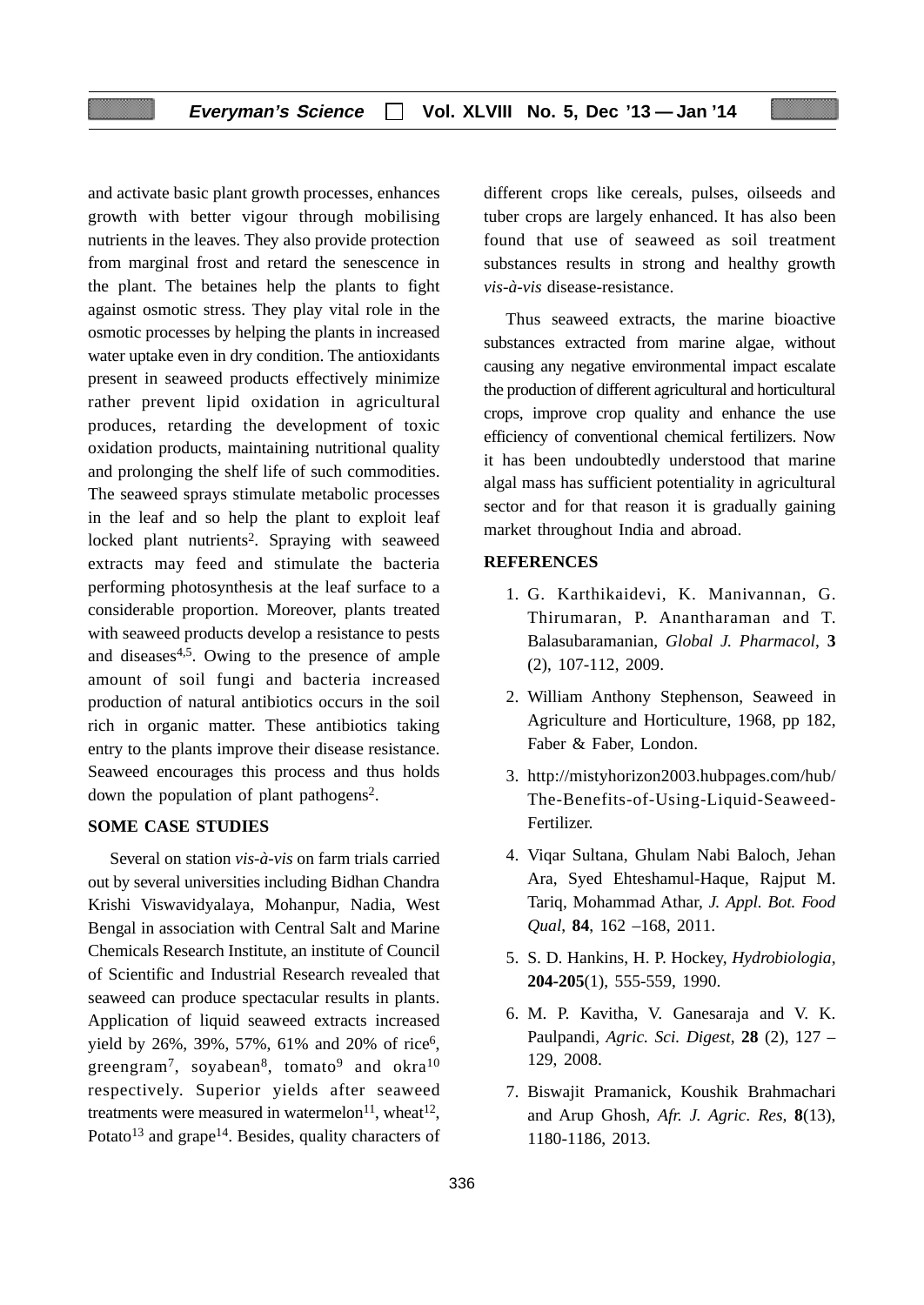# **Everyman's Science Vol. XLVIII No. 5, Dec '13 — Jan '14**

- 8. S. S. Rathore, D. R. Chaudhary, G. N. Boricha, A. Ghosh, B. P. Bhatt, S. T. Zodape and J. S. Patolia, *S. Afr. J. Bot*, **75**, 351-355, 2009.
- 9. S. T. Zodape, Abha Gupta, S. C. Bhandari, U. S. Rawat, D. R. Chaudhary, K. Eswaran and J. Chikara, *J. Sci. Ind. Res*, **70**, 215-219, 2011.
- 10. S. T. Zodape, V. J. Kawarkhe, J. S. Patolia and A. D. Warade, *J. Sci. Ind. Res,* **67**, 1115 – 1117, 2008.
- 11. A. M. R. Abdel-Mawgoud, A. S. Tantawy, M. M. Hafez and A. M. Hoda, *J. Agri. Biol. Sci,* **6**(2), 161–186, 2010.
- 12. S. T. Zodape, S. Mukherjee, M. P. Reddy and D. R. Chaudhary, *Int. J. Plant Prod,* **3**, 97-101, 2009.
- 13. M. E. Lopez-Mosquera and P. Pazos, *Biol. Agric. Hort*, **14**, 199-206, 1997.
- 14. J. Norrie and J. P. Keathley, *Acta. Horticul*, **727**, 243-247, 2006.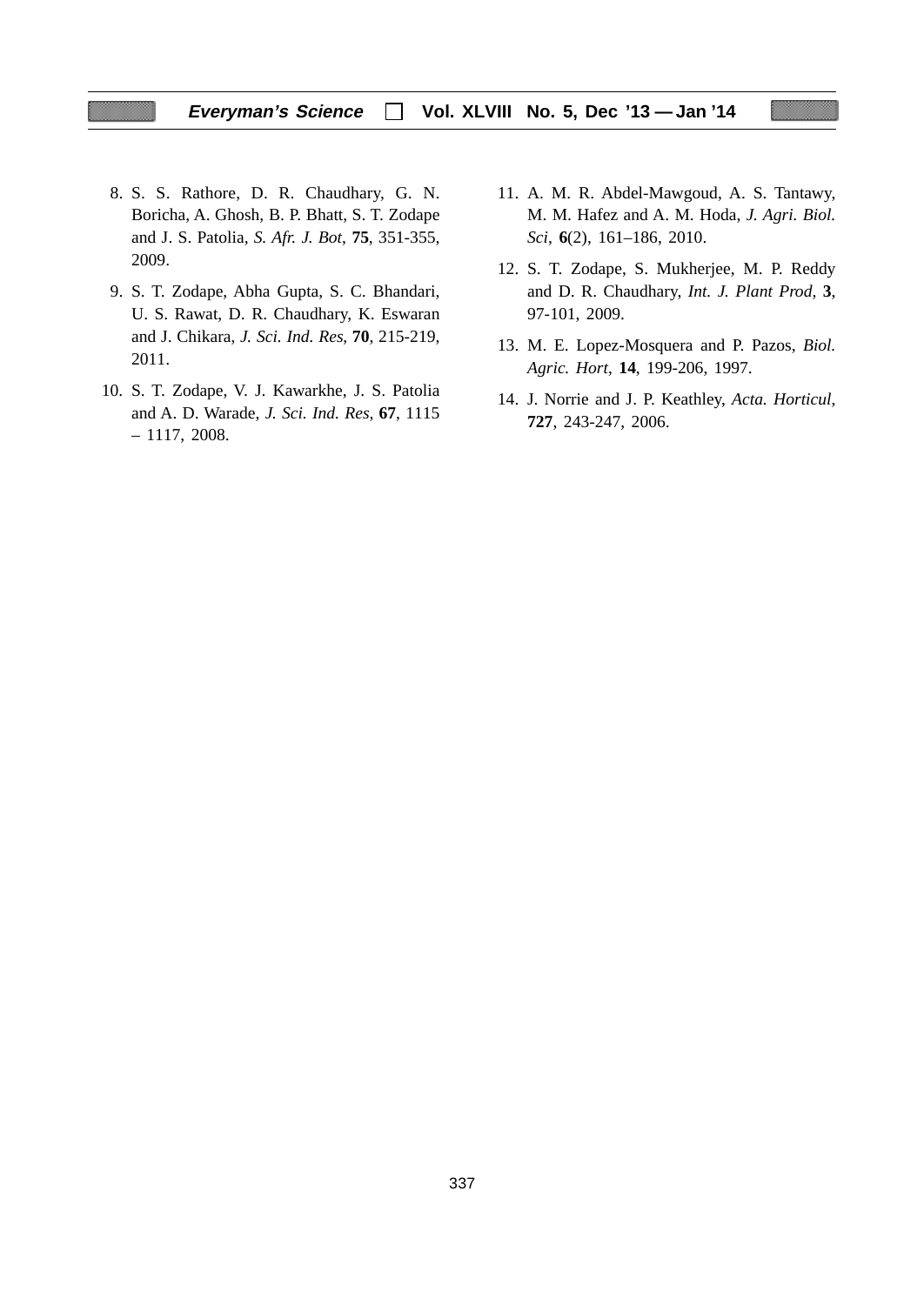# **NITROMETHANE : AN EMERGING ALTERNATIVE FUEL ADDITIVE WITH ASSOCIATED CHALLENGES**

Shivani Tyagi and Anil Kumar\*

**Nitromethane is an organic nitro compound slightly viscous and polar in nature. It has wide applications in pharmaceuticals, explosives, fibers, pesticides and as a potential fuel additive because of its high anti-knock property and high combustion rate. Besides, there are associated risks in handling and storing nitromethane. The literature summarises the advantages and challenges associated with nitromethane as an alternative fuel.**

# **INTRODUCTION**

E nvironmental concerns on fossil fuels, smog, volatile organic compounds, carbon dioxide, carbon monoxide, particulates, free radicals and toxic chlorofluorocarbons have shifted the concern on the alternative fuel usage. The present review offers a critical focus on emission reducing potential, cost effectiveness and combination fuel. Due to increased usage and requirements of alternate fuel, search for new energy sources has become a matter of concern. Increased unregulated emission of exhaust gases from automobile has taken us towards global warming threat. As per reports, second generation fuels play a key role in meeting dearth of conventional fuel resources. The technology  $includes$  gasification<sup>1</sup>, pyrolysis, torrefaction and other thermo chemical routes<sup>3</sup>. Methane and carbon dioxide are the products of second generation fuel, which can range from 60-70% and 30%, respectively. For the process, biomass and municipal waste can be used thereby making this process cost effective2. Nitration of methane can be done for the production of nitromethane. Gasification of coal converts it into syngas which can directly be used as fuel<sup>12</sup>. Although the production cost of biofuel is higher than the conventional fuels because of the limitations of up scaling and optimization of the technology. But the most favourable feature of the technology is reduction in green house gases ultimately reducing global warming. To implement efficient biofuel generation technology it is essential to upgrade thermo- chemical and enzymatic routes for biomass conversion. Besides, suitable agricultural area for biomass production is also required.

It is also unrealistic to use alternative fuel sources without modifying conventional engine structure. Emission Factor (EF) should be taken into consideration while designing engine for the machines and automobiles. The most promising propulsion system in vehicles is internal combustion engines and fuel cells with electric engines. There are a number of fuel additives used these days like oxygenates, ether, antioxidant stabilizers, antiknock agents and lead scavengers. It is basically used as fuel performance additives. Nearly four types of fuel additives are present in the market these days' *viz*. diesel fuel additives, gasoline additives, heating oil performance additives and biocids. Along with high performance and energy, these additives offer various other qualities like clean-up, de-hazing,

School of Biotechnology, Devi Ahilya University, Khandwa Rd., Indore-452001, Madhya Pradesh. Email : ak\_sbt@yahoo.com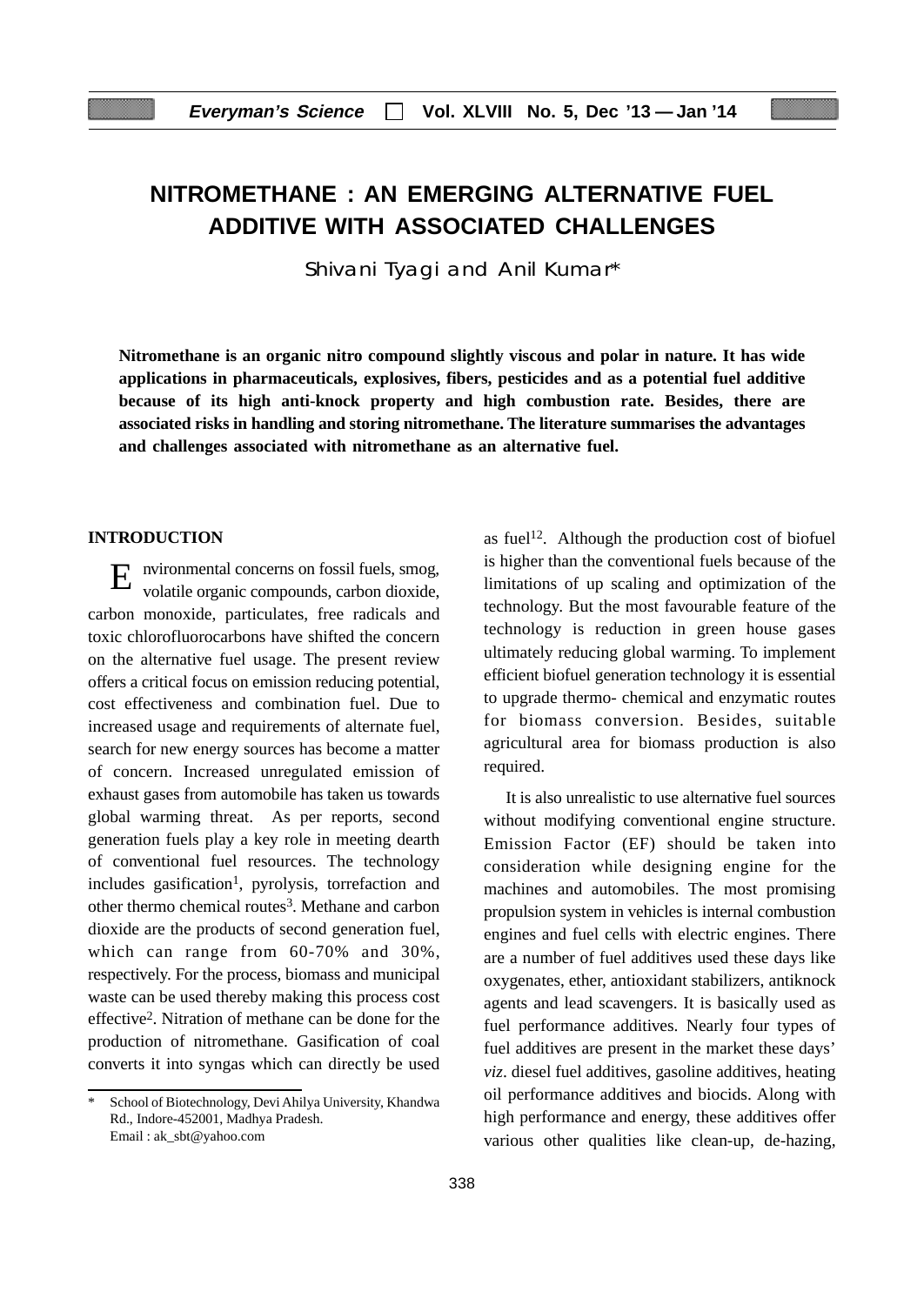anti-foaming, anti-corrosion, detergency, low cost and pleasant smell etc. Nitromethane is one of the fuel additives which are slightly viscous and polar. This is best for open-wheel circuit racing vehicles to maximize their acceleration and speed. It provides as much as 330 MPH speed limits in less than 3.8 seconds. As compared to gasoline and methanol, nitromethane has low energy density. Because of the presence of oxygen atom attached to carbon chains, stoichiometry of methanol and nitromethane is better than gasoline9.

# **PROPERTIES OF NITROMETHANE**

Nitromethane is basically a simple organic compound having the chemical formula,  $CH<sub>3</sub>NO<sub>2</sub>$ and belongs to secondary explosives. It is slightly viscous and highly polar solvent. It is liquid at room temperature. Its crystal structure is used as prototype material to study energetic materials because of its simplicity<sup>8</sup>. Nitromethane is also called as 'Nitro' or just 'Fuel' and used in drag racing cars as top fuel. The top fuel is a mixture of nearly 90% nitromethane and 10% methanol. The presence of oxygen in nitromethane makes it better fuel because that does not need extra atmospheric oxygen for combustion. Only 1.7 kg of air is required to burn 1 kg of nitromethane. On decomposition, nitromethane releases carbon monoxide, hydrogen, nitrogen and water. Its laminar combustion velocity lies in the range of 0.5 m/s which is suitable for high speed engines. Its high heat of vaporisation of 0.56 MJ/kg provides cooling of incoming charge that is necessary for maintaining low temperatures. In drag racing engines, this property provides cooling without water jackets. Also the formation of hydrogen and carbon monoxide after combustion comes in contact with atmospheric oxygen at the end of exhaust pipe and is prone to ignition which ultimately leads to flames from exhaust pipe. Nitromethane also has explosive property which can be dealt with the use of ammonium nitrate which would act as oxidizer. It is atomic equivalent of uranium-238 and needs high temperature to burn. C-N bonds are lowest bond breaking moiety in nitromethane which is 59 kcal-mol/l making it reasonably energetic.

# **PRODUCTION OF NITROMETHANE**

Industrial production of nitromethane involves reaction between propane and nitric acid at high temperatures4. It is exothermic reaction that produces nitroethane, nitromethane, 1-nitropropane and 2-nitropropane. Free radicals arise *via* homolysis of nitrite ester. These radicals undergo C-C fragmentation reactions and thereafter release mixture of products<sup>3</sup>. There is another inexpensive method to produce nitromethane which involves reactions between sodium chloroacetate and sodium nitrite in aqueous medium.

 $CICH_2COONa + NaNO_2 + H_2O \rightarrow CH_3NO_2 +$  $NaCl + NaHCO<sub>3</sub>$ 

Two patents for the nitration process of methane by vapour phase technique have been granted to Landon. He described the process at 1 and 0.005 sec exposure time under 1 to 50 atmospheric pressure in ferrous and non ferrous reactor. It was suggested that under favourable conditions, 9 moles of methane and 1 mole of nitric acid at 475° C and 0.18 sec exposure time is most suitable for nitromethane yield. This reaction has activation energy of 52 calories<sup>5</sup>.

# **BIO-NITROMETHANE PRODUCTION**

Gasification of biomass is one of the alternative methods for the production of nitromethane. Firstly Fischer–Tropsch process converts carbon monoxide into liquid fuel like methanol, acetic acid and mixed alcohols. Methane gas is diluted with mist of nitric acid spray and then pre heated. The ratio of methane, nitric acid and water vapor should be maintained. Heating temperature should be kept between 450 to 550° C in nitration process followed by washing and distillation.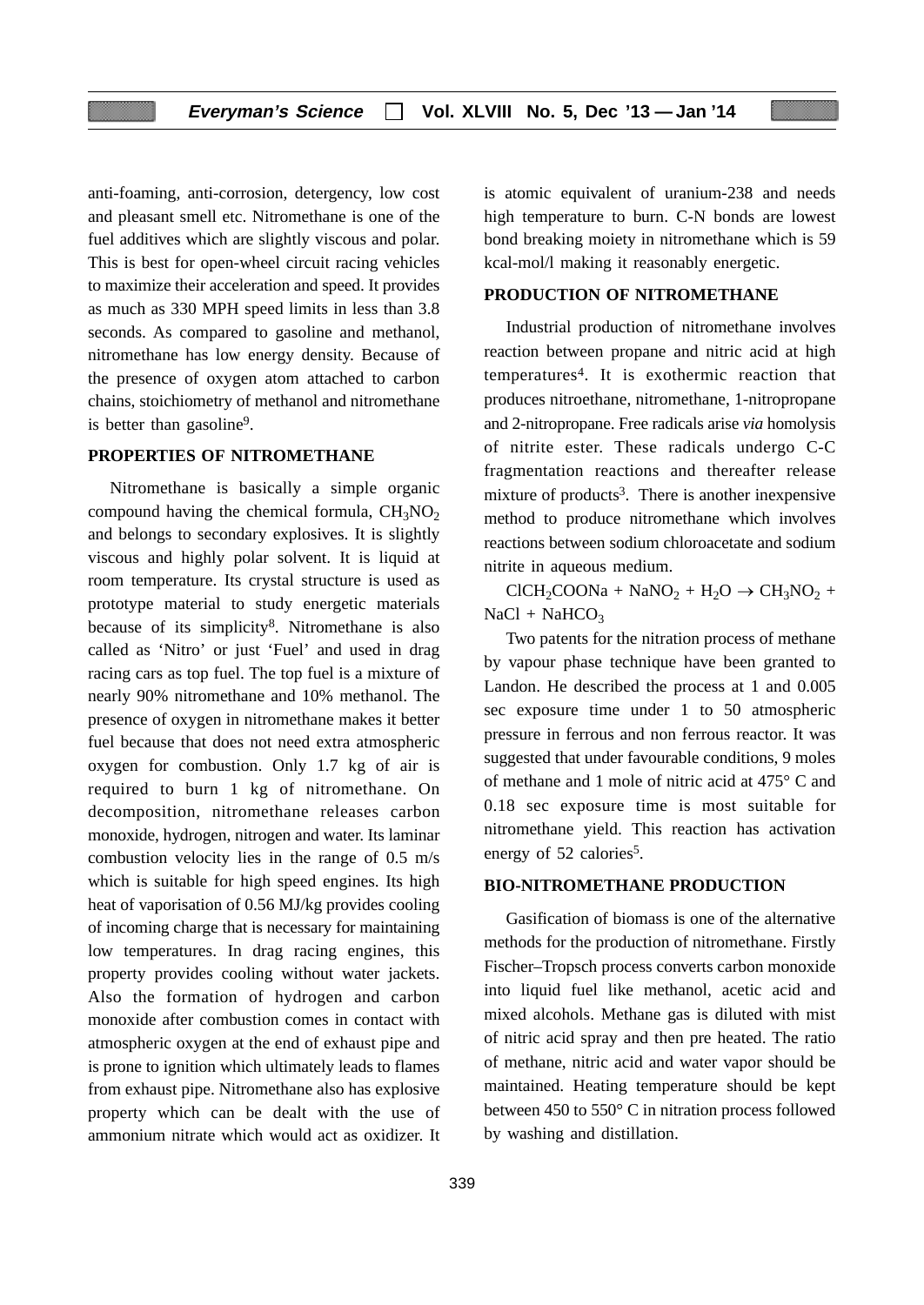# **NITROMETHANE AS FUEL AND COMPARISON**

Nitromethane has combustion velocity of nearly 0.5 m/s .Typical air/fuel (A/F) ratio for nitromethane is 1.7 : 1 and energy content of 5000 BTU/lb. Gasoline on the other hand has A/F ratio of 12.8 : 1 and energy content of 18,500 BTU/lb. The high vaporization heat of nitromethane provides significant cooling at low temperatures. It generates nearly 2.3 times power in combination with oxygen<sup>9</sup>. Nitromethane decomposes into carbon monoxide, water, hydrogen and nitrogen without additional oxygen. It is used as fuel mixture because of its high power even in the absence of atmospheric oxygen and cause lower combustion speed. On combustion, it produces blue flame and can be used as rocket fuel.

| Fuel         | <b>Energy content of</b><br>fuel (BTU/lb) | A/F<br><b>Ratio</b> |
|--------------|-------------------------------------------|---------------------|
| Gasoline     | 18,400                                    | 12.8:1              |
| Methanol     | 9,500                                     | 7.11                |
| Nitromethane | 5,000                                     | 25.08               |

Gasoline or petrol is a hydrocarbon mixture which is used in internal combustion engines. It is obtained by fractional distillation of petroleum. It is volatile and stable with Research Octane Number (RON) ranging from 86-95 RON. Specific gravity is between 0.71 to 0.77 Kg/l. Usage in high compression internal engines makes them to auto ignite and cause engine knocking.

Methanol is wood spirit, light, colorless, volatile and flammable liquid. It is polar and has antifreeze properties. It is used in internal combustion engines even in drag racers, supercharged engines and heavy tractor pullers also. Biomethanol has been suggested to be renewable source of fuel.

Dimethylether (DME) can be produced using black liquor gasification<sup>6</sup> and is one of the emerging alternative fuels best suited for petrol engine, diesel engines and gas turbines. It has high cetane number of 55. DME releases comparatively lesser particulate matter and toxic gases in the environment. It has maximum power of 245PS/2000rpm. It is also reported that DME with jatropha biodiesel can improve the performance of engine and reduces the emission level6. Disadvantage of DME is that it is less viscous and lubricant property is also low and due to which the engine is more prone for wear and tear.

# **ASSOCIATED CHALLENGES AND RATIONALE**

Nitromethane is one of the more energetic explosive as compared to TNT. As low as 5 gallon quantity of nitromethane has hazardous range of 42  $f$ eet<sup>11</sup>. It should be stored at the room temperature at a place having resistance to shock as a result of rough handling. Nitromethane can tolerate high pressures when in contact with nitrogen instead of oxygen since nitrogen cannot support ignition. It is prone to detonation under adiabatic conditions and severe shock $11$ .

It is highly expensive and difficult to handle. As per regulations issued by the U.S. Department of Transportation (DoT), nitromethane has been classified as flammable liquid. Its exhaust releases nitric acid in vapour form which if inhaled, can cause hypoxic conditions for the driver. Increasing the nitro is directly proportional to increasing the compression ratio which every engine has its own2. Therefore, increase in nitro beyond this limit would cause harm to engine. To provide high energy to four stroke engines, three ways can be adopted *viz*. use of supercharges and turbochargers for more air, to increase displacement and lastly to use high energy fuel.

# **CONCLUSION**

Here, authors emphasized on growing concern on upgrading technology for the production of biofuel has emerged with the judicial use of nitromethane as one of the alternative in top gear engines. Some of the conditions should be avoided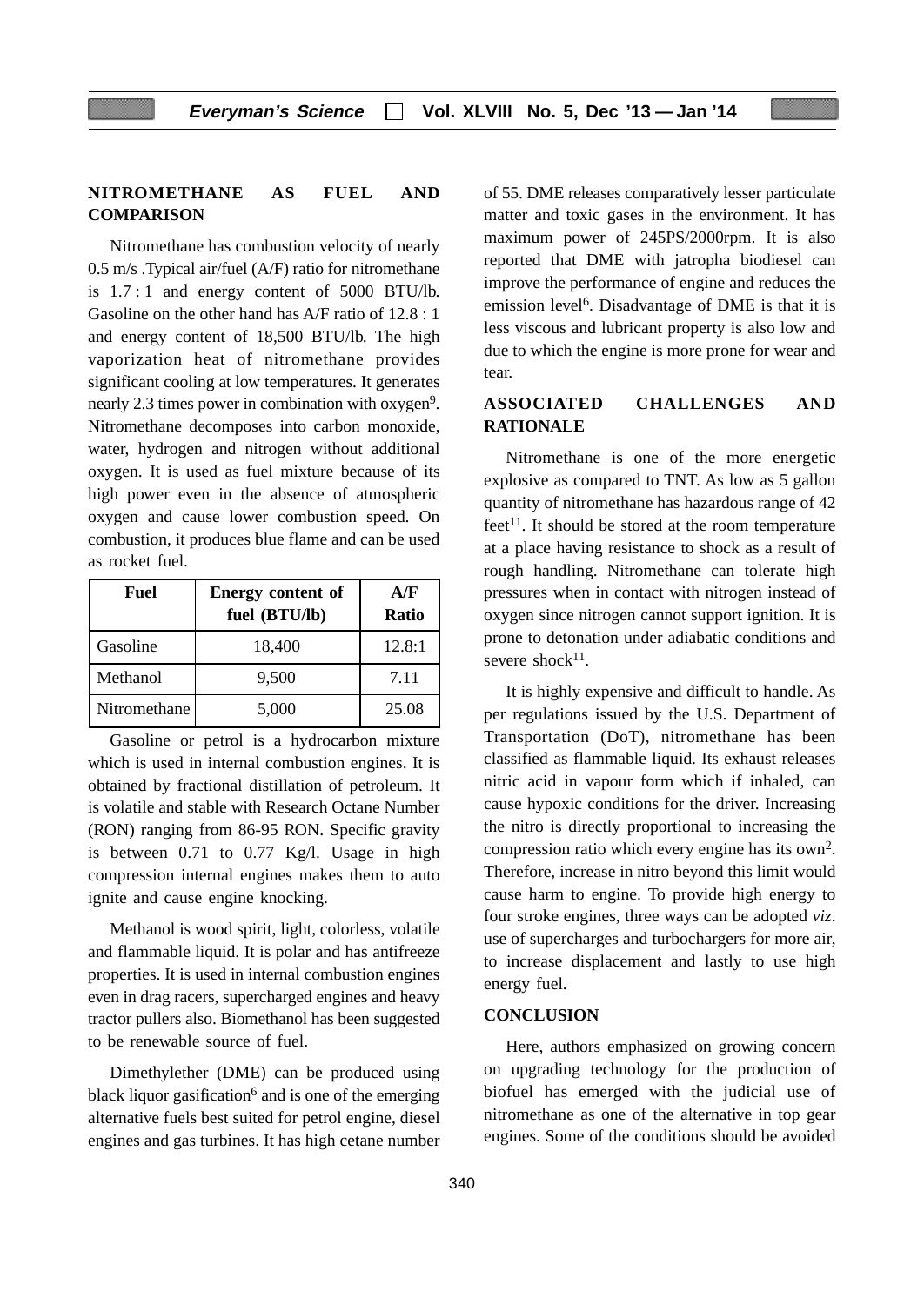# **Everyman's Science Vol. XLVIII No. 5, Dec '13 — Jan '14**

while using nitromethane like severe shock conditions, rapid compression and high heating. Nitro should not be distilled. During storage, relief valves with maximum bursting pressure of 100 psi should be maintained. It is recommended that nitromethane should be handled and used by trained personnel only. When compared with first generation fuel like gasoline and methanol, nitromethane is found to be more energy producing and has lesser environmental threat. Nitromethane engine requires upgraded valve and cooling system to tolerate high horse power generated. Therefore, it is recommended to mix 10% nitromethane, with 25% castor oil and 65% methanol- all by percentage volume12. There is a need to integrate process, operation and design to improve by-products and effectiveness of the system. Efforts must be done to use combination fuels for better performance.

#### **REFERENCES**

- 1. M. R. Beychok, *American Chemical Society* 168th National Meeting, Atlantic City, 1974.
- 2. H. B. Hass, E. E. Hodge, and B. M. Vanderbilt, *IX d.e ng, chem.* **2**, 8, 339-44, 1936.
- 3. G. K. Landon, U. S. *Patents,* **2**, 161,475, 2,164, 774, 1939.
- 4. C. F. Melius, *Journal de physique* IV, **3,** 5, 1995.
- 5. E. J. Reed, J.D. Joannopoulos, E. Laurenc, Phys. Rev. B : *Condens*. *Matter and Material Phys.*, **62**, 16500-16509, 2000.
- 6. M. Loganathan, A. Anbarasu, A. Velmurugan, *International journal of scientific & technology research*, **1**, 8, 2012.
- 7. M. Naqvi, J. Yan, M. Froling, *Bioresour Technol.*, **101,** 3, 937-44, 2010.
- 8. S. Appalakondaiah , G. Vaitheeswaran and S. Lebègue, *J. Chem. Phys.* **138**, 184705, 2013.
- 9. S. Zeman, T. Atalar , Z. Friedl , J. Xue-Hai, *Central European Journal of Energetic Materials,* **6,** 1, 119-133, 2009.
- 10. T. Boyd and H. B. Hass, *Industrial and engineering chemistry*, **34**, 3, 1942.
- 11. F. C. Whitmore, M.G. Whitmore, *Org. Synth, Coll.* **1**, 401, 1941.
- 12. *www.wikipedia.com* opened on 25/05/13
- 13. http://www.racing-fuels.eu/nitromethane. html opened on 07/06/13.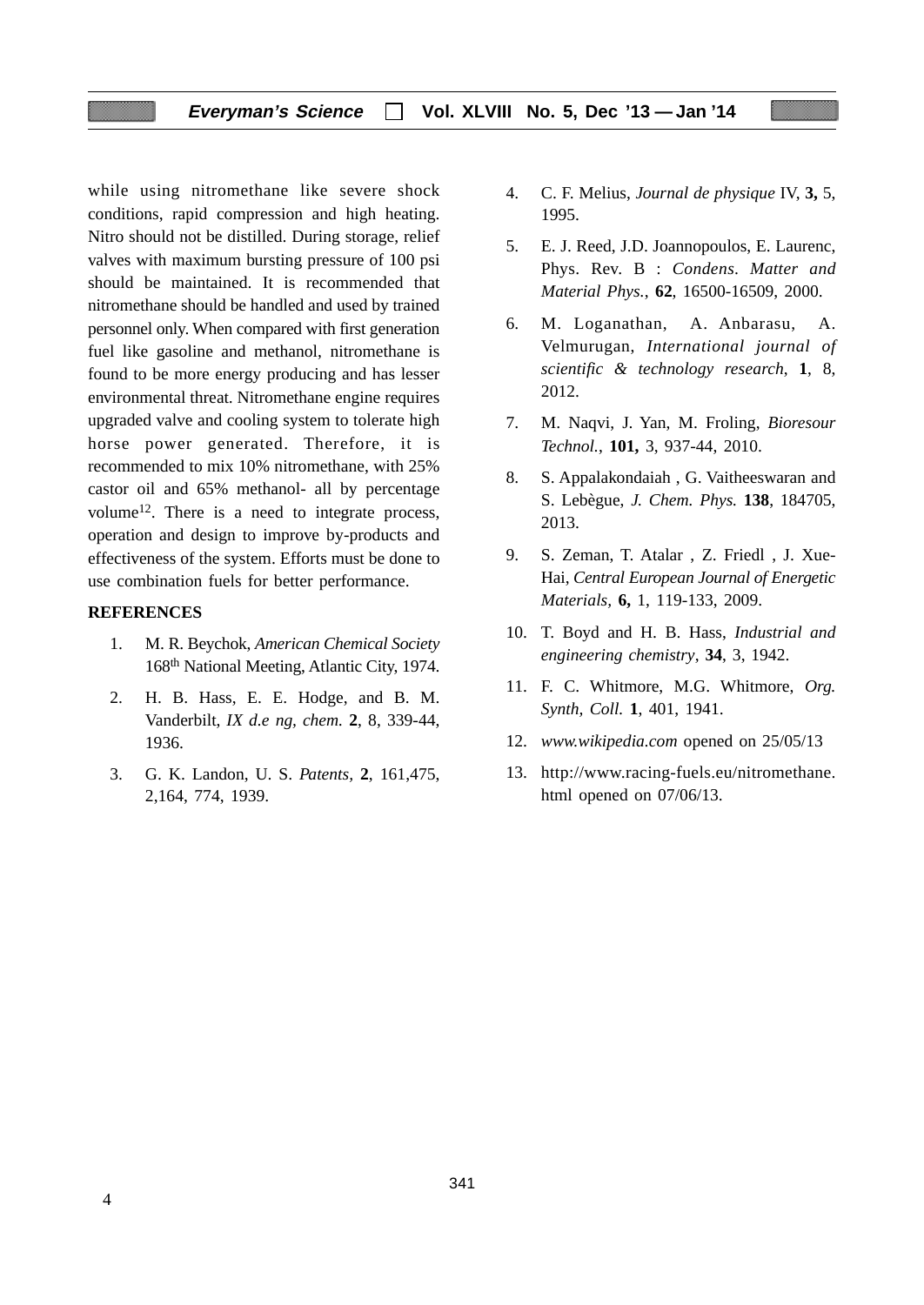# **ASPIRATIONS AND ACHIEVEMENT OF HUMAN GENOME PROJECT AFTER A DECADE**

Rekhamani Das and Jyotsna Devi

A Human genome Project was started in 1990 to sequence the entire human genome. The final draft of HGP was announced in 2003 representing about 90% of the human genome. The project has aided in developing better research and technology, particularly in our ability to sequence genes and better medical management.

ith rapid growth of scientific knowledge and experimental method, human began to unravel another mystery, the discovery of the entire genetic make-up of the human body. A genome is an organism's complete set of deoxyribonucleic acid (DNA), a chemical compound that contains the genetic instructions needed to develop and direct the activities of every organism. The human (*Homo sapiens*) genome contains approximately  $20,000 - 25,000$  genes, stored on 23 chromosome pairs in the cell nucleus and in the small mitochondrial DNA. The haploid human genome contains a total of just over three billion DNA base pairs, which carry the instructions for making proteins. The functions of many genes in the human genome are yet to be fully understood. Thus the Human Genome Project (HGP) was designed to determine the entire sequence and develop the genetic and physical maps of the entire human genome.

A researcher named Renato Dulbecco first suggested the idea of such a project while the U.S. Department of Energy (DoE) was also considering the same project. Worldwide discussion about a HGP began in 1985 and the project was started in

 $1990<sup>1</sup>$ . It was coordinated by the U.S. Department of Energy and the National Institutes of Health. During the early years of the HGP, the Wellcome Trust (U.K.) became a major partner. With an estimated cost of 3 billion dollars, sources of funding also came from the National Science Foundation (NSF) and the Howard Hughes Medical Institute (HHMI)2. Under the leadership of James Watson, the first director of HGP, it was decided to focus the first 5 years of the HGP on the development of genetic and physical maps of the human genome, which would themselves be of great value to scientists hunting for disease genes. Watson was replaced by Francis Collins in April 1993, and the name of the Centre was changed to the National Human Genome Research Institute (NHGRI) in 1997. Although the United States made the largest investment, important contributions were also made by many countries, including Britain, France, Germany, Japan, China, and Canada. Soon some private biotech companies also entered the race of sequencing. In June 2000, both the private company and the international public sequencing consortium announced the completion of "working drafts" of the human genome sequence3,4. Two different papers were published in two different journals '*Nature'* and *'Science'.* HGP was expected to complete in 15 years but technological advancements in DNA

Department of Plant Breeding & Genetics, Assam Agricultural University, Jorhat-785013, Assam. Email : jtsndevi@gmail.com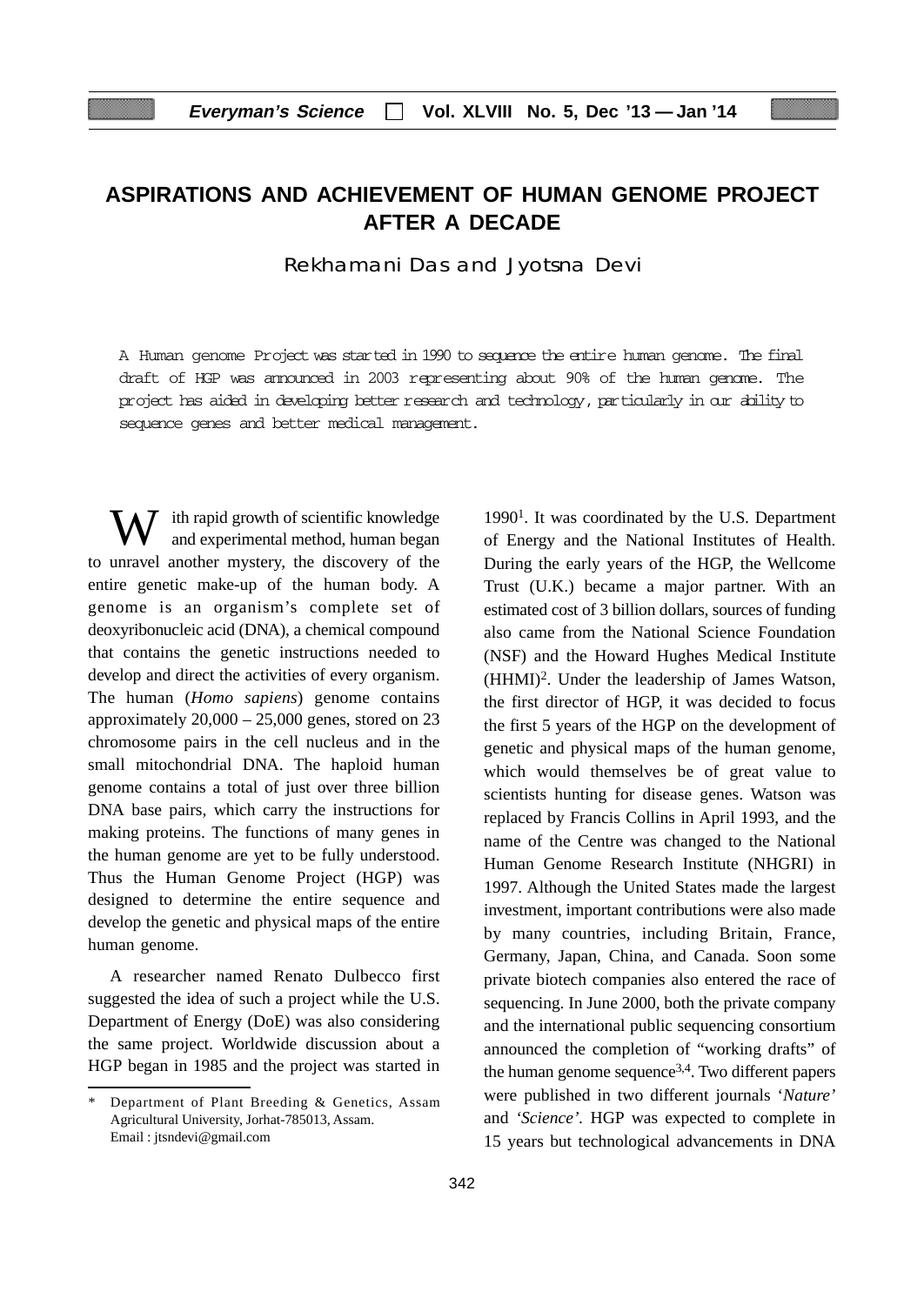sequencing method accelerated the expected date of completion to the year 2003. The final paper was published in '*Nature'* in 2003.

The first and primary goal of the HGP was to identify all the approximately 20,000-25,000 genes in human DNA, and to determine the exact sequences of the 3 billion base pairs. This information was to be stored in databases and transfer the related technologies to the private sector. This was thought to aid greatly in associating genes with particular diseases. A second critical goal was to map and sequence the genomes of several important model organisms : specifically, the bacterium *E. coli,* yeast, the roundworm, fruit fly, and mouse. This information would be helpful, because each of these organisms have been used for laboratory studies for decades. Being able to coordinate knowledge of their genomes with cellular and biological processes will certainly help our study of the human genome and its various functions. The third important objective of the HGP was to systemize and distribute the information it gathered. The sequence and map data was to be contained in publicly accessible databases on the Internet. The fourth and the final primary goal of the HGP was to study the ethical, legal, and social implications surrounding the availability of genetic information*.* Although this information can potentially and dramatically improve human health, it would raise a number of ethical, legal and social issues (ELSI) such as how this information would be interpreted and used, who would have access to it, and how can society prevent harm from improper use of genetic information. To address these issues, the ELSI Program was established as a part of the HGP. A full 5% of all funds appropriated for the HGP were earmarked for these kinds of considerations.

In the IHGSC international public-sector Human Genome Project (HGP), researchers collected blood (female) or sperm (male) samples from a large number of donors. Candidates were recruited from

a diverse population. The donor identities were protected, so neither donors nor scientists could know whose DNA was sequenced. Mainly two Competing Strategies were followed to sequence Human Genome, i.e., hierarchical shotgun (Public human genome project) and whole-genome Shotgun (Celera project).

Major findings of the Human Genome Project are :

- The draft represented about 90% of the entire human genome. The remaining 10% of the genome sequences are at the very ends of chromosomes and around the centromeres.
- Human genome is composed of 3200 Mb that is 3.2 billion base pair.
- Approximately 1.1 to 1.5% of genome codes for proteins.
- Approximately 24% of the total genome is composed of introns that spit the coding regions, appear as repeating sequences with no specific function.
- The numbers of protein coding genes are in the range of 30000-40000.
- An average gene consists of 3000 bases, the sizes however vary greatly.
- Repeated sequences constitute about 50% of the human genome.
- Chromosome 1 contains the highest number of genes, while the Y chromosome has the lowest. Chromosomes also differ in their GC content and number of transposable elements.
- Genes and DNA sequences associated with many diseases such as breast cancer, muscle diseases, deafness and blindness have been identified.
- About 100 coding regions appear to have been copied and moved by RNA – based transposition.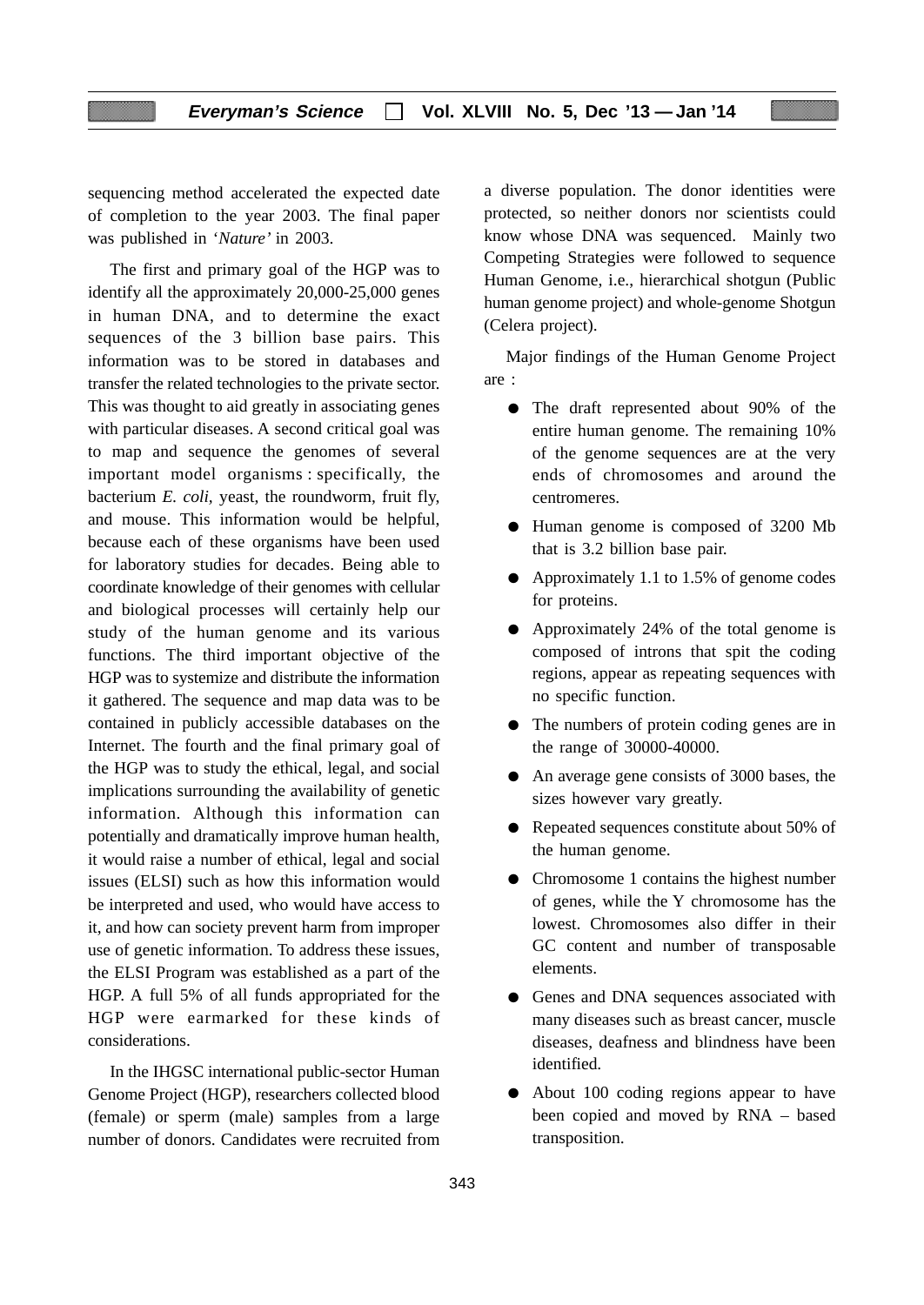- $\bullet$  A vast majority of genome (~97%) has no known function.
- Between the human, the DNA differs only by 0.2% or one in 500 bases.
- More than 3 million single nucleotide polymorphism were identified.
- Human DNA is about 98% identical to chimpanzees.

Technology and resources generated by the Human Genome Project and other genomics research are already having a major impact on research across the life sciences. The potential for commercial development of genomics research presents U.S. industry with a wealth of opportunities, and sales of DNA-based products and technologies in the biotechnology industry are projected to exceed. The HGP has stimulated significant investment by large corporations and promoted the development of new biotechnology companies hoping to capitalize on the implications of HGP research.

Achievement of the Human Genome Project are starting to have profound impacts on biomedical research and promise to revolutionize the wider spectrum of biological research and clinical medicine. Scientists have estimated that chromosomes in the human population differ at about 0.2%. Understanding these differences could lead to the discovery of heritable diseases, as well other traits that are common to man<sup>5</sup>. Increasingly detailed genome maps have aided researchers seeking genes associated with dozens of genetic conditions, including Duchenne muscular dystrophy, retinoblastoma, cystic fibrosis, fragile X syndrome, neurofibromatosis types 1 and 2, inherited colon cancer, Alzheimer's disease, and familial breast cancer. Since medical treatments have different effects on different people because of genetic variations such as single-nucleotide polymorphisms (SNPs), the analysis of personal genomes may lead to personalized medical treatment based on individual genotypes<sup>6</sup>. Most analyses estimate that SNPs occur 1 in 1000 base pairs, on an average, in the human genome.

On the horizon is a new era of molecular medicine characterized by looking to the most fundamental causes of disease rather than concentrating on treating symptoms. Rapid and more specific diagnostic tests will make possible earlier treatment of countless maladies. Medical researchers now try to avoid environmental conditions that may trigger disease, and possible augmentation or even replacement of defective genes through gene therapy. DNA-based tests clarify diagnosis quickly and enable geneticists to detect carriers within families. Genomic information can indicate the future likelihood of some diseases7. As an example, if the gene responsible for Huntington's disease is present, it may be certain that symptoms will eventually occur, although predicting the exact time may not be possible. Other diseases where susceptibility may be determined include heart disease, cancer, and diabetes.

Understanding the human genome will have an enormous impact on the ability to assess risks posed to individuals by environmental exposure to toxic agents. Scientists know that genetic differences cause some people to be more susceptible than others to such agents. More work must be done to determine the genetic basis of such variability, but this knowledge will directly address the DOE's long-term mission to understand the effects of lowlevel exposures to radiation and other energy-related agents, especially in terms of cancer risk. Additional positive spin-offs from this research include a better understanding of biology, increased taxonomic understanding, increased development of pestresistant and productive crops and livestock, and other commercially useful microorganisms.

Scientific American recently reported on what has transpired since the completion of the Human Genome Project ten years ago. When the HGP was first announced, many scientists said that it would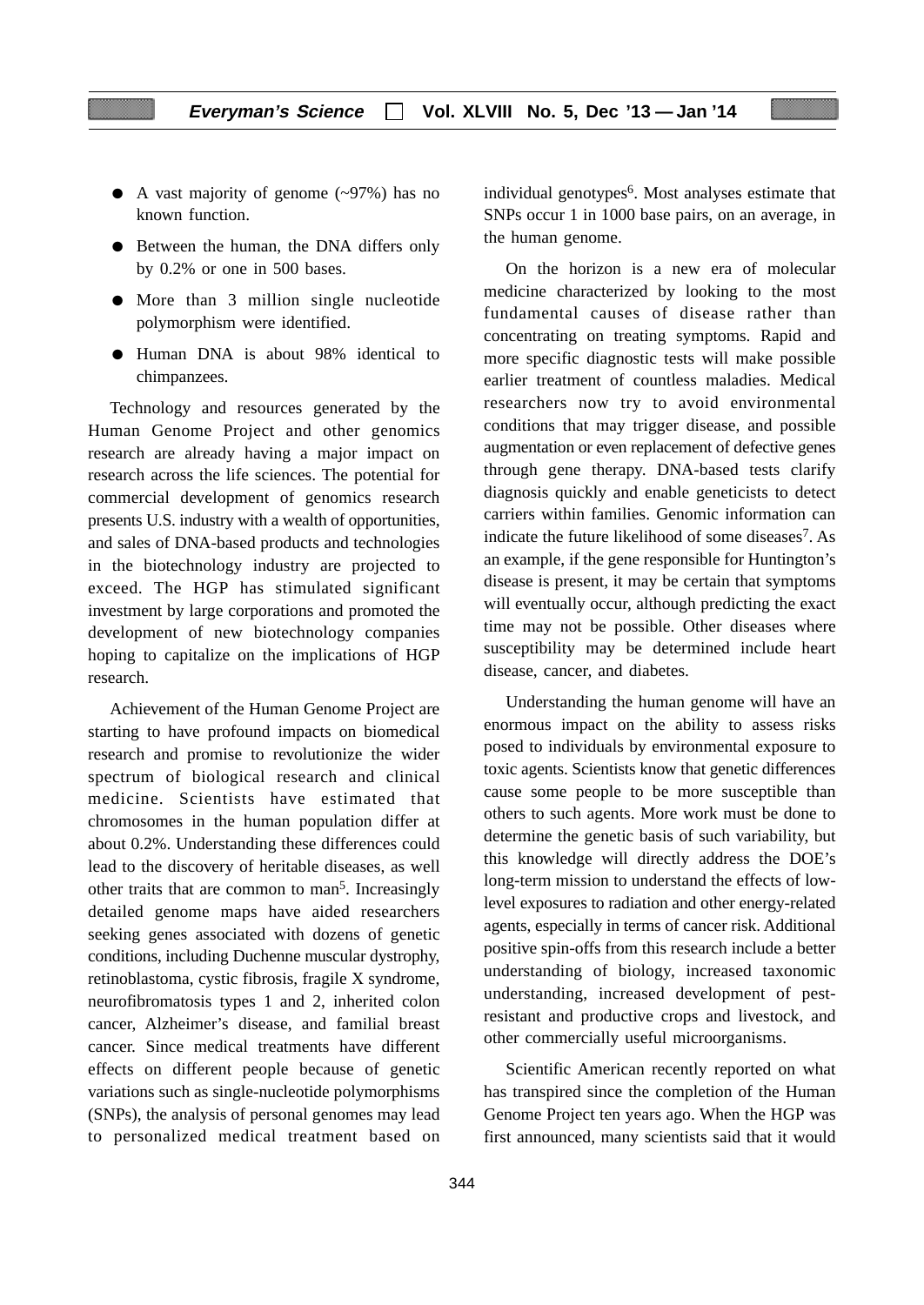be the key to understanding disease and for developing cures. Ten years later, however, this has not been the case. The human genome project has aided in developing better research and technology, particularly in our abilities to sequence genes. It has also shown us that much of what we once considered junk DNA isn't really junk at all. Perhaps the key to disease is not necessarily found in the common variants in the genetic code. New research is demonstrating that the current view of disease may be too narrow. Data generated in this young program have helped scientists identify the minimum number of genes necessary for life<sup>8</sup>. Additionally, the new genetic techniques now allow us to establish more precisely the diversity of micro organisms and identify those critical to maintaining or restoring the function and interiority of large and small ecosystem. This knowledge can also be useful in monitoring and predicting environmental change.

Though the working draft of the human sequence represents a major milestone, a vast amount of additional work remains to be done to understand its function. It is necessary to complete the sequence analysis by closing the gaps and resolving ambiguities. The genomes of other organisms also will need to be sequenced. Consequences of the HGP for the practice of medicine are likely to be profound. It is hoped that genetic prediction of individual risks of disease and responsiveness to drugs will reach the medical mainstream in the next decade or so. The ethical, legal, and social implications of the research program have already fostered awareness of needs for intervention. Though expectation from HGP was very high, the result after a decade of completion of human genome sequencing is not as that was expected. It has been relatively straightforward, for example, to identify the 20,000 or so protein-coding genes, which make up around 1.5% of the genome. But knowing this, researchers note, does not necessarily explain what those genes do, given that many genes code for

multiple forms of a protein, each of which could have a different role in a variety of biological processes.

The biggest effects of the genome sequence have been advances in the tools of the trade: sequencing technologies and computational biology. Technological innovation has sent the cost of sequencing tumbling, and the daily output of sequence has soared. However, cheaper and faster sequencing has brought its own problems. Many researchers feel ill-equipped to handle the exponentially increasing amounts of sequence data. There is also the lack of adequate software or algorithms to analyse genomic data. Thus there is a need for more bioinformatics experts, better software and a clearer understanding of how the differences between genomes influence human health.

After a decade questions arises, who should have access to personal genetic information, and how will it be used? Who owns and controls genetic information? How does personal genetic information affect an individual and society's perceptions of that individual? How reliable and useful is foetal genetic testing? How do we prepare healthcare professionals for the new genetics? How do we prepare the public to make informed choices? How do we as a society balance current scientific limitations and social risk with long-term benefits? Are genetic tests reliable and interpretable by the medical community?

Ten years after completion of the Human Genome Project (HGP), researchers from around the world are still making countless discoveries about the human genome. Still much more remains to be learned about life's operating system in order for genomics to be used productively to improve human health. The new challenge will be to use this vast reservoir of data to explore how DNA and protein work with each other and the environment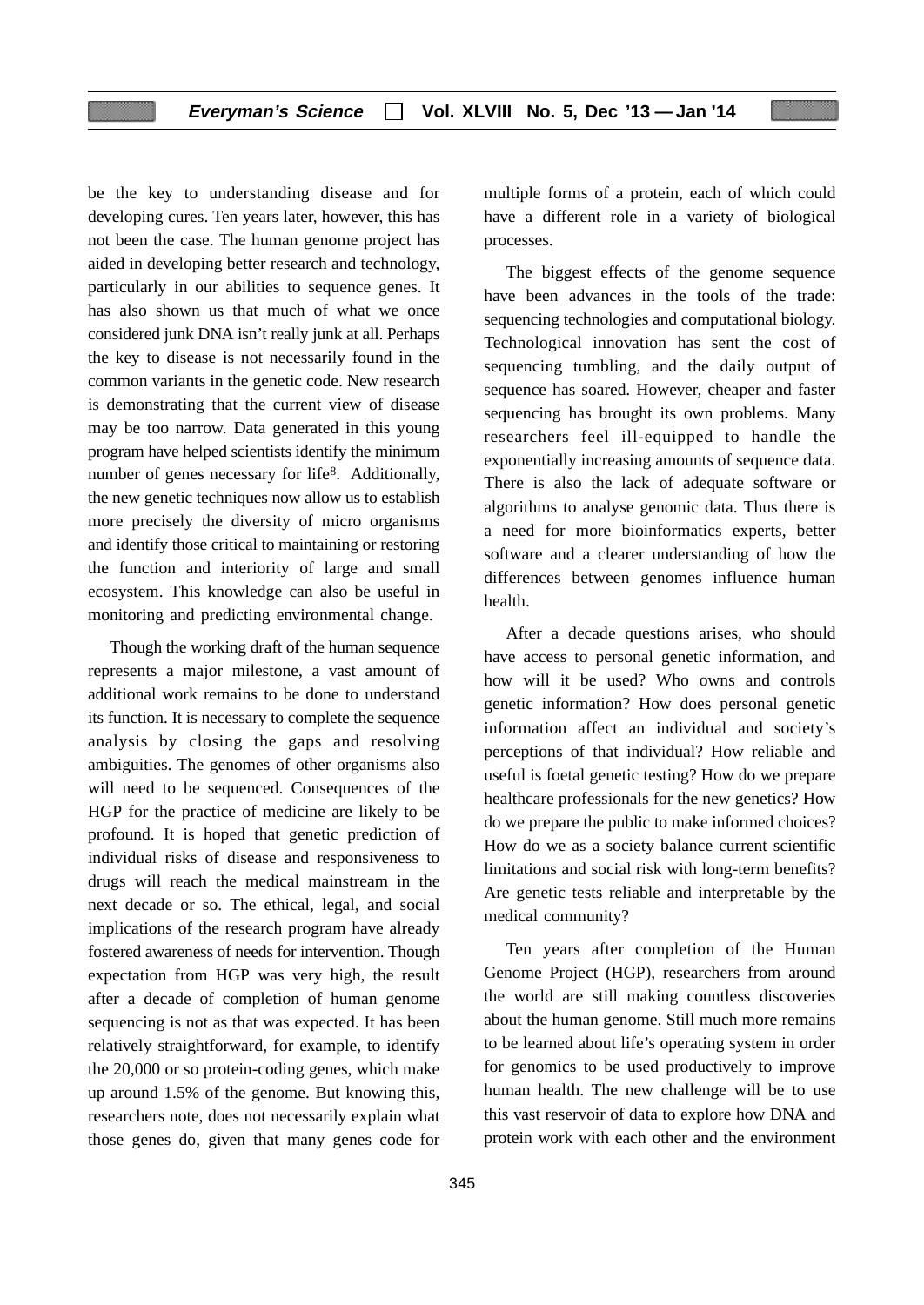# **Everyman's Science Vol. XLVIII No. 5, Dec '13 — Jan '14**

to create complex, dynamic living system. Genetic information should be used fairly by insurers, employers, courts, schools, adoption agencies, and the military, among others. Still, much more remains to be learned about life's operating system in order for genomics to be used productively to improve human health. There are still a number of technological, ethical, legal and social obstacles that must be addressed when advances of human research are incorporated into routine practice.

# **REFERENCES**

- 1. Human Genome Project Information (Website : www.ornl.gov/hgmis/home. shtml)
- 2. The Human Genome Project, Part I (Website : www. Knowledgene.com)
- 3. An overview of the Human Genome Project (Website : www. Genome.gov/12011238)
- 4. All About the Human Genome Project (HGP) (Website : www. Genome.gov/ 10001772)
- 5. The Human Genome Project (Website : www.sanger.ac.uk)
- 6. F. Collins. *N. Engl. J.Med.* **341** : 28–36. 1999.
- 7. F. S. Collins,.; Patrinos, A.; Jordan, E.; Chakravarti, A.; Gesteland, R.; Walters, L.; and the members of the DoE and NIH planning groups. *Science.* **282** : 682–689. 1998.
- 8. J. Sulston. Foreword : why we do science. In: Frontiers 01: Science and Technology. Ed. Tim Radford. P. 11. 2001-02.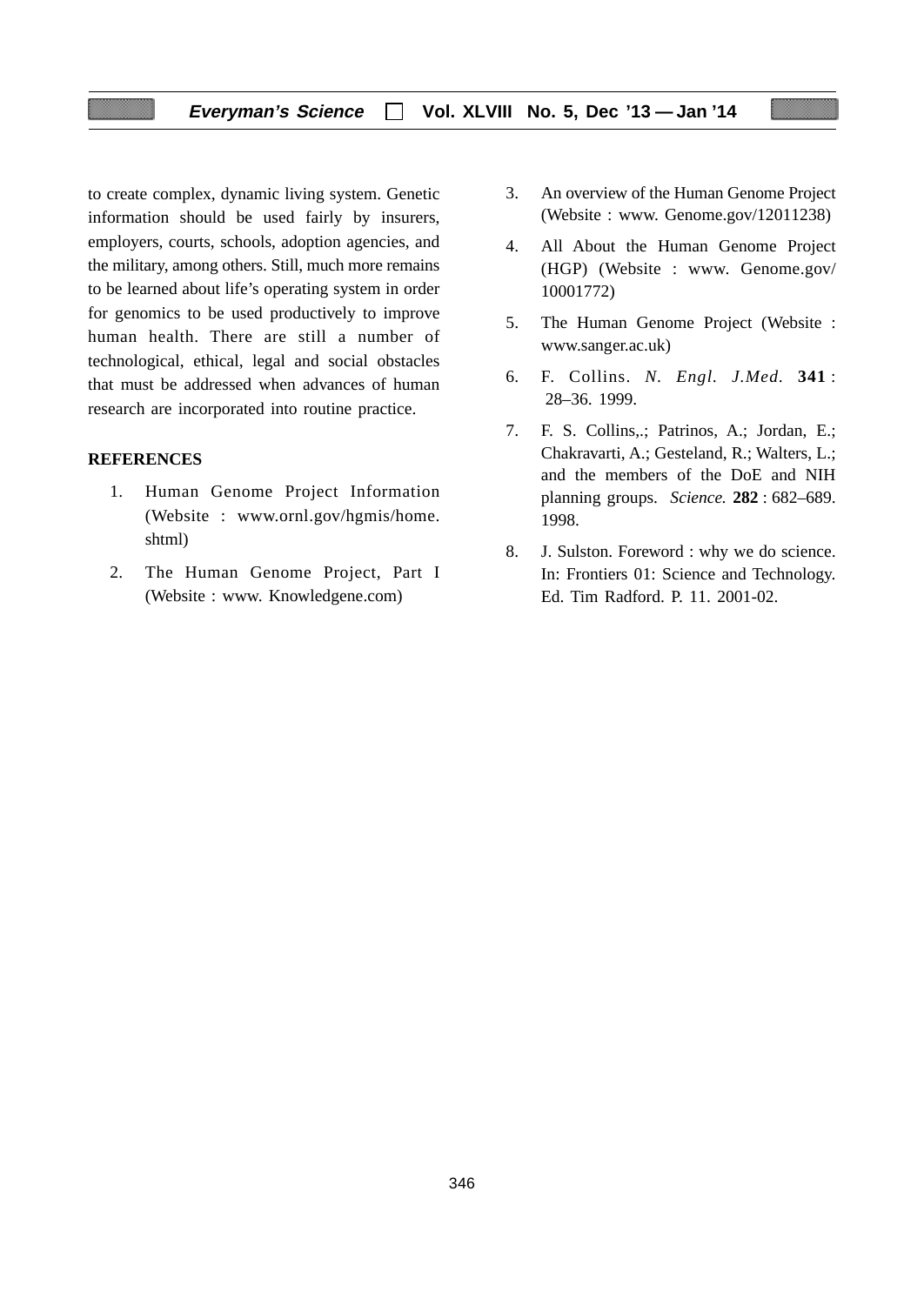# **YOGIC/YOGEVIC ENVIRONMENTALISM**

M. Jaya Kumar Jacob

**An unprecedented, unconditional love of life and life-forms is the ultimate panacea of deaths presently at global and local levels particularly due to the natural and anthropogenic causes. In Indian scenario human deaths reached high and alarming number recently. With a view to overcome this pathetic situation in India a new nationalistic and socialistic dimension of lifesaver concept was identified namely Yogic/Yogevic Environmentalism, which is an unique journey of humans through their interior, exterior and ulterior spheres to reach a green paradise on Earth. This article focuses a symbiotic and synergetic relationship in-between the concepts of ancient yoga and recent environment.**

N ature is always our Best teacher forever!<br>Earth is our first Mother. Mother Earth is ature is always our Best teacher forever! enveloped by the colorful garments of Environmental layers i.e. air, water, soil and life. The planet Earth is divine because it has enough to satisfy our daily needs and also meant for the goodness of all its living and non-living creatures from the beginning. But today the same planet Earth seems to be very violent dancing burning ball of solar family and become an in a dequate issue due to the irregular natural calamities as well as anthropogenic causes of pollution. The mass extinction of the species today tells us that man and his mindless activities are the main causes of pollution. Breath of life  $(O_2)$  and lifespan was shortened and the breath of death  $(CO<sub>2</sub>)$ is increasing daily (400 ppm). Chemically both carbons and oxygens are very good elements by origin itself in the nature. But their combinations are more dangerous today to the environment causing global warming and ice cap melting. Most of these dangerous combinations are made by the super race of human beings only rather than nature.

Hence the modern wise man out of his freewill and knowledge spoiling and polluting the life operating and life supporting environment and ecosystems. In the 21<sup>st</sup> century man is at high risk, becomes a victim and at last scapegoat to the wrath of nature and preparing for the self-extinction.

# **INDIAN PROBLEMS**

Now India is facing critical problems like pollution, over population, poverty, rapes, illegal mining, over exploitation of natural resources, inequality, extremism and terrorism, acid attacks, scams, religious intolerance, caste conflicts, cyber crimes, corruption, farmer's suicides and deadly natural disasters than ever before<sup>1</sup>. These problems are prone to demolish and demoralise our country's democracy. In this pathetic situation, India's prestigious position in the world is utterly damaged and lost its previous name and fame. Here our ancient cultural heritage and civilization are in greater dilemma due to development in Science and Technology and its effects of modernization, industrialization, urbanization and psuedo political aspirations. Modern modifications in every field due to the technological advancement to cope up with the competitive world led us to

Department of Environmental Sciences, Acharya Nagarjuna University, Nagarjuna Nagar – 522510, Guntur District, A.P., Email : mjayakumarjacob@gmail.com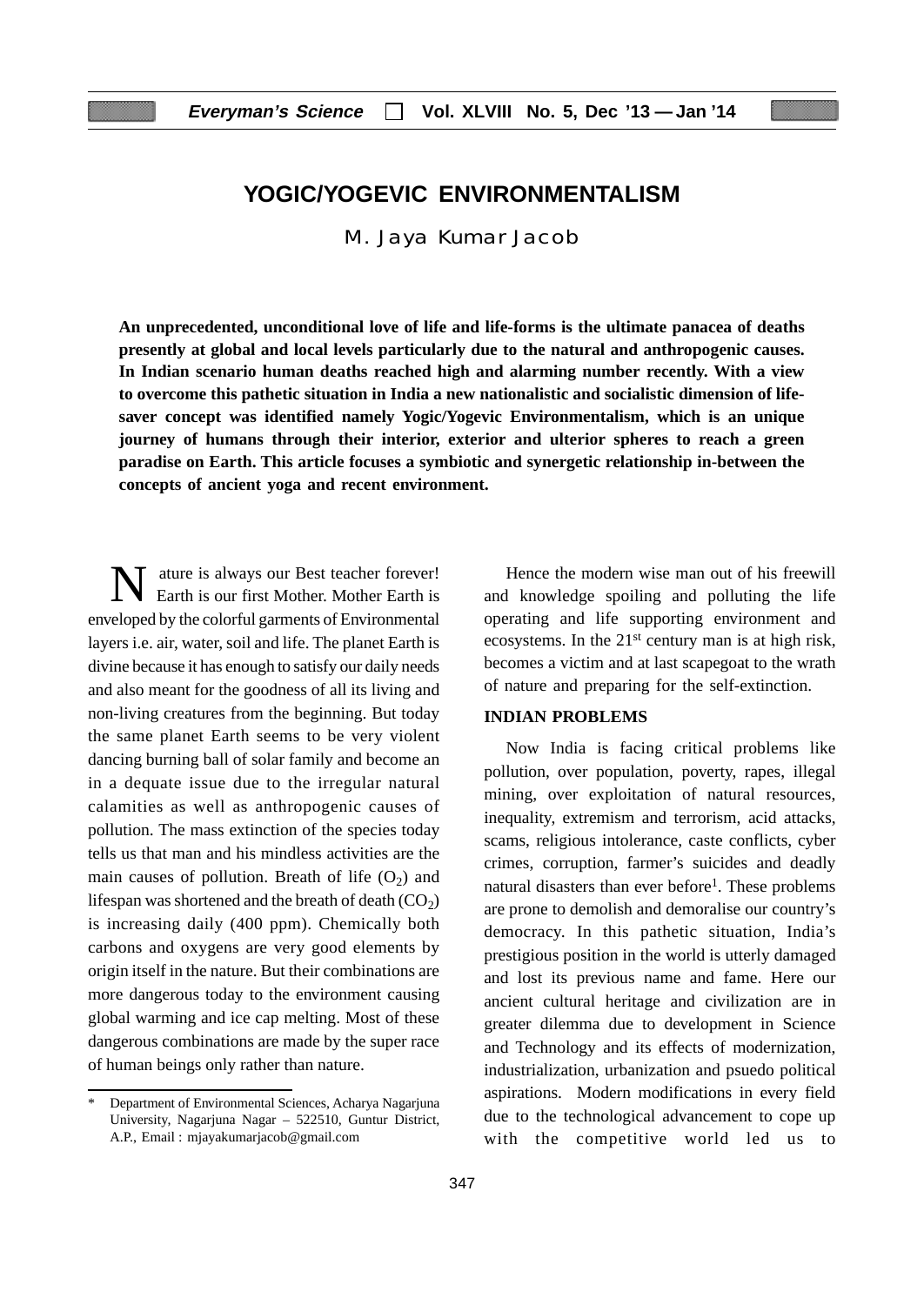unconsciousness, mental agony and severe physical stress. Now India never needs patriots or rebels but only needs enthusiastic common citizens of this country to enable us to overcome these problems to lead peaceful, secured, harmonious and sustainable life2.

# **YOGIC LIFE**

In this turmoil the Semitic Telugu people of Andhra Pradesh State found a new, cognate and cohesive relationship in-between the Yoga and Environment concepts for the sake of delightful and blissful yogic life. The transformation of traditional yoga into modern conservative environmental ethic is to combat the transgressions of human conscience. Henceforth, freedom is taken to give a reintroduction to the ancient yoga concept which is free from all the previous ambiguities, sarcastic and pandemoniac meanings, mesmerising interpretations, delusions and misunderstandings<sup>3</sup>.

# **YOGA CONCEPT**

Yoga concept is resurrected from the death and decay postures of graveyard to regain the Nature's bounty and Earth's Green Glory by this new approach. Its original cultural meaning was exposed now to the entire world for kind consideration and its practice deliberately. We are not required to become austere, ascetics while we are in yoga now. Yoga is the diameter of birth and death Bio-cycle. Scholars like Arabindo Ghosh admitted that the whole life is Yoga when it is usefully spent. Hence Yoga teaches us about living simple and ordinary with extraordinary multi-talents. Yoga made us to live closure to the nature and lead eco-friendly environment with interconnected relationship with the fellow species - i.e. web of life.

Bhavanam Venkatram, the former Chief Minister of the Andhra Pradesh State once rightly said, 'According to the Yogic tradition, a religious teacher who is devoted to his personal god, a tiller of the soil who is wedded to his work and a research scholar who is in pursuit of truth may all be Yogis

of the same order depending upon the level of their selflessness and sincerity. The great values of egalitarianism, eclecticism and humanitarianism which Hinduism had always cherished are now slowly giving way to the corrosive influence of authoritarianism preached by the Nazi and Fascist forces, not so much outside the Hindu fold but mainly inside itself. The father of the Nation had to sacrifice his life on the altar of this authoritarian tradition. We are yet to learn lessons from this and we cannot afford to slacken our vigilance in safeguarding our ancient values of sympathy, tolerance and understanding4.

Henceforth, Yoga is not a lazy or crazy job but it is a divine dynamic duty of natural work division of fruitful, thoughtful and dignified labour of life. It is not a time waste or time pass occupation but it is a timely agenda of life. And it never needs our sixth sense or  $3<sup>rd</sup>$  eye to open but need our common sense only. Yoga is an eye opener to the world which stimulates the body, mind and soul for divine action5.

## **REINTRODUCTION TO YOGA**

Yoga is a commonly known generic term for the physical, mental, and spiritual practices or disciplines which originated in ancient India with a view to attain a state of permanent peace of life. In the Semitic Hebrew language *Yogev* means farmer or cultivator that works in the land and causes it to flourish, *yagav* a husbandman, *yaagev* is field, *yegia* means toil, work, labour etc. After all, the word has etymologically nothing to do with the physical bodily exercises or asanaas even in the original Semitic Telugu yoga concept.

The word Yoga is a pure Semitic Telugu word, which was terribly plagiarized, hijacked from the non-aryan cultures by the selfish cultures and had acquired the most irrelevant and limited meaning as yoga – *asanaalu* meaning physical bodily exercises or positions, gymnastics or photogenic images. The scholars are slowly opening their eyes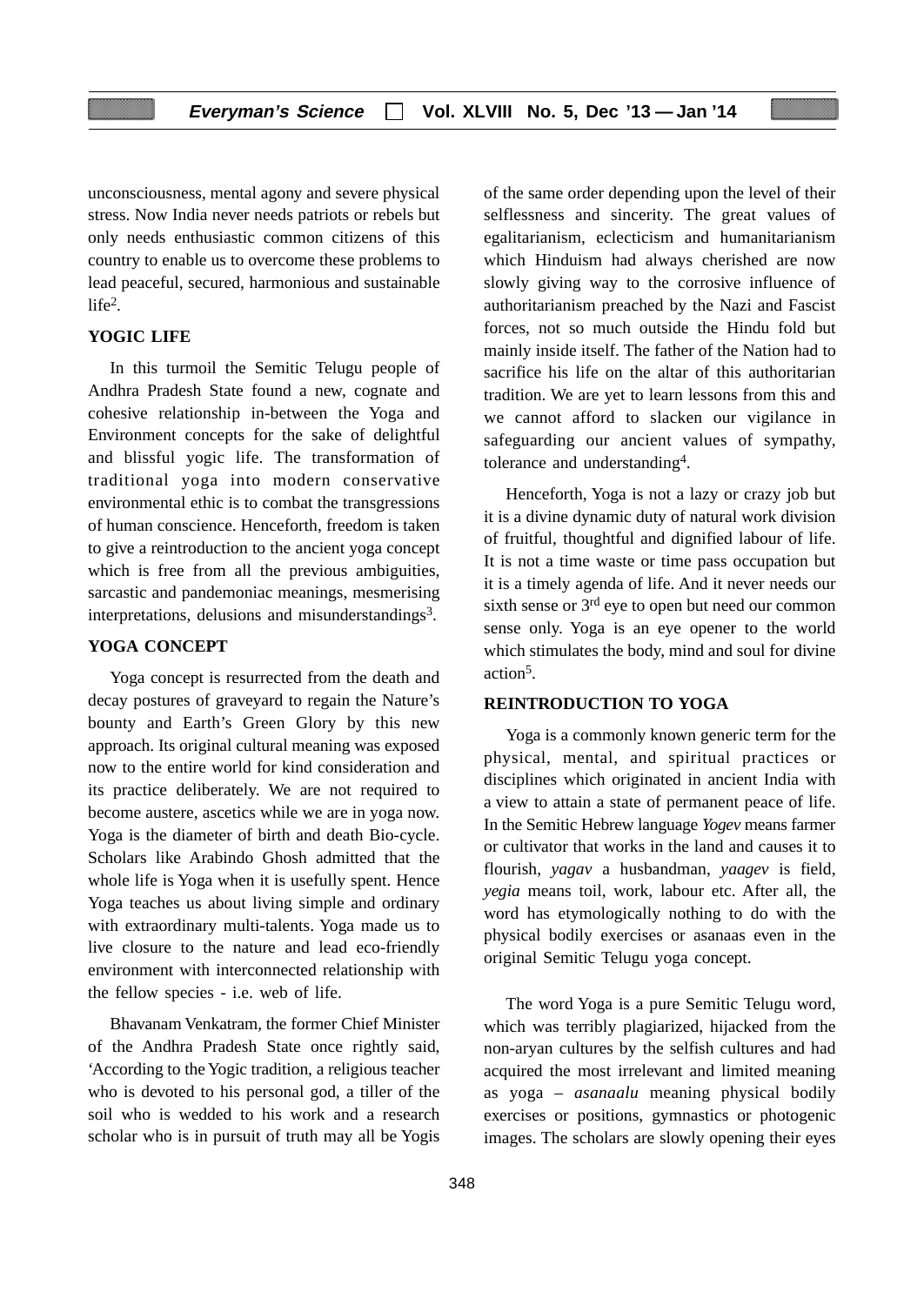and admitting that the yoga concept was pre-Dravidian and pre-Aryan.

The Telugu people use the word everyday with multiple applications since it was their cultural word example *Paryavarana-yogam, ud-yogam, santhana-yogam, upa-yogam, samsara-yogam, samyogam* etc. Every type of sincere and systematic labour, which eventually bears fruit, is yoga in the original Semitic Telugu Yoga concept. That's why the Telugu people always say *Yoga-abhyaasam* in their typical didactic way to tell the people that Yoga means practice or a systematic cultivation<sup>5</sup>.

Therefore it must be correctly understood that any sincere labour that surely bears fruit in any field is Yoga. The ancient Semitic Telugu people groups who had contributed such a rich and fruitful concept to the yoga world must be greatly appreciated. In the ancient Semitic Telugu culture there was no room for laziness or lethargy. That tells us that Semitic Telugu people groups were very hard working, intelligent and scientific. All these labours were called Yogas. All the industrious people were known as Yogis. The hard working and vigorous Semitic Telugu women were known as Yogins. They work along with their husbands unlike the Aryan women who were forced to stay home and worship the husbands.

Any sincere practice in any field is Yoga. Let the ones who misinterpret yoga as mere bodily exercises explain the words like Gnana Yoga in their terms. They even teach that great people like Buddha got his enlightenment by merely sitting under a tree and meditating. If that is the way to acquire knowledge, why do the governments spend billions? Yoga is one thing and these meditation techniques and bodily exercises are another thing. Yoga covers peaceful sustainable lifestyle from 360 degrees.

The real yoga lesson surely gives 100% peaceful lifestyle to anyone who follows its course naturally and sustainably. All the great figures that inspired the world in human history that never and ever mentioned anything about any physical exercises in their biographies had become such great figures by following the natural course of Yoga. And on the other hand many so called mighty Goliaths that developed their physical bodies ended their lives with no peace. When we draw a picture of a person, we need to follow the natural proportions of the parts of the body of a natural person. We cannot draw a huge head to a tiny body and say that he is more intelligent. Life covers all the aspects of natural life and we need to live our total lives in a very living way. Otherwise we miss the mark.

 To learn more about the original pre-Aryan Yoga traditions, one can refer to the book<sup>4</sup> in which Sri S. Malayandi, Director, Institute of International Palaeographical studies and historical research, Madras has quoted the eminent linguistic historian S.K. Chattterjee who said, "The North India contributed ritualism without any profound spiritual and mystic approach, but the deeper and more universal things like Yoga and Bhakti came from the Pre-Aryan background". This is the time for Telugu scholars to speak up about their egalitarian Yoga tradition.

# **THE ENVIRONMENT**

The Environment is the sum of all external conditions affecting the life, development and survival of an organism. In real world everything that affects an organism during its life time is collectively known as its environment<sup>6</sup>.

The Environmental protection is a burning common problem today and an urgent social need that we all know very well. Day to day Human activities are imbalancing nature and imposing more danger to the environment than by the natural disasters ever before. In this juncture it is proved that human intelligence and technological advancement is under great dilemma and facing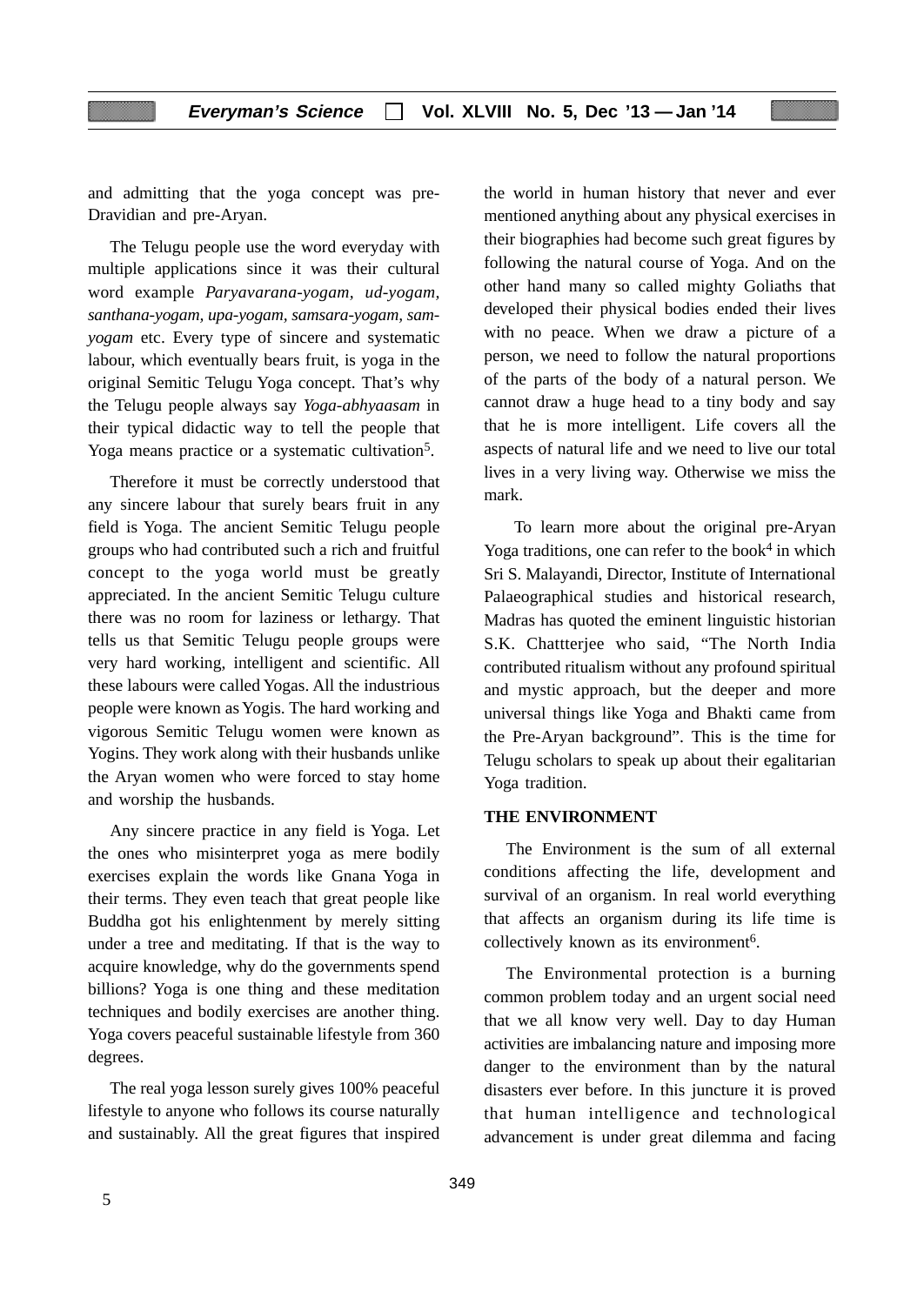critical threat. From the beginning Man is the main polluter and most dangerous pollutant destroyer of the nature and the healthy environment, who is swallowing fellow species and weak cultures of his own species since from the inception and introduction to this world. No one could be vague in the awareness of his or her own existence. Everything else that hinders the scientific investigation is only good for the itching ears that meddle with the definitions.

More and more people are living in larger and larger cities now-a-days. These high-density communities pose a special challenge in the provision of potable water, clean air, waste disposal, transportation and recreational space. Modern communication has made the world a global village and has raised expectations in most of us for a better life. It will take enormous ingenuity, diplomacy and determination for the world's leaders and those who help them - scientists, engineers, lawyers, economists and managers - to guide development over the next century. To influence governmental policies on these matters, pressure groups have emerged that often put their case forward in a biased and exaggerated way. It is not surprising that on particular environmental issues reports appear that are diametrically opposed to each other. Day to day we are witnessing this in the popular press, radio, televisions, websites and in the scientific field. It becomes difficult at times to know what the truth is and whom we believe<sup>6</sup>.

# **YOGIC ALIAS YOGEVIC ENVIRONMENTA-LISM**

At this juncture the oriental contribution of Yogic alias Yogevic Environmentalism by the Semitic pedigree is the only solution which gives self glory, self satisfaction and universal bliss to the peasant and pedant Indians from their self made problems. This is the journey of unique union, divine destitute destination, utilitarian, unostentatious, unconditional love of life and

unprecedented natural ultimatum. The peace loving, life promoting people i.e. Semitic Telugu people of Andhra Pradesh State are ready to share their views and show the path of light to hopeless and helpless innocent farmers (Body) and intelligent Indians (Mind) to rethink and work together to make India as a debt free with greater longivity nation by the evergreen supreme concept called the Yogic alias Yogevic Environmentalism - A password to the Green Paradise<sup>7</sup>.

Yogic alias Yogevic Environmentalism is the most effective, simple and best adopted kibbutz model method to observe for the Environmental protection in cities. In this method every human being must work whole-heartedly and wilfully act as Environmental Yogi for the sake of healthy environment. Yogic alias Yogevic Environmentalism is not a billion dollar question, needs any pen, printed or paper but gives peaceful, non-violent, simple act of struggle for healthy existence of life. For a true Environmental Yogi or Yogic Environmentalist, his real human life starts when he starts a useful work and continues forever in the lives of others who enjoy the fruits of his labour.

#### **EMPIRICAL ERGONOMICS**

This nationalistic, socialistic way of Yogic life unites us and reminds us that we are all one and we are all belongs to one family, which leads us to oneness. A day is divided into three parts. All these parts are equally shared and exercised by the human Body, Mind and Spirit - Eight hours each. In this divine dignified division of labour every one must do eight hours bodily work (Agriculture), eight hours mind work (Education) and eight hours spiritual work (Rest/Sleep). Likewise experimentally by taking 50 weeks per year and 5 working days in a week as per daywise exercise will lead us to prosperity. Every citizen of this country if strictly follow this daywise and weekly natural nationalistic, socialistic cultural calendar concept proposed by the Yogic/Yogevic Environmentalism definitely India is going to fulfil the natural and environmental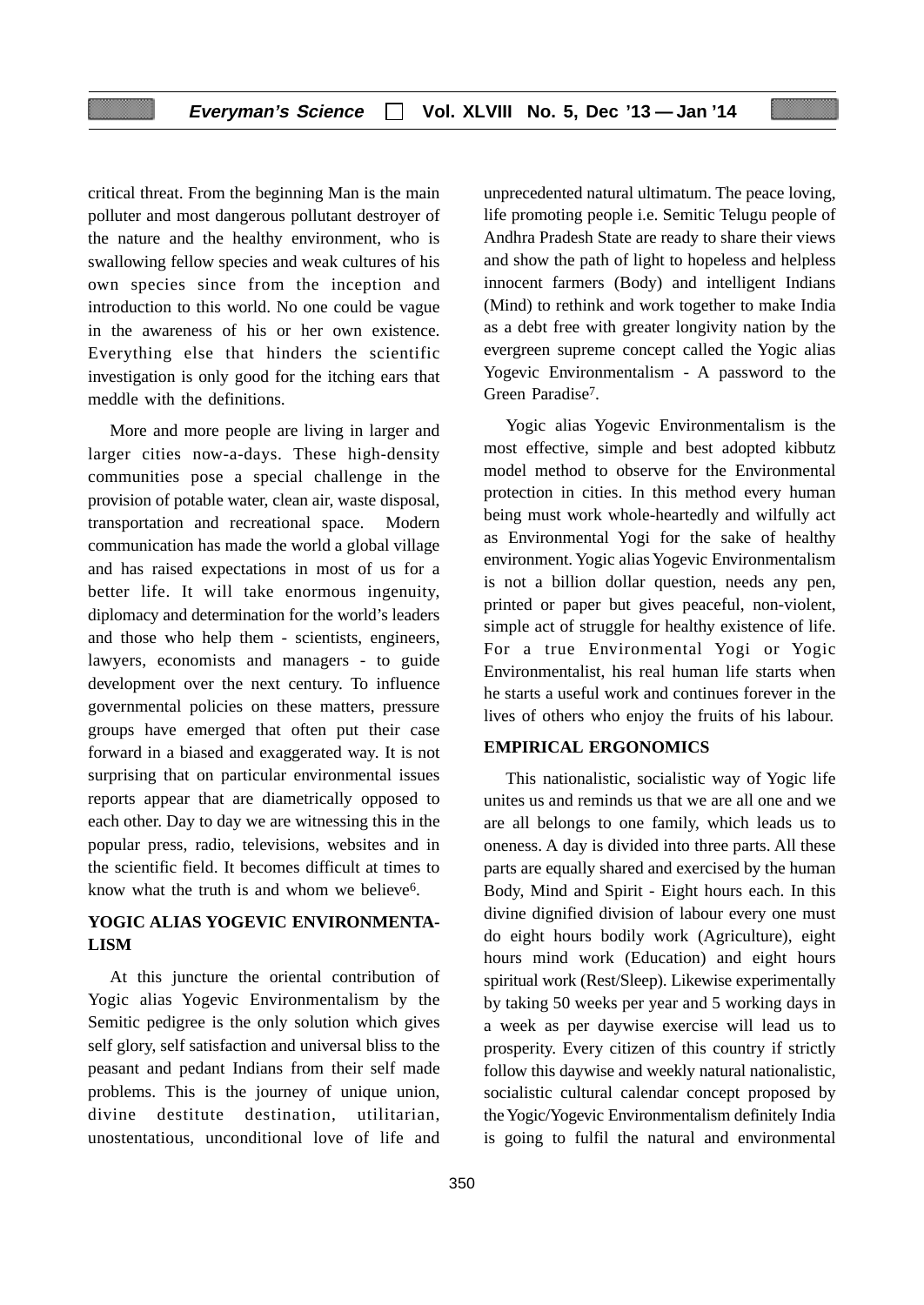criteria and enjoy the fruits of the divine dignified labour.

# **THE NATIONALISTIC WAY OF LIFE**

There are thousands of agrarian laws developed by the Semitic Telugu sages in the field of agriculture (Sedyam) from the stage of sowing (Natlu) to the stage of cutting or harvesting (Kothalu) which made Andhra Pradesh state as fertile land (Sedya Bhoomi) and food bowl (Annapurna) of India. The original teachings of the first and foremost Telugu luminary Yoga Dakshinamurthy belonging to the egalitarian and humanitarian tradition were mostly in Ancient Telugu language which leads us to the vasudaika kutumbam - Universal family. Thoughout the human history, Yogic techniques have been practiced in the entire world, so it would be unwise to consider Yoga an Indian import. In fact, Yoga with its powerful living tradition for creating a sense of inner peace, harmony, and clarity of mind and body, is absolutely relevant to the modern world. In one family, the husband can be a farmer, the wife can be washer-women, the eldest son can be a barber, the second son can be a potter, the third son can be a metal worker and the fourth son can be a teacher or preacher of religion.To be simpler, with all kinds of needful occupations, the Telugu people are self sufficient and multi talented with arts, music, drama and singing. Whether shepherds, farmers, potter, tailors, tanners, weavers, barbers, washer men, metal workers, all are treated with equal respect<sup>5</sup>.

### **CONCLUSION**

In a view to avoid present human problems out of danger one has to think positively to save the life on earth. In this juncture our ancient Yoga philosophy and infant Environment concept if combined and studied together may help us to overcome our present situation. Both these disciplines are having multidisciplinary nature. For example Yoga is all about shaping inner beauty (Body, Mind, and Spirit) and environment is shaping outer beauty (Air, Water, Soil). Hence, if the life incidences coincide with the environmental conditions human life will be more meaningful and reach its ecstasy. Both Yoga and Environment had their own importance today to bring change in human life. Henceforth Yoga and Environment are having utilitarian and egalitarian aspects rather than authoritarian and religious monarchy. Yoga and Environment disciplines had their own layers and ways to promote lifespan in human beings on this earth. Two eyes give a very good sight as well as good vision than one eye8.

#### **REFERENCES**

- 1. Wikipedia.org/wiki/*National\_Crime\_ Records\_Bureau* Report, 2013.
- 2. M. K. Gandhi, *An Autobiography- The Story of My Experiments with Truth,* Navajivan Publishing House, Ahmedabad, Indian, 291- 293, 2001.
- 3. De Michlis, Elizabeth *A History of Modern Yoga.* London : Continuum. P. 60-90, 2004.
- 4. G.K. Reddy, *Yoga or Yoga*, series No. 145, Tirumala Tirupati Devasthanam Publications, Tirupati, 1982.
- 5. Y. Shmuel, *The Caltural Hermeunutics,* Hebrew Open University Press, India, 255- 294, 2002.
- 6. R. Carson, *Silent Spring*, 1-30, Mariner Books, USA : 2002.
- 7. E. Yulia & P. Shahid, *The Jews of Andhra Pradesh*, Oxford University Press, NY, USA, 1-30, 2013.
- 8. A.H. Barbara, *Veda and Torah,* State University of New York Press, Albany, 1996.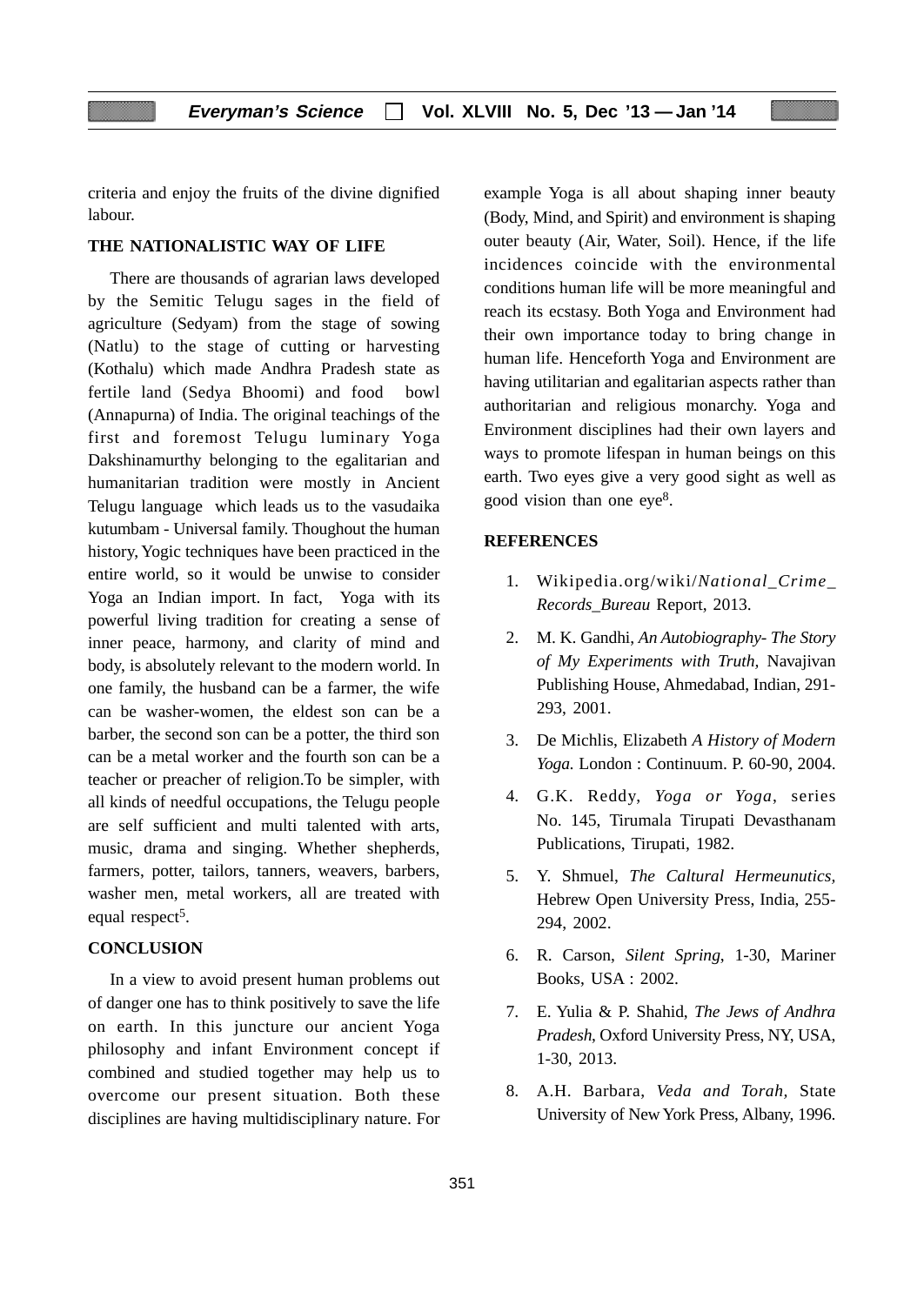# **STROBILURINS : A NEW GENERATION OF NATURAL FUNGICIDES**

V. Venkataravanappa, S. Saha, B. Mahesh and A. B. Rai

**Strobilurins are an important class of agricultural fungicides extracted mainly from basidiomycetous wood-rotting fungi. These fungicides have novel mode of action. They inhibit mitochondrial respiration by binding at the Qo site as a target. They have a very good redistribution property and they move translaminarly as well as systemically in the plants vascular system and showed broad spectrum activity against a wide range of crop diseases. Besides controlling a range of crop diseases they also show different physiological effects such as growth enhancement, nitrogen assimilation and induced systemic resistance against various diseases.**

### **INTRODUCTION**

ungal diseases represent a major threat to vegetable cultivation in India. To tackle this problem, fungicides are applied and strobilurins are the recent generation fungicides with a global presence. They are natural substances produced mainly by basidiomycetous wood-rotting fungi such as *Strobilurus tenacellus* (Pers. ex Fr.) Singer and *Oudemansiella mucida* (Schrad. ex Fr.) Hohn, or by the gliding bacterium *Myxococcus fulvus.* Strobilurin A, The first QoI molecule, was isolated from liquid cultures of *S. tenacellus* followed by strobilurin B, C, D and so on. Structurally, the basic common feature of all natural strobilurins is the presence of a methyl (E)-3-methoxy-2-(5 phenylpenta-2,4-dienyl) acrylate moiety, linked to the rest of the molecule at the  $\alpha$ -position. They have therefore been named β-methoxyacrylates or MOAs. These natural compounds break down rapidly in light and are therefore not reliable for disease control. However, based on their structure knowledge and physical properties further modification was the replacement of the (E)-βmethoxyacrylate group with 2-methoxyiminoacetamide. This modification was marketed under the name metominostrobin which ushered a new era of fungicidal control.

# **BIOCHEMICAL MODE OF ACTION OF STROBILURIN FUNGICIDES**

The fungicidal activity of strobilurin fungicides relies on their ability to inhibit mitochondrial respiration by binding at the Qo site (the outer, quinol oxidation site) of the cytochrome *bc*1 enzyme complex (complex III). This inhibition blocks the transfer of electrons between cytochrome *b* and cytochrome *c*1, leading to an energy deficiency in the fungal cells by halting the production of ATP and ultimately leading to fungal death. The strobilurin target, cytochrome *bc*1, is an integral membrane protein complex essential for fungal respiration. Cytochrome *b*, cytochrome *c*l and the Rieske iron-sulfur protein (ISP) form the catalytic core of the enzyme. The catalytic mechanism, called the Q-cycle, requires two distinct quinone-binding

<sup>\*</sup> Division of Crop protection, Indian Institute of Vegetable Research, P.O. Jakhini (Shahanshapur), Varanasi-221305, Uttar Pradesh, India.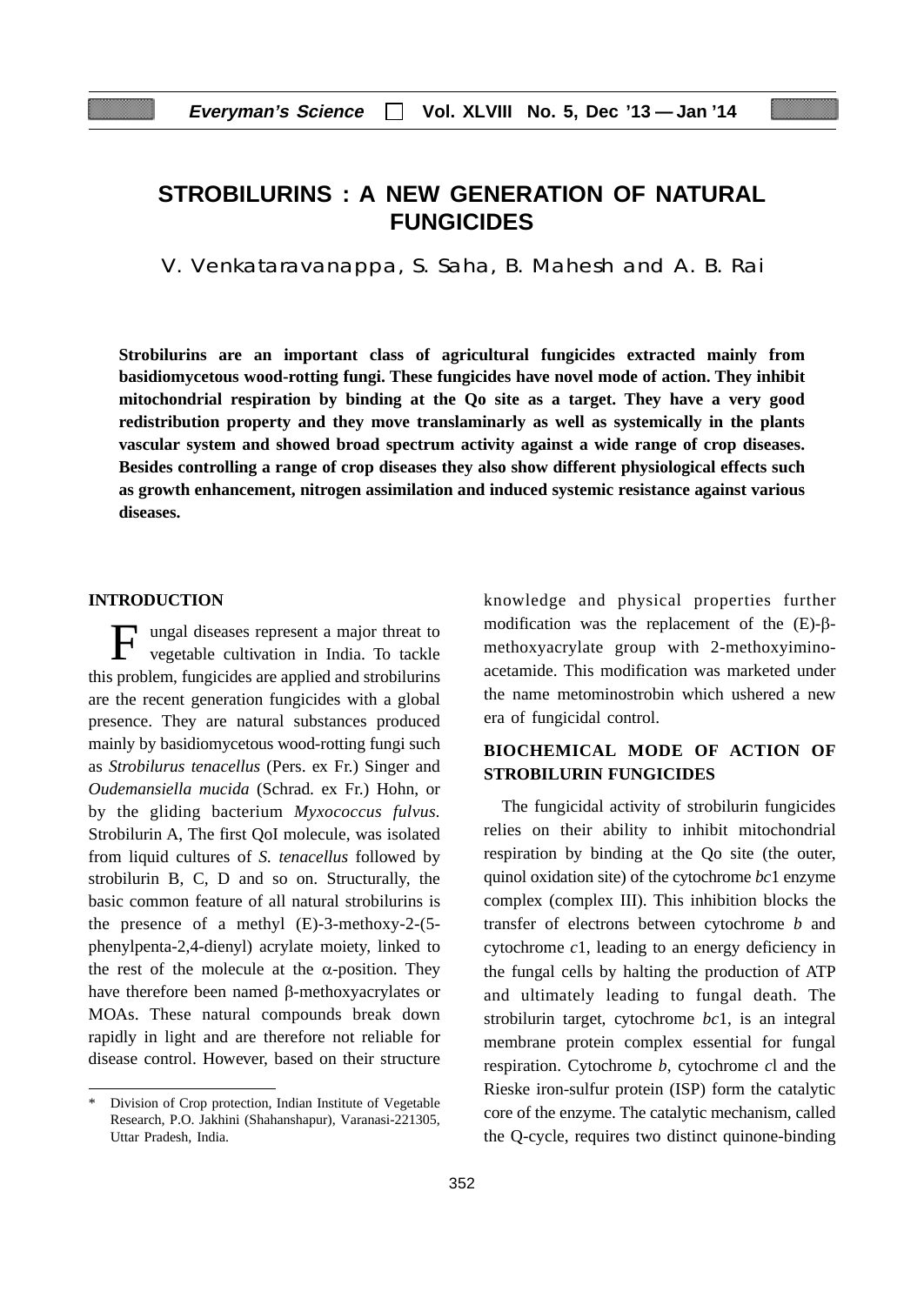sites: Qo, the quinol oxidation site, and Qi, the quinone reduction site (Fig 1).



Fig 1. Schematic representation of the mitochondrial electron transport system. I, II, III and IV are the different complexes of the transfer chain. V is the ATP synthase complex. Q is the ubiquinone pool and C is the peripheral protein cytochrome *c.* The arrows inside the membrane indicate the direction of electron flow. The Qo and Qi binding sites of the cytochrome *bc1* enzyme complex (complex III) are delineated by a red circle and a square representing Qo- and Qi-inhibitor molecules, respectively. In some fungi, inhibitors of the respiratory pathway induce the synthesis of alternative oxidase (AOX), and enzyme that diverts electrons at the ubiquinone pool (Q), but generates much less energy.

#### **MOBILITY OF STROBILURINS**

The Strobilurins have ''greening effect'', a phenomenon that refers to delayed leaf senescence and an increased grain-filling period which results in an enhanced biomass and yield. The first hypothesis is related to the effects of strobilurins on non-disease-related physiological processes such as chlorophyll and phytohormone biosynthesis, stomatal aperture, water consumption in addition to modulation of nitrate reductase, photosynthetic and plant antioxidant enzyme activities. The second theory is related to the strong preventive activity of strobilurins, preventing the germination of pathogenic, non-pathogenic and saprophytic fungi and thereby preventing the initiation of energy intensive host defence responses. However, neither hypothesis has been unequivocally proven to be responsible for this phenomenon. It is possible that elements of both hypotheses contribute for this

phenomenon. It is possible that elements of both hypotheses contribute to these ''unexpectedly positive'' yield benefits resulting from the use of strobilurins<sup>3</sup>.

All the Q0 I fungicides exhibit *translaminar movement* (which means "across the lamina", or leaf blade). When these fungicides are applied on the surface of the leaf, most of the active ingredient is initially held on or within the waxy cuticle of plant surfaces. Some of the active ingredient ''leaks'' all the way through the lamina and quickly rebinds to the cuticle on the far side of the leaf blade. Thus, the fungicide can be found on both leaf surfaces even if only one leaf surface was treated. Translaminar movement can take one to several days to be fully effective.

Azoxystrobin belonging to the strobilurin groups, moves translaminarly as well as systemically in the plants vascular system. Fungicides such as kresoxim methyl and trifloxystrobin which are not true systemic in the plants but they are redistributed through other mechanisms such as ''mesostemics'', ''quasi-systemics'', or ''surface systemics'' (fungicides move as a gas in the layer of still air adjacent to the leaf surface called the boundary layer and they readily re-bind to the cuticle).

In terms of practical significance strobilurin fungicides are bound tightly to the cuticle, where most of the active ingredient can be found. Even though the active ingredient ''leaks'' into the leaf blade, it has such a strong affinity for the cuticle that it quickly re-binds with it when the chemical reaches the other side of the leaf. Consequently, at any one time, the dose of active ingredient actually present inside the leaf blade may be low, or too low to suppress the growth of fungi within the leaf. Furthermore, for a number of fungal pathogens, the germinating spore (which starts the infection process on the outside of the plant) is more sensitive to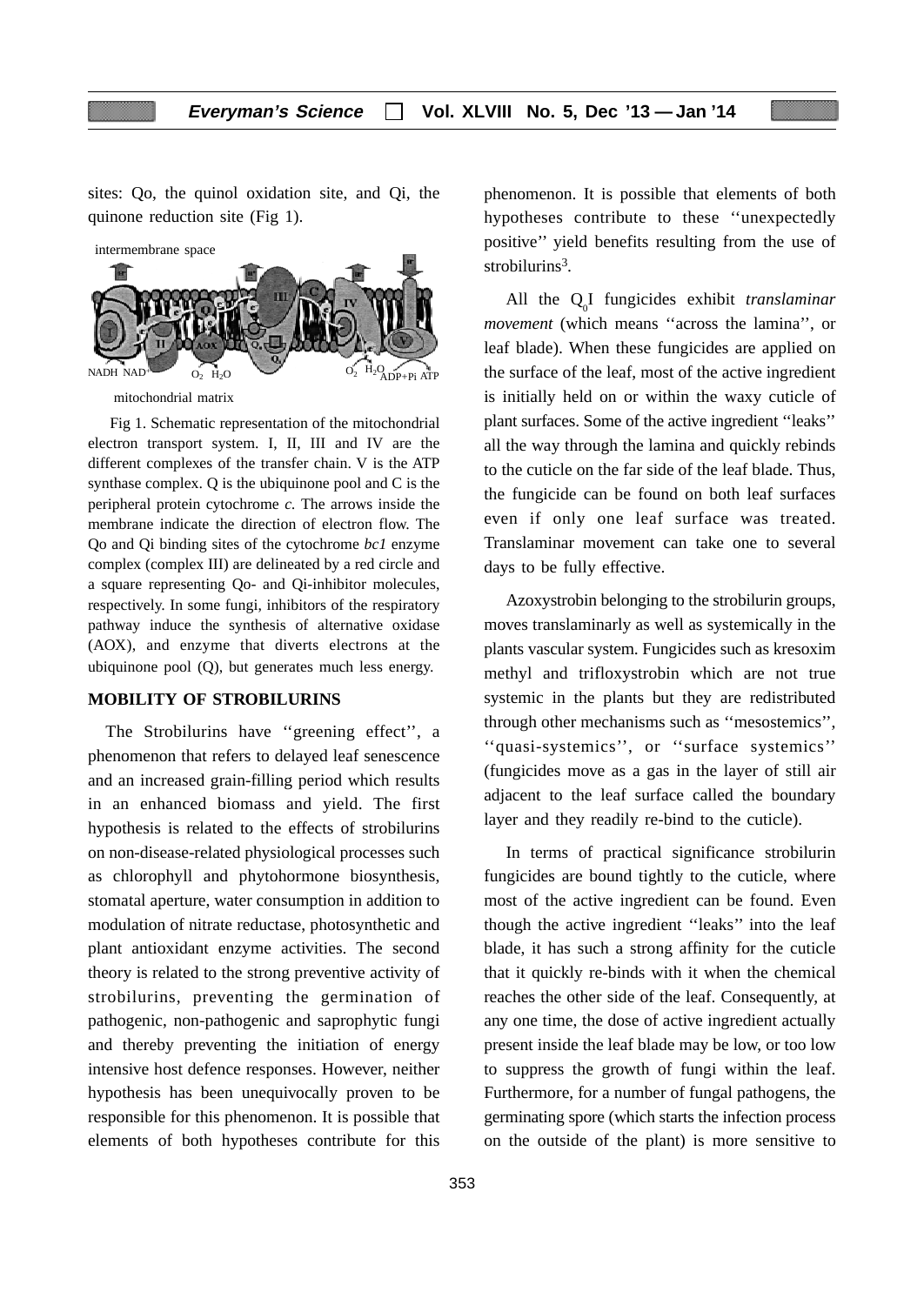strobilurin fungicides than the mycelium (the fungal life stage found inside the plant). Thus, the best use of strobilurin fungicides is to apply them before infection takes place.

# **SPECTRUM OF ACTIVITY**

Strobilurins have broad-spectrum activity against wide array of fungal diseases caused by ascomycetes, Basidiomycetes, Fungi Imperfecti, and Oomycetes. They are used on a wide variety of crops are mentioned in the table 1.

# **PROPERTIES OF STROBILURINS :**

**1. Redistribution properties :** The redistribution properties of strobilurins play an important role in delivering its board spectrum activity against diseases. Typically aroung 40% is taken up into leaves with in day after application, and approximately half of which enters the leaf within two hours of spraying<sup>3</sup>. The different redistribution properties of strobilurins are described in the table 2 :

|                 | Crops                                                                                        | Pathogenic fungi                                                                                                                          | Mode of action (MOA)                                                                                   |
|-----------------|----------------------------------------------------------------------------------------------|-------------------------------------------------------------------------------------------------------------------------------------------|--------------------------------------------------------------------------------------------------------|
| Azoxystrobin    | Cereals, field crops,<br>fruits, tree ruts, Veo-<br>etables, turf grasses, and<br>omamentals | Ascompetes (eq powdery mildews), Basidi-<br>anycetes (eq rusts), Deutoranycetes<br>(eq rice blast) and Comycetes (eq downy<br>mildew)     | Inhibition of mitodondrial respiration,<br>spore gemination and mycelial growth                        |
| Kresoxim-methyl | Paddy, Chillies                                                                              | Ascancetes (eq powdery mildews)                                                                                                           | Inhibition of mitodondrial respiration,<br>spore gemination, mycelial growth, and<br>spore production. |
| Triflowstrobin  | Grapes, Pome fruits,<br>Vegetables and omamen-<br>tals                                       | Ascompetes (eq powdery mildews on cu-<br>curbits, apple and rose, apple scab, pears<br>black spot)                                        | Inhibition of mitochondrial respiration.                                                               |
| Pyraclostrobin  | Cereal functiole                                                                             | Asconncetes (eq powdery mildews), Basidi-<br>anyætes (eg rusts), mn Deutoranyætes (eg<br>rice blast) and Comycetes (eq downy mil-<br>dew) | Inhibition of mitodondrial respiration.                                                                |
| Metaminostrobin | Rice                                                                                         | Sheath blight and blast                                                                                                                   | Inhibited mycelial oxygen consumption                                                                  |
| Orysastrobin    | Paddy                                                                                        | Sheath blight and blast                                                                                                                   | Inbibition of mitodondrial respiration                                                                 |
| Picoxystrobin   | Wheat, Barley, Oats,<br>Pulses, Oilseeds                                                     | Powdery mildews and rust                                                                                                                  | Respiratory inhibitor                                                                                  |
| Dimoxystobin    | Wheat, Oilseeds                                                                              | Fusarium spo., Sclerodinia so Rhizoctonia<br>SD.                                                                                          | Inhibits mitodondrial respiration                                                                      |
| Fluoxast.robin  | Potatoes, Vegetables,<br>Groundnut, Maize                                                    | Ascompetes (eq powdery mildews), Basidi-<br>anycetes (eq rusts), Deutoranycetes (eq<br>rice blast) and Comycetes (eq downy mil-<br>dew)   | Deters funnal respiration                                                                              |

Table 1. Different types of Strobilurins, their mode of action and disease controlled.

| <b>Activities</b>          |     |          |     | Azoxystrobin   Trifloxystrobin   Kresonim-methyl   Metominostrobin   Pyraclostrobin   Picoxystrobin |          |        |
|----------------------------|-----|----------|-----|-----------------------------------------------------------------------------------------------------|----------|--------|
| Uptake into leaf           | low | very low | low | high                                                                                                | very low | medium |
| Vapour active              | no  | yes      | yes | no                                                                                                  | no       | yes    |
| Metabolic stability within |     |          |     |                                                                                                     |          |        |
| the leaf                   | yes | low      | low | no                                                                                                  | yes      | yes    |
| Translaminar movement      | yes | low      | low | yes                                                                                                 | low      | yes    |
| Xylem systemic             | yes | no       | no  | yes                                                                                                 | no       | yes    |
| Systemic movement of       |     |          |     |                                                                                                     |          |        |
| new growth                 | yes | no       | no  | yes                                                                                                 | no       | yes    |
| Phloem mobile              | no  | no       | no  | no                                                                                                  | no       | no     |

 $ND = No$  data is available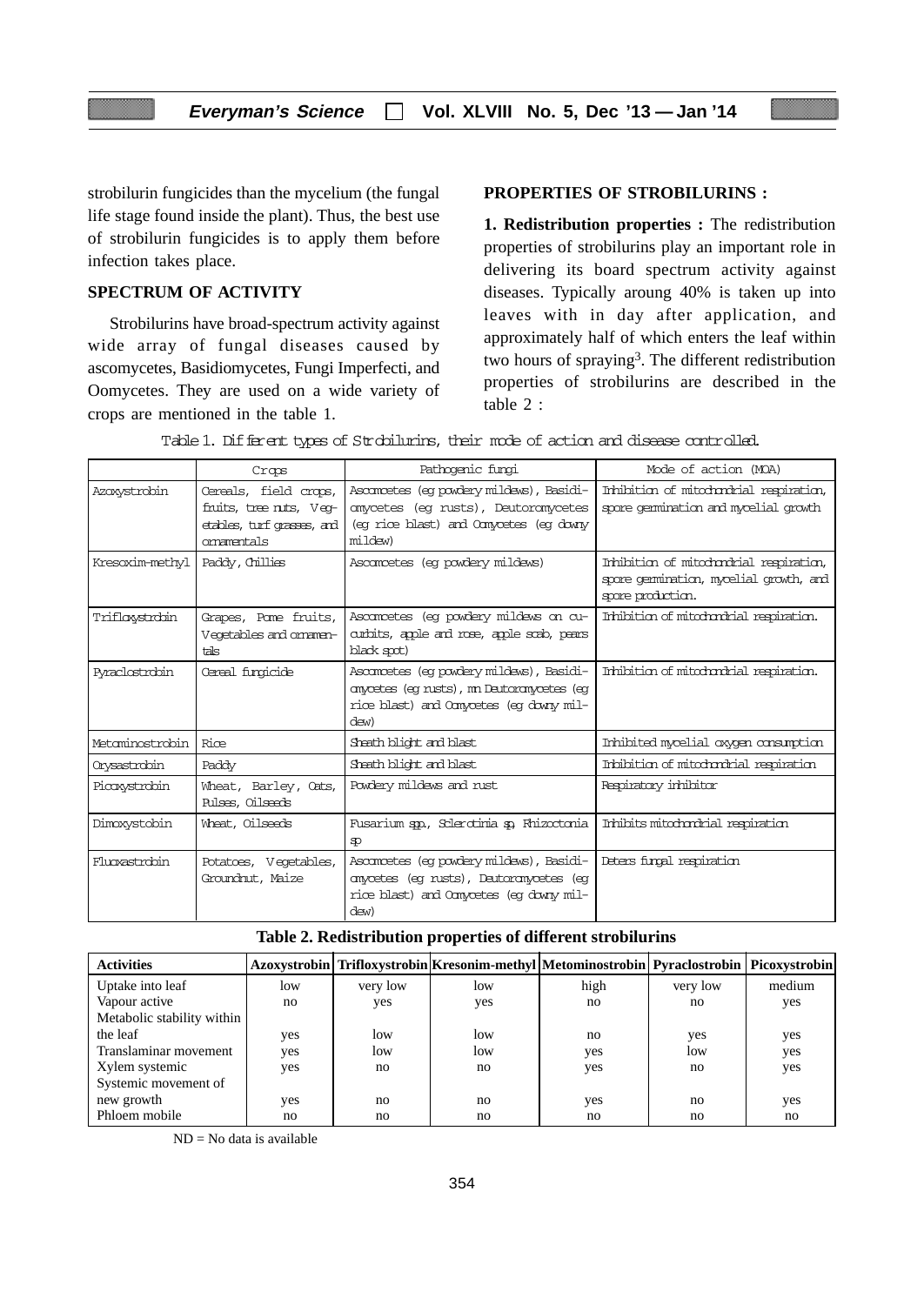# **Everyman's Science Vol. XLVIII No. 5, Dec '13 — Jan '14**

**2. Growth enhancement/Bioregulatory action :** Several strobilurin fungicides are known to cause growth-promoting effects in certain plants. For example kresoxim methyl has a Auxin like activity as summarized in fig 2.

This is important because, commonly, just one mutation at that biochemical site (the target site of the fungicide) can result in a fungicide-resistant strain. If such a fungicide-resistant strain occurs, repeated application of strobilurin fungicides can



Fig 2. Bioregulatary action of kresoxim methyl in wheat, The arrows represent a direct or indirect effect of carbon dioxide assimilation and the metabolism of phytohormones and possible relation to growth and yield formation process2.

**3. Phytotoxicity :** Azoxystrobin are known to cause phytotoxicity on apple and grapes and kresoxim methyl is phytotoxic to certain sweet cherry varieties but not others<sup>1</sup>. Tank-mixes of strobilurins with materials that solubilize he cuticle-oils, like surfactants certain liquid formulations of insecticides which could increase phytotoxicity potential of the strobilurins<sup>1</sup>.

**4. Resistance :** All strobilurin fungicides share a common biochemical mode of action : they all interfere with energy production is the fungal cell. To be precise, they block electron transfer at the site of quinol oxidation (the Qo site) in the cytochrome  $bc_1$  complex, thus preventing ATP formation. The mode of action of the strobilurins is highly sepcific. Of the millions of biochemical reactions that occur in the fungal cell, these fungicides interfere with very specific biochemical site. Thus, these we called site-specific fungicides. lead to buildup of a fungicide-resistant pathogen subpopulation.

# **PHYSIOLOGICAL EFFECTS OF STRO-BILURIN FUNGICIDES ON PLANTS**

# **a. Increase in absorption, reduction and assimilation of nitrogen in the plants**

The application strobilurin fungicides can cause a small change at cellular level thereby reducing carbon-di-oxide  $(CO<sub>2</sub>)$  emission in the treated plants, as the mitochondrial respiration is inhibition. Therefore the treated plant will switch onto the alternative oxidative (AOX) pathway, decreasing cellular levels of ATP and increasing  $[H^+]$ in the cytosol therefore resulting in an activation of NADH-nitrate reductase (NR). Activation of NR results, transitorily, in increase in the nitrite levels and may enhance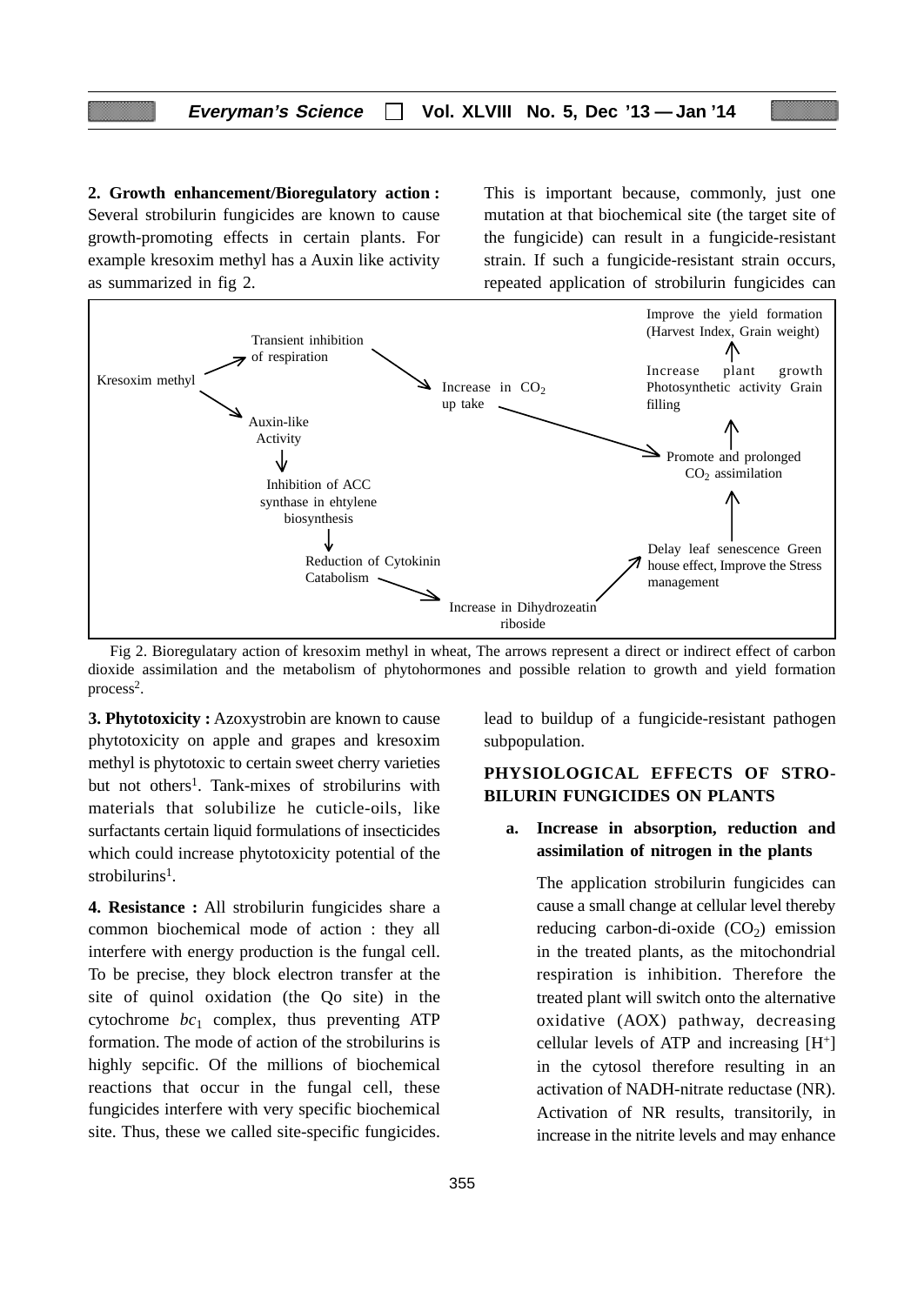plant growth when Nitrogen assimilation is a level limiter. There is also an increase in the production of N *via* NR. In addition, for the nitric oxide synthase (NOS) process, there is an alternative pathway of Nitric oxide production in plants, NR product with NADH-nitrite as substrates.

#### **b. Hormonal Changes**

The application strobilurin kersoxim-methyl proved to inhibit the biosynthesis of ethylene through reduction of the activity of 1 aminocyclopropane-1-carboxylic acid (ACC)-synthase in plant tissue. This may lead less production of ethylene which may delay in the senescence of leaves and, as a result, to the prolonged photosynthetic activity of green tissue and a better management of stress<sup>4</sup>.

#### **c. Retarded senescence**

The strobilurins decrease levels of formation of ACC and ethylene and increase the IAA (Indole acetic acid) in plants when they are externally applied on the plants surface. They were breaking down endogenous IAA into L-tryptophan in plants. Low levels of auxin are known to retard leaf senescence and also to favor production by stimulating formation of vascular tissue, division of assimilate formation of floral buds and fruit  $d$ evelopment<sup>4</sup>.

#### **d. Alleviates oxidative stress in plants**

Under unfavorable environment conditions or stress conditions, strobilurins are capable of stimulating the formation of radicals, especially of reactive oxygen forms. During stress application, strobilurin will double the activity of antioxidative enzymes, such as superoxide-dismutases, catalases and peroxidases<sup>4</sup>.

# **e. Induction of Resistance of Virus :**

It is known plants involvement of mitochondria in the defense response induced by pathogens. The application pyraclostrobin on the plant, the primary mode of action fungicide in the plant is partial and transitory inhibition of the respiratory chain in mitochondria. This leads of activation of the alternative oxidase pathway (AOX), decrease in cellular levels of ATP and increase in  $[H^+]$  in the cytosol there by resulting in an activation of NADHnitrate reductase (NR). The activation of NR may increase the nitrite levels in the plant. There is also an increase in the production of N *via* NR. In addition, for the nitric oxide synthase (NOS) process, there is an alternative pathway of NO production in plants (Fig 3a). This NO in turn will stimulate the production of salicylic acid, which induced expression of the PR-1 genes and accumulation of PR-1 proteins will activate a cellular defense response in tobacco plants infected by TMV4 (Fig 3b).

#### **CONCLUSION**

Strobilurins are an outstanding new class of agricultural fungicides that exhibit excellent properties in a number of areas, including human and environmental safety. Strobilurins fungicides have been extremely popular because of the benefits associated with their use. These fungicides have a very good redistribution property which moves translaminarly as well as systemically in the plants vascular system and showed broad spectrum activity against a wide range of crop diseases. Besides its direct effect on disease management, it also shows diverse physiological effects such as growth enhancement, nitrogen assimilation and induced systemic resistance against various diseases.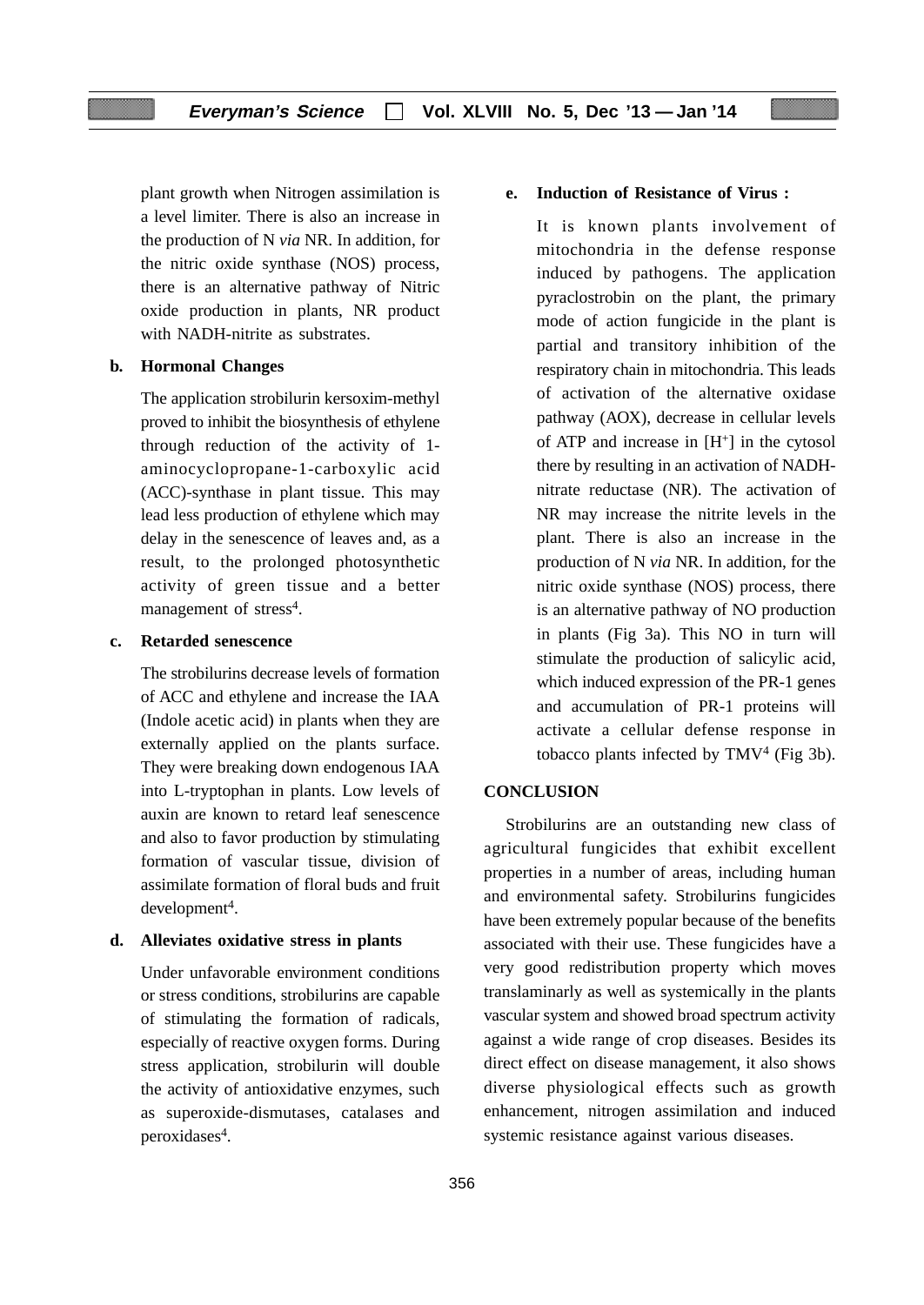

**Fig. 3b.** Influence of signaling in plant cells *via* nitric oxide (NO).

#### **REFERENCES**

- **1.** P. Vincelli, *The Plant Health Instructor*. DOI: 10.1094/PHI-I-2002-0809-02, 2002.
- **2.** K. Grossmann and G. Retzlaff, *Pesticide Science*, **50**, 11-20, 1997.
- **3.** D. W. Bartlett, J. M. Clough, J. R. Godwin, A.A. Hall, M. Hamer, & B. Parr-Dobrzanski, *Pest Management Science* **58**, 649-662, 2002.
- 4. W. S, Venancio, M.A.T. Rodrigues, E. Begliomini, N.L. de Souza, *UEPG Exact Soil Sci., Agr. Sci. Eng.*, Ponta Grossa, **9(3)**, 59-68, 2003.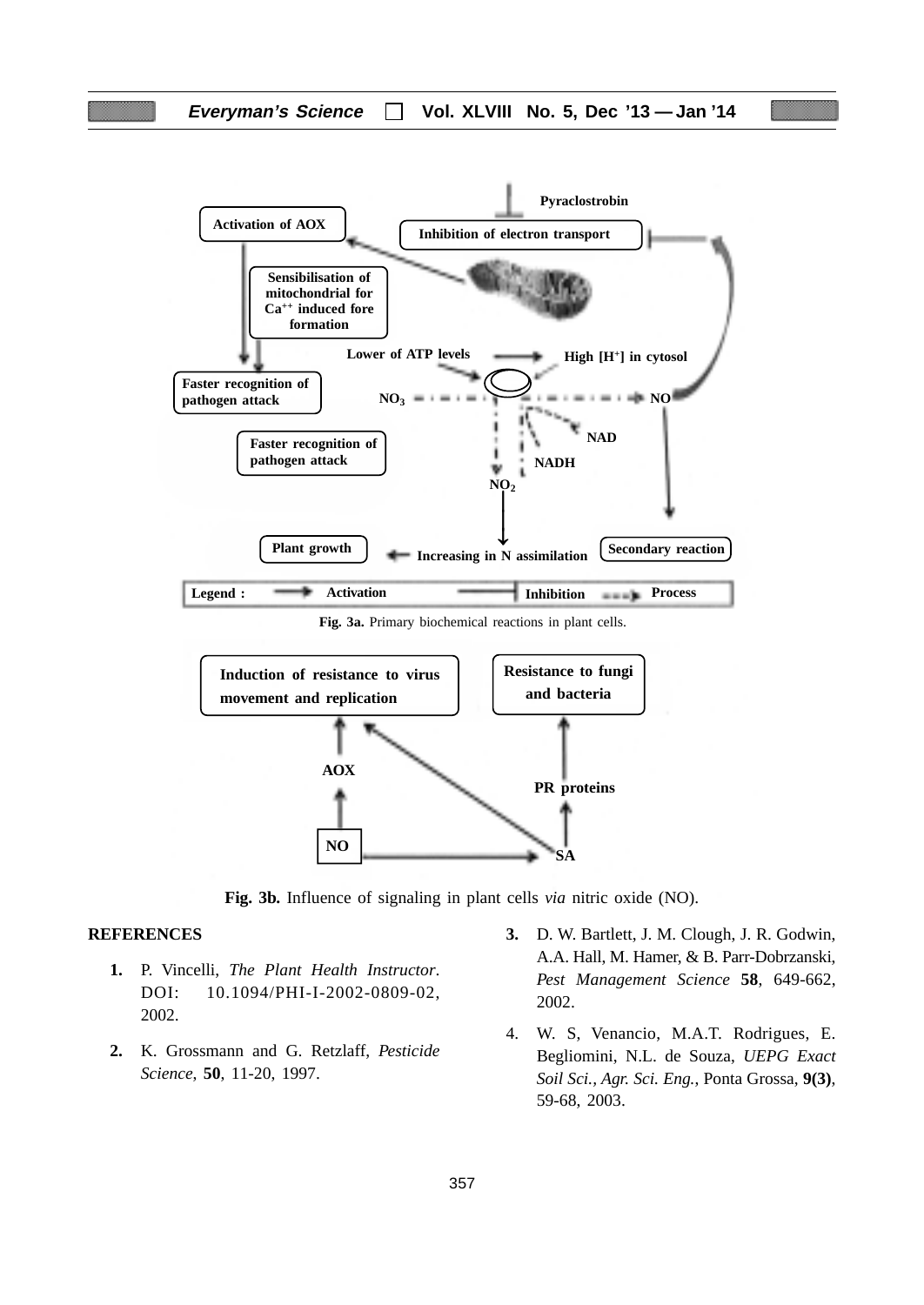# **EUTROPHICATION : A FORMIDABLE FOE**

Amit K. Ghosh and Suman Sarkar

**Eutrophication is an environmental hazard symbolizing the menace of water pollution. It is developing as a major global threat by spreading its malignant impact across a wide range of water bodies around the world. In simple words it is an increase in the concentration of nutrients like nitrates and phosphates to such levels that the overall primary productivity triggers a 'bloom' or excessive rise in phytoplankton populations. Several negative environmental effects like hypoxia/anoxia in the water bodies follow this that lead to severe reductions of fishes and other faunal elements.**

# **INTRODUCTION**

utrophication is a process whereby water bodies like ponds, lakes, slow-moving streams, coastal oceans and estuaries receive high concentration of nutrients, particularly nitrates and phosphates that stimulate excessive plant growth e.g., algae and various problematic plant weeds. This enhanced growth in the aquatic systems reduces dissolved oxygen level in water causing severe mortality. Nutrients can come from a variety of sources such as fertilizer runoffs, nitrogen deposition from the atmosphere, soil erosion and sewage treatment plant discharges. Ecologists use the adjective 'eutrophic' (= well feeding) to describe the biological systems into which there is a high input of otherwise limiting nutrients. On the other hand, 'oligotrophic' (= few feeding) implies the nutrient-deficient condition. Overall, the eutrophic aquatic systems receive relatively high nutrient load and can be clearly distinguished from the oligotrophic ones by their larger average standing crops (not only primary producers) along with other metabolic characteristics.

India was earlier known as the land of sacred rivers but now it is gradually becoming a land of polluted and toxic water bodies. One of the major factors behind this large-scale alteration is eutrophication that is reducing the cleanliness of water bodies in India and also the water systems across the globe. Water pollution is a serious problem in India as several of its surface water resources and groundwater reserves are already contaminated by biological, toxic organic and inorganic pollutants. In many cases, these sources have been declared unsafe for human consumption as well as for irrigation and industrial purposes. This illustrates that degraded water quality can contribute to scarcity of water as it limits its availability for both human use and the ecosystem. The concept of eutrophication was first introduced by C.A. Weber in the year 1907 to depict the nutrient conditions of the flora of German peat bogs1. The species requiring higher concentration of essential elements were described as eutrophent and those surviving at low nutrient concentrations as oligotrophent. Few years later in 1919, E. Naumann applied these forms to describe the Swedish water types and their phytoplankton as oligotrophic, mesotrophic and eutrophic based on the concentrations of phosphorus, combined nitrogen and calcium along with the density of associated phytoplankton populations2.

Birbal Sahni Institute of Palaeobotany, Lucknow. Emailakghosh\_in@yahoo.com, suman763@gmail.com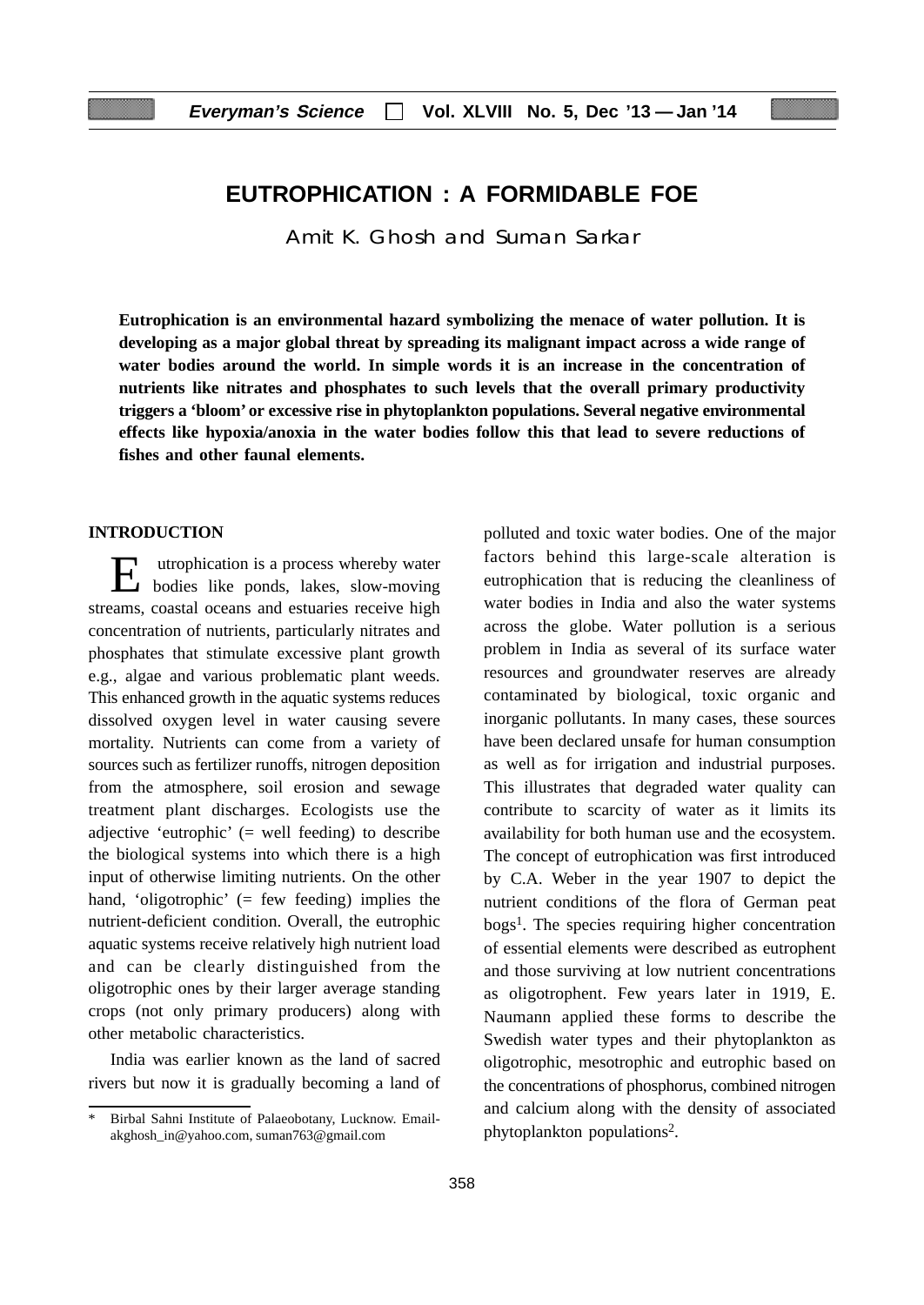# **Everyman's Science Vol. XLVIII No. 5, Dec '13 — Jan '14**

Water is not only a valuable economic resource but also the basic essentiality for all the living organisms on the earth. With rising global population, fierce expansion of industries and greater demands in agriculture, consumption of water has increased manifold in the last few years. In the year 1999 the overall demand of water was 552 BCM in India and by 2025 the expected demand will be 1050 BCM3. In India, the per capita availability of freshwater has dropped from over 5,000 cubic meters per year in 1947 to less than 2,000 cubic meters per year in 19973. By 2025, this figure will fall further to 1,500 cubic meters per year, which is quite alarming3. Six of India's twenty major river basins are already below the water scarcity threshold of 1,000 cubic meters per year, with five more basins to be added to the list within the next three decades<sup>4</sup>.

# **CAUSES OF EUTROPHICATION AND MAJOR LIMITING FACTORS**

Natural eutrophication occurs over centuries as water bodies like lakes progressively get filled in with sediments. There are two different ways of entry of effluents causing eutrophication : canalized flow and the natural flow from drainage areas. Both need a special approach to work out the theoretical basis and practical measures for controlling anthropogenic eutrophy5,6. Urban sewage and industrial effluents are delivered into the rivers. This practice causing eutrophication has always been the primary one. Efforts are being made and techniques are being developed for controlling this menace. One of them is to set up a device for blocking the access of eutrophic matter to a water body by improving the facilities for sewage treatment and purification of industrial effluents. The conventional methods however fail to eliminate mineral compounds of nitrogen and phosphorus from waste waters, although numerous hydroengineering techniques are being developed (fabricated) for dealing with this problem.

Although related to nutrient enrichment in general, basic cause of eutrophication is an imbalance of nitrogen and phosphorus load with that of silica7. The main causes of eutrophication can be summarized as :

- (1) Natural run-off of nutrients arising from the weathering of rocks and soil,
- (2) Run-off of inorganic fertilizers (applied in agriculture) containing compounds of nitrogen and phosphorous,
- (3) Run-off of organic manure from farms containing nitrates, phosphates and ammonia,
- (4) Run-off from erosive activities following construction, mining activities and poor land use,
- (5) Discharge of detergents rich in phosphates,
- (6) Discharge of partially treated or untreated sewage containing nitrates and phosphates, and
- (7) Experimental discharge of nutrients in water systems for aquaculture and ecological studies.

Aquatic ecosystems can be polluted in a number of ways but mostly by agents that are not produced under the natural conditions, e.g., powdered wastes, toxic chemicals like lead and mercury compounds, hot effluents like hot water, radionuclides (e.g., Thorium and Uranium Series Radionuclides) etc. Pollution can destroy the natural habitats for algal growth e.g., by blanketing the sediments and/or aquatic macrophytes like *Pistia* sp., *Spirodela* sp. and *Lemna* sp. with silt, coal mining wastes, wood pulp wastes etc. If the sediment load remains suspended for considerable time in the water it will reduce light penetration to the extent that the growth of the other members of the aquatic ecosystem in question is retarded or prevented. A case of depression in carbon fixation productivity has been evidenced in freshwaters where light is reduced by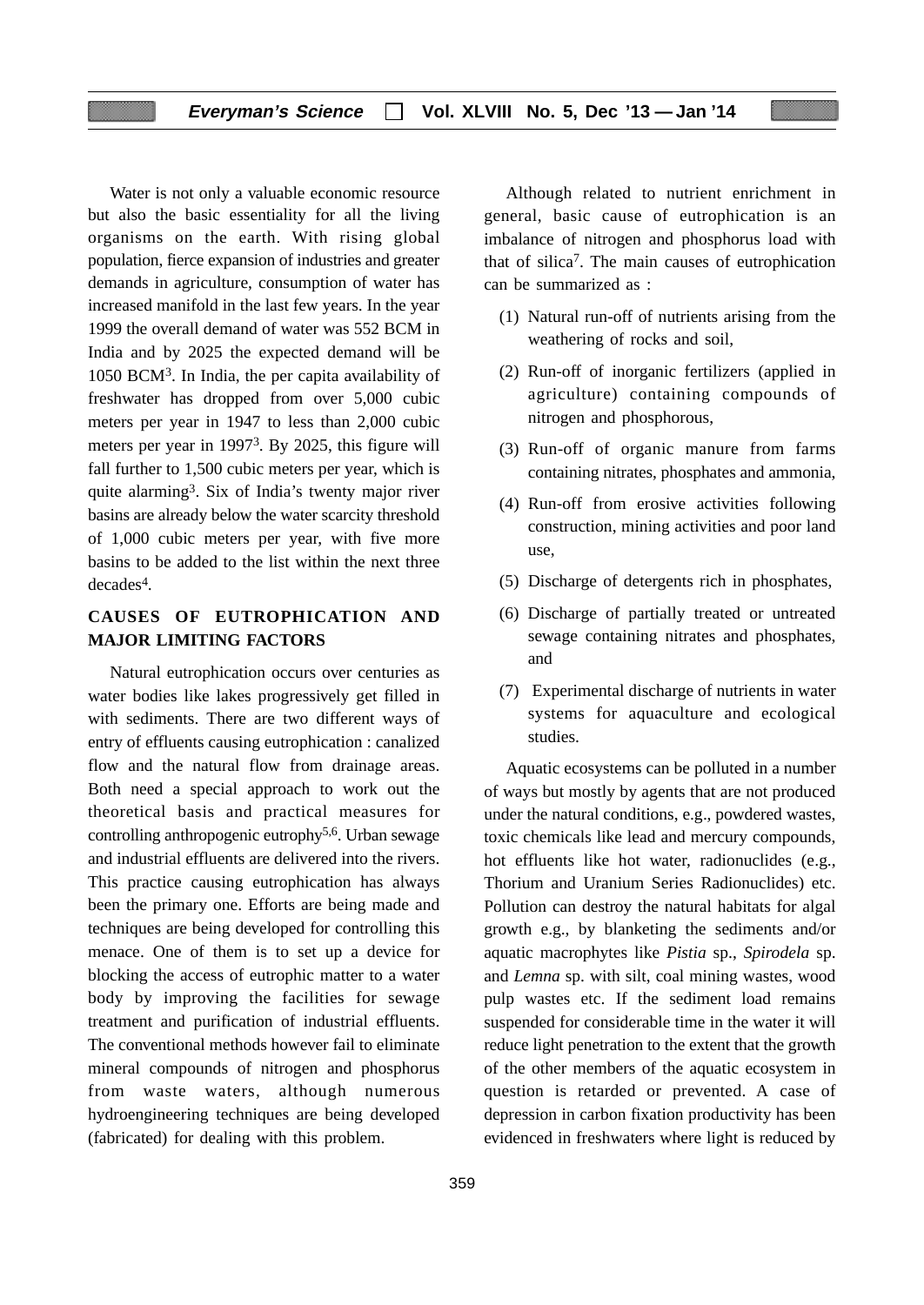pulp-mill effluents. The species present before and after were similar, but fixation was reduced from 338-369 mg carbon  $m^{-2}$  day<sup>-1</sup> to 24-29 mg carbon  $m<sup>-2</sup>$  day<sup>-1</sup> that showed the considerable impact of eutrophication<sup>8</sup>.

Nitrate is an important factor in controlling the occurrence and abundance of phytoplankton. An overall increase in nitrates in the aquatic ecosystems may be attributed to wastes, surface run-off water and nitrification of ammonia. Some observations till date have shown loss in the concentration of nitrates which may be due to the incomplete oxidation of free ammonia. When dissolved oxygen increased, nitrates also have shown direct relationship with pH, sulphate, calcium and phosphorus9,10. The maxima of nitrates in monsoon have been explained on the assumption that suspended particles might have accelerated the process of nitrification by providing a larger surface area for bacterial activity8,11.

The quantities of phosphates observed in the eutrophication analyses vary a lot at the global scale, mainly due to the differential rates of death and decomposition of algae and other aquatic vegetation elements in different environmental settings. Experiments conducted by environmentalists like Welch and Hutchinson have reported the increase of phosphorus as a result of sewage contamination $8,11$ . The concentration of phosphates was more in summers during which the blooms of *Microcystis* (cyanobacteria) were observed. It has been observed that the concentration of phosphates and phytoplankton density has a direct relationship with the amount of nitrates<sup>12</sup>.

Supplies of light and nutrients determine the growth of algae and aquatic vascular plants. Therefore these resources can be considered as the limiting factors in causing eutrophication<sup>8,11,12</sup>. Light availability plays a key role in the growth and development of submerged aquatic vascular plants, which are usually rooted and can access sediments for nutrients. Phytoplankton abundance and species composition changes as a function of ratios between supplied nutrients and underwater light conditions. Some common species of cyanobacteria, known to produce various kinds of toxins, can regulate their buoyancy and often become common as turbidity increases. Apparently, subtle differences in ratios, such as nitrogen to phosphorus, or phosphorus to silicon, can alter competitive relations among algal species involved in bloom formation $11,12$ .

Eutrophication is unlikely to occur if nitrate and phosphate contents in water are low but even the nutrient-rich waters may not witness the incidence of eutrophication if other factors like temperature and current velocity are not favorable. The influencing factors of eutrophication are : (1) Excessive nutrients, (2) Slow current velocity, (3) Adequate temperature and (4) Microbial activity and biodiversity $13,14$ . There are several opinions existing on the relationship of nutrient enrichment to eutrophication and algal blooms : (1) When phosphorus concentration in water is low, it may act as the limiting factor for eutrophication, (2) When phosphorus concentration in water increases rapidly, factors such as light, temperature, water depth, pH, waves or wind etc may become the operating limiting factor  $8,12$ .

# **EFFECTS OF EUTROPHICATION**

The major effects of eutrophication are : (i) a decrease in the species diversity and negative modifications in the dominating taxa of the aquatic system, (ii) increase in the biomass of toxinreleasing, harmful flora and fauna, (iii) increase in turbidity of water bodies, (iv) increase in rate of sedimentation, thus decreasing the lifespan of lakes and ponds, and (v) triggering of small to largescale anoxia/hypoxia.

During the last 100 years, and particularly in the last five decades, the trophic levels of a large number of lakes and other water bodies have made rapid advancements<sup>15</sup>. Universally, the relative enrichment has been a direct consequence of social or cultural advances made by the growing human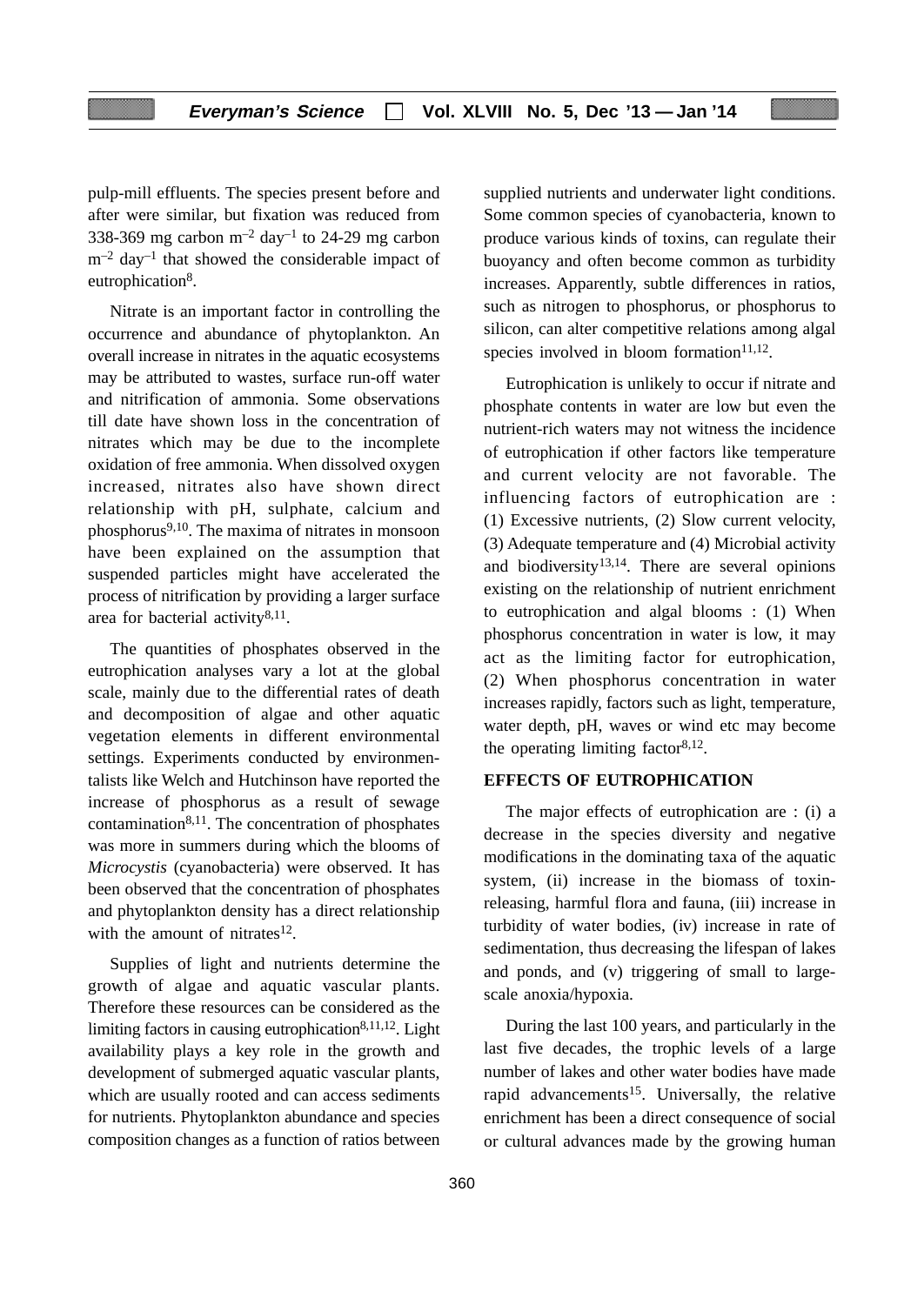# **Everyman's Science Vol. XLVIII No. 5, Dec '13 — Jan '14**

populations. Factors like deforestation and the implementation of agriculture alter terrestrial nutrient cycles in favor of more labile components, larger proportion of which enter drainage water. Ploughing and the practice of applying modern inorganic fertilizers simply accentuate the trend. Fertilizers and pesticides used extensively in agriculture have entered the water supply through runoff and leaching to the groundwater table that in turn pose a hazard to human, animal and plant populations. Some of these chemicals include several extremely hazardous substances as considered by the WHO and which are banned or under strict control in developed countries. Studies on the Ganges indicate that the concentration level of certain chemicals *viz*., HCH, DDT, Endosulfan, Methyl Malathion, Malathion, Dimethoate, and Ethion are higher than the international standards<sup>16,17,18</sup>. Some of these substances have been known to bio-accumulate in certain organisms, leading to increased risk of contamination where these organisms are used for human consumption and a persistence of the chemicals in the environment over long periods of time.

The sudden availability of limiting nutrients such as nitrogen, phosphate and potassium, spurs the growth of aquatic plants and other  $organisms<sup>11,12</sup>$ . In short time the water body becomes choked with vegetation and the BOD level decreases. Decaying organic matter and partially decomposed matter accumulates on the river or lake-bed, thereby limiting the water's suitability for human consumption and other uses. A high level of fertilizer use has been associated with increased incidences of eutrophication in rivers and lakes in several of India's most important water bodies, such as the Hussain Sagar in Hyderabad<sup>19</sup> and Nainital in Uttarakhand<sup>20</sup>.

# **NUTRIENT REMOVAL**

The removal of excess nutrients from sewage effluents is feasible but involves modifications to most sewage plants which are designed to remove solids (primary process), followed by a secondary process, which involves either activated sludge or trickling filters to remove nutrients (nitrates and phosphates; approximate removal 30-50%). The original purpose of these processes is to reduce the Biological Oxygen Demand (BOD), for achieving suitable levels to prevent de-oxygenation of receiving waters. Removal of the nutrients left after the secondary treatment is possible by a variety of processes, one of which involves growth and harvesting of algae from the effluent. Others involve ion exchange, electrochemical methods, electrodialysis, reverse osmosis, distillation or chemical precipitations as tertiary processes.

# **THREAT OF EXHAUSTION**

If the modern methods of utilizing water resources continue in future, the threat of the exhaustion will increase many times. The water resources are rapidly deteriorating owing to waste disposal into the rivers. A holistic approach is required for managing the water resources in spite of the thrusts arising from various sources like agricultural, industrial and domestic sectors $11,21$ .

A specific aspect of water pollution by man is a disturbance in the regimen of the inland water bodies known as cultural or anthropogenic eutrophication. This phenomenon which has become widespread in many countries over the last couple of decades is causing public concern and attracting the attention of scientists all over the world. The harm it does to the utility value of lakes and water reservoirs is a grave threat to the earth's water resources as illustrated by the evidences present in numerous publications on specific and technical subjects.

At the very same time, this phenomenon has become particularly widespread in the past few years, extending to a large number of lakes in many countries with highly developed cultural landscapes.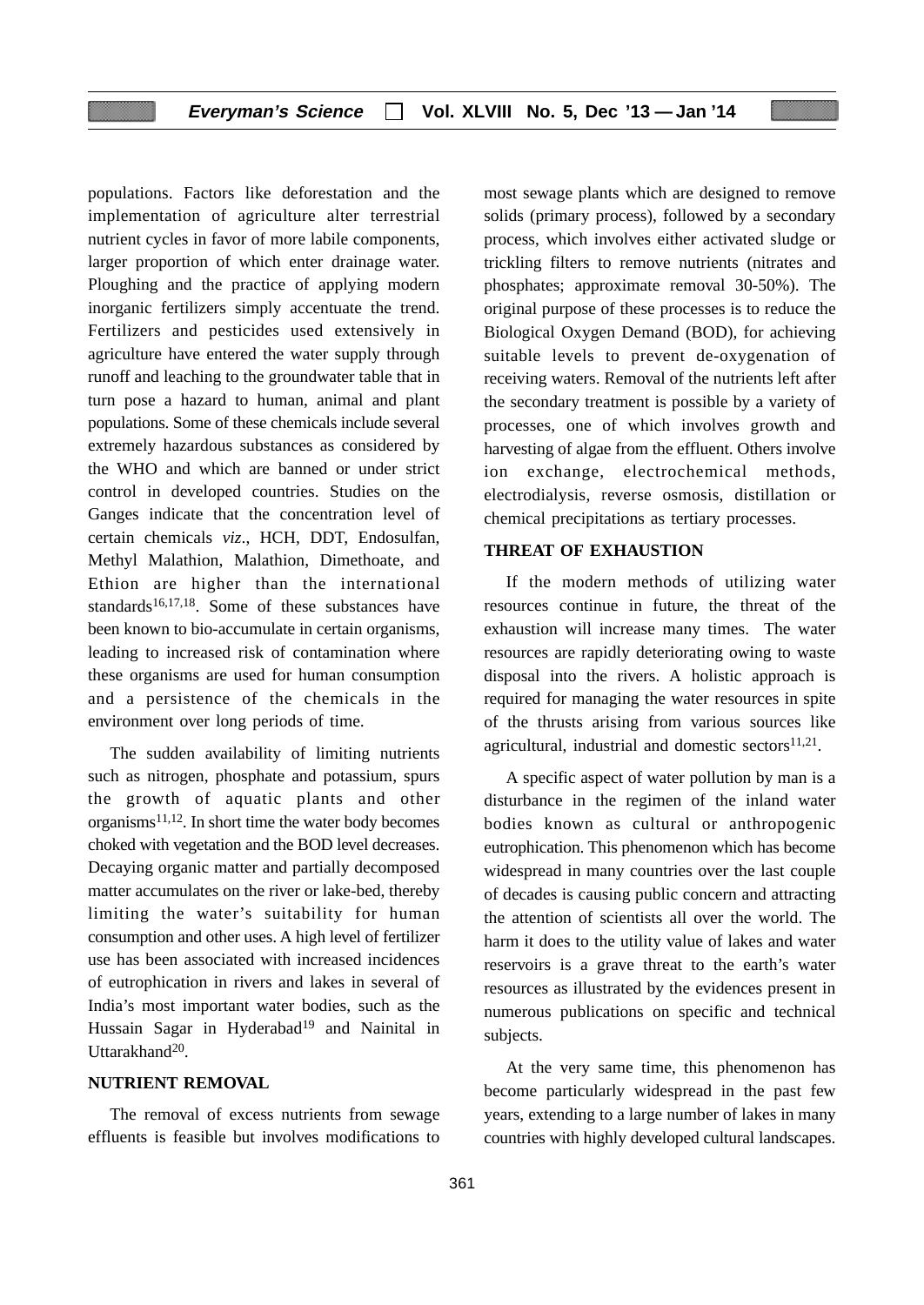# **Everyman's Science Vol. XLVIII No. 5, Dec '13 — Jan '14**

Wetlands and coastal areas have been severely affected by increasing development and pollution. Almost one quarter of India's population lives within 60 km range of the shoreline, mostly owing to the large coastal mega-cities like Chennai and Mumbai. As a result, industrial and domestic pollution has severely degraded estuarine and coastal environments. It has been estimated that over 20,000 million litres per day of mostly untreated domestic sewage reaches marine water bodies in the coastal areas of India3,4. Oil spills from tanker traffic in the Bay of Bengal and Arabian Sea have also adversely affected marine and coastal fauna e.g., economically valuable shrimps and coral species $22,23$ .

# **CONCLUSION**

Environment is a true wealth for the entire humanity and we must protect it. A large number of factors including eutrophication are degrading our valuable environment and better approach from the human fraternity is required to protect the aquatic resources vulnerable to eutrophication. In addition to the tasks of controlling eutrophication and preventing its effects, the problem of forecasting its rates in different natural conditions with a varied character and anthropogenic activities, as well as an estimation of potential dangers to the aquatic environments is urgently required. High authenticity for such forecasts and estimates is needed to furnish the ground for legislative, administrative and public measures to control the process of eutrophication and the damage caused by it to the entire human race.

# **ACKNOWLEDGEMENT**

The authors are thankful to the Director, Birbal Sahni Institute of Palaeobotany for his kind permission to publish this article. One of us (S. Sarkar) is highly indebted to CSIR for the Senior Research Fellowship (NET, Award No. 09/ 528(0016)/2009-EMR-1).

### **REFERENCES**

- 1. C. A. Weber, *Beibl Bot Jahrb* **90**, 19-34, 1907.
- 2. E. Naumann, *Svensk Bot Tidskr* **13**, 129-163, 1919.
- 3. Published Report-World Bank, 1999.
- 4. Published Report-Ministry of Water Resources, 2000.
- 5. E. Bonsdorff, E. M. Blomqvist, J. Mattila, A. Norkko, Coastal eutrophication: Causes, consequences and perspectives in the Archipelago areas of northern Baltic Sea. *Est Coast Shelf Sci* **44**, 63-72, 1997.
- 6. J. G. Ferreira, S. B. Bricker, T. C. Simas, *J Env Manag* **82**, 433-445, 2007.
- 7. J. C. Dauvin, T. Ruellet, N. Desroy, A. L. Janson, *Mar Poll Bull* **55**, 241-257, 2007.
- 8. G. E. Hutchinson, A treatise on limnology, Vol. I, John Wiley and Sons, Inc. New York, 1957.
- 9. R. Riegman, *Wat Sci Tech* **32**, 63-75, 1995.
- 10. T. Jickells, *J Sea Res* **54**, 58-69, 2005.
- 11. P. S. Welch, Limnology. Mc Graw Hill Book New York Press, pp. 536, 1952.
- 12. CS Reynolds, Eutrophication explained, Salmon & Trout Magazine, No. 215, pp. 7-43, 1979.
- 13. J. X. Li, W. G. Liao, *Prot Water Res* **2**, 4-5, 2002.
- 14. G. A. Rohlich, P.D. Uttormark, Waste water treatment and eutrophication, In: Nutrients and eutrophication: The limiting nutrient controversy, Limnology and Oceanography, Symposium I, pp. 231-245, 1972.
- 15. W. K. Dodds, M. R. Whiles, Trophic State and Eutrophication, *Freshwater Ecology (Second Edition)*, 469-507, 2010.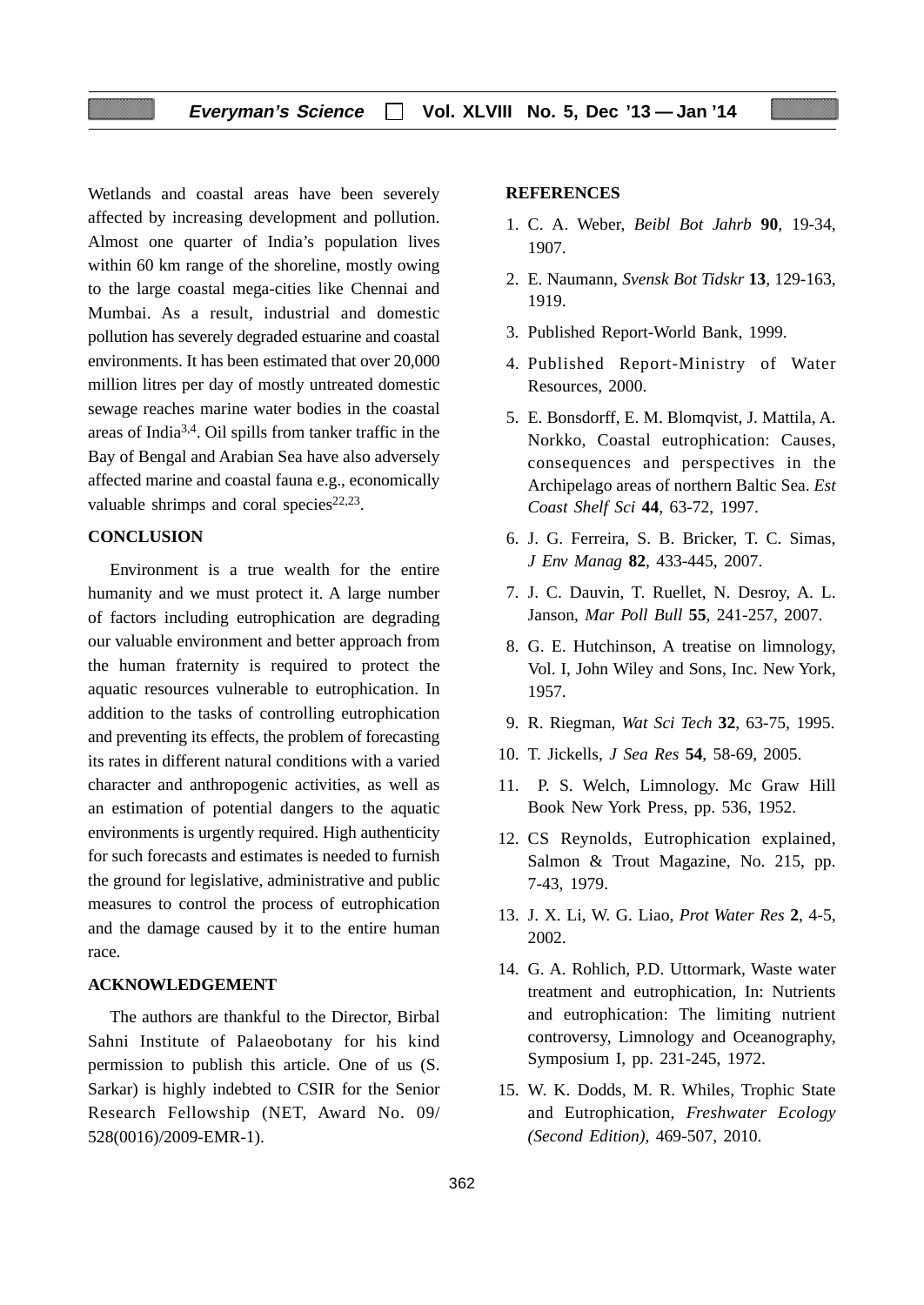- 16. S. K. Sarkar, M. Saha, H. Takada, A. Bhattacharya, P. Mishra, B. Bhattacharya, *J Clean Prod* **15**, 1559-1567, 2007.
- 17. M. Singh, G. Müller, I. B. Singh, *J Geochem Exp* **80**, 1-17, 2003.
- 18. D. P. Modak, K. P. Singh, H. Chandra, P. K. Ray, *Water Research* **26**, 1541-1548. 1992.
- 19. M. Suneela, G. Radha Krishnan, K. V. Krishna, *et al*., Water and sediment analysis of Hussain Sagar Lake, Hyderabad. *Proc Taal2007: The 12th World Lake Conference*, 304-306, 2008.
- 20. M. C. Pant, A. P. Sharma, P. C. Sharma, *Env Poll Ser B, Chem Phy* **1**, 149-161, 1980.
- 21. V. Istvánovics, Eutrophication of Lakes and Reservoirs, Encyclopedia of Inland Waters, pp. 157-165, 2009.
- 22. A. N. Kadam, M. K. Chouksey, Status of oil pollution along the Indian coast. Proc Nat Sem Creeks Est Mangr – Pollution and Conservation, 12-16, 2002.
- 23. T. C. Jennerjahn, *Ear-Sci Rev* **114**, 19-41, 2012.

#### **Glossary**

**Anthropogenic Eutrophication** - The process of eutrophication triggered by human cultural activities accelerating the hazardous process in thousands of water bodies across the globe.

**Bioaccumulation** - Accumulation of chemical substances viz., pesticides in an organism. It occurs when an organism absorbs toxic substances at a rate greater than that at which that particular substance is lost. Bioaccumulation refers to uptake from all possible sources of air, water and food etc.

**Biomagnification** – Sequence of processes in an ecosystem by which higher concentrations of particular element/chemical, are reached in organisms higher up the food chain, generally through a series of predator-prey relationships.

**BCM** - Billion Cubic Metres.

**Distillation** - A method involving separation of mixtures based on differences in volatilities in a boiling liquid mixture.

**Epilimnion** - The top-most layer in a thermally stratified lake and is warmer receiving the maximum sunlight with typically higher pH and dissolved oxygen than the lowermost layer hypolimnion.

**Electrodialysis** - A process involving transport of salt ions from one solution to another through ion-exchange membranes under the influence of an applied electric potential difference.

**Estuary** - A partly enclosed coastal body of water with one or multiple fresh-water bodies flowing into it along with a free connection with the open sea.

**Hypolimnion** - The dense, bottom layer of a thermally stratified lake lying below the thermocline i.e., the middle transition layer between the layer at the surface (epilimnion) and the deep one (hypolimnion).

**Mesotrophic** - Water bodies with an intermediate level of productivity i.e., greater than oligotrophic but lesser than eutrophic.

**Phytoplankton** - The autotrophic component of the planktonic community, phytoplankton obtains energy through the process of photosynthesis and dwell in the well-lit surface layer i.e., the euphotic zone of a water body viz., ocean, lake, river etc.

**Redox Processes** - All chemical reactions in which the atoms have their oxidation number (oxidation state) changed e.g., oxidation of carbon to yield  $CO<sub>2</sub>$ , reduction of carbon by hydrogen to yield CH<sub>4</sub> or oxidation of sugar  $(C_6H_{12}O_6)$  in the human body through a series of complex electron transfer processes.

**Reverse Osmosis** - A filtration process that removes various large molecules and ions from solutions by applying pressure to the solution when it is on one side of a particular selective membrane.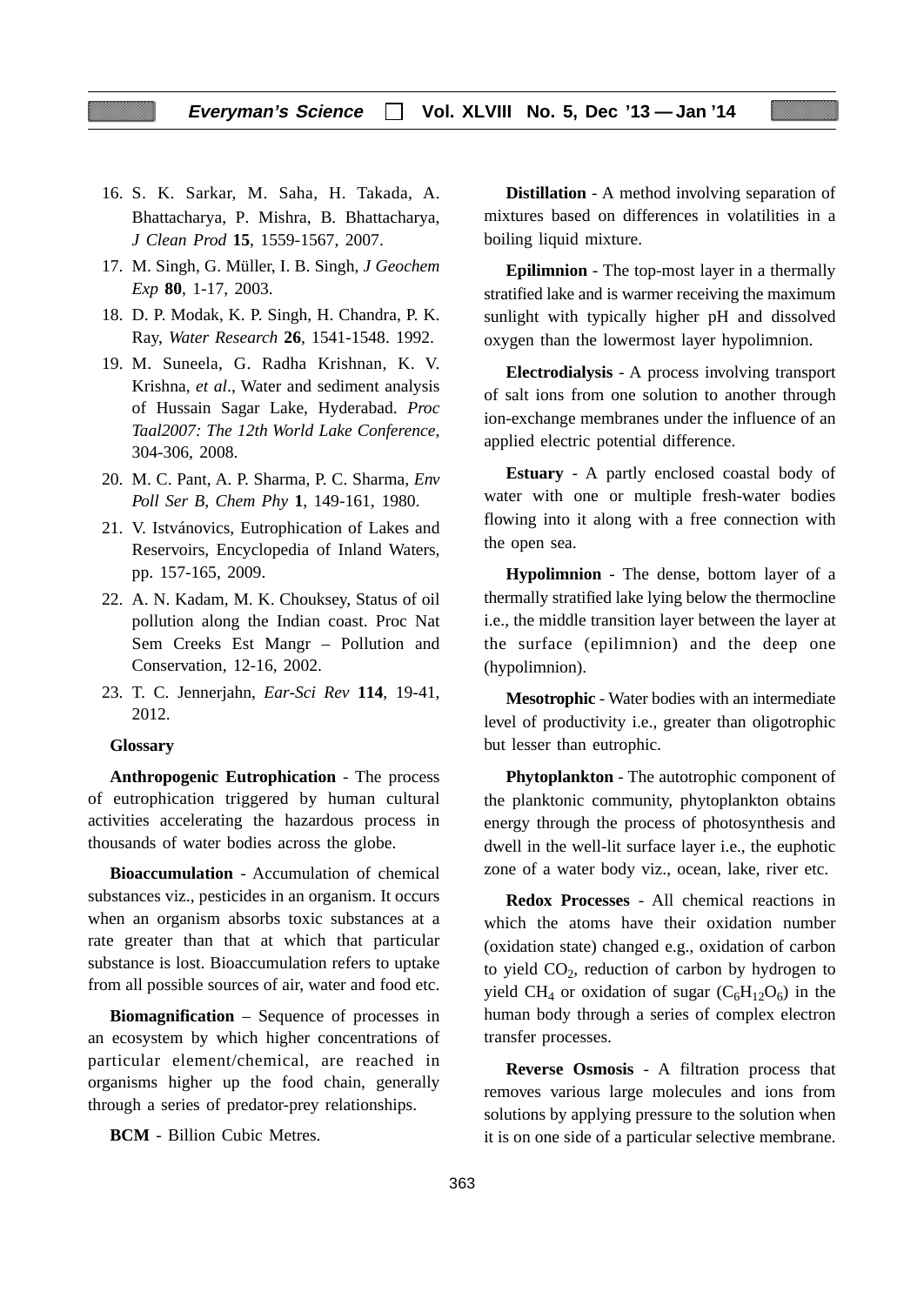# **HUMAN MICROBIOMICS-DECODING THE MYSTERIES OF OUR PERMANENT GUESTS**

Latika Bhatia

**The human body is inhabited by at least 10 times more bacteria than the number of human cells in the body. The various commensals include eubacteria, archaebacteria, and fungi, which together comprise human microbiome. These microbial assemblages are not only known to be vital for human health but also prevent the dangerous microbes from establishing a foothold. The gut is considered the primary site for cross-talk between the host immune system and microorganisms. Human Microbiome Project aims to identify a core human microbiome, a common set of commensal species that can be defined as a healthy microbiota. Indigenous microbiota are an essential component in the modern concept of human health, but the composition and functional characteristics of a healthy microbiome remain to be precisely defined.**

## **INTRODUCTION**

 $\bar{J}$  e have more prokaryotic organisms on or in our bodies than we have eukaryotic cells. In fact, only one out of 10 cells in our bodies is human. Analysis of human genome was only an introduction to the genetic composition of our bodies. Human and their commensal organism have evolved together over the last two million years and have gradually become dependent on one another. The various commensals include eubacteria, archaebacteria, and fungi, which together comprise human microbiome. The concept of human microbiome was first suggested by Joshua Lederberg, who coined the term "microbiome, to signify the ecological community of commensal, symbiotic and pathogenic microorganisms that literally share our body space"<sup>1</sup>.

Humans and their resident microbes have coexisted for atleast a billion years during which animals began domesticating microbes and allowing them permanent residence. Human provide residence to numerous microbial communities comprised of hundreds of individual bacterial species. Almost every environmently exposed surface of our bodies is teeming with symbiotic microbes. Much of our understanding of the human microbiome comes from culture based approaches using the 16 S rRNA technology. However, it is estimated that as much as 20% to 60% of the human associated microbiome, depending on body site, is uncultivable, which has likely resulted in an underestimation of its diversity. The microbiota normally associated with the human body have an important influence on human development, physiology, immunity and nutrition. Also communities and mutualistic bacteria associated with the human body constitute the first line defense against infection by competitively excluding invasive nonindigenous organisms that cause disease. Commensal bacteria also have the ability to activate anti-inflammatory responses leading to beneficial effects on the host *via* TLR (Toll Like Receptors) signaling when the cascade

Department of Microbiology & Bioinformatics, Bilaspur University, Bilaspur (C.G.) E-mail : latikabhatial@yahoo.co.uk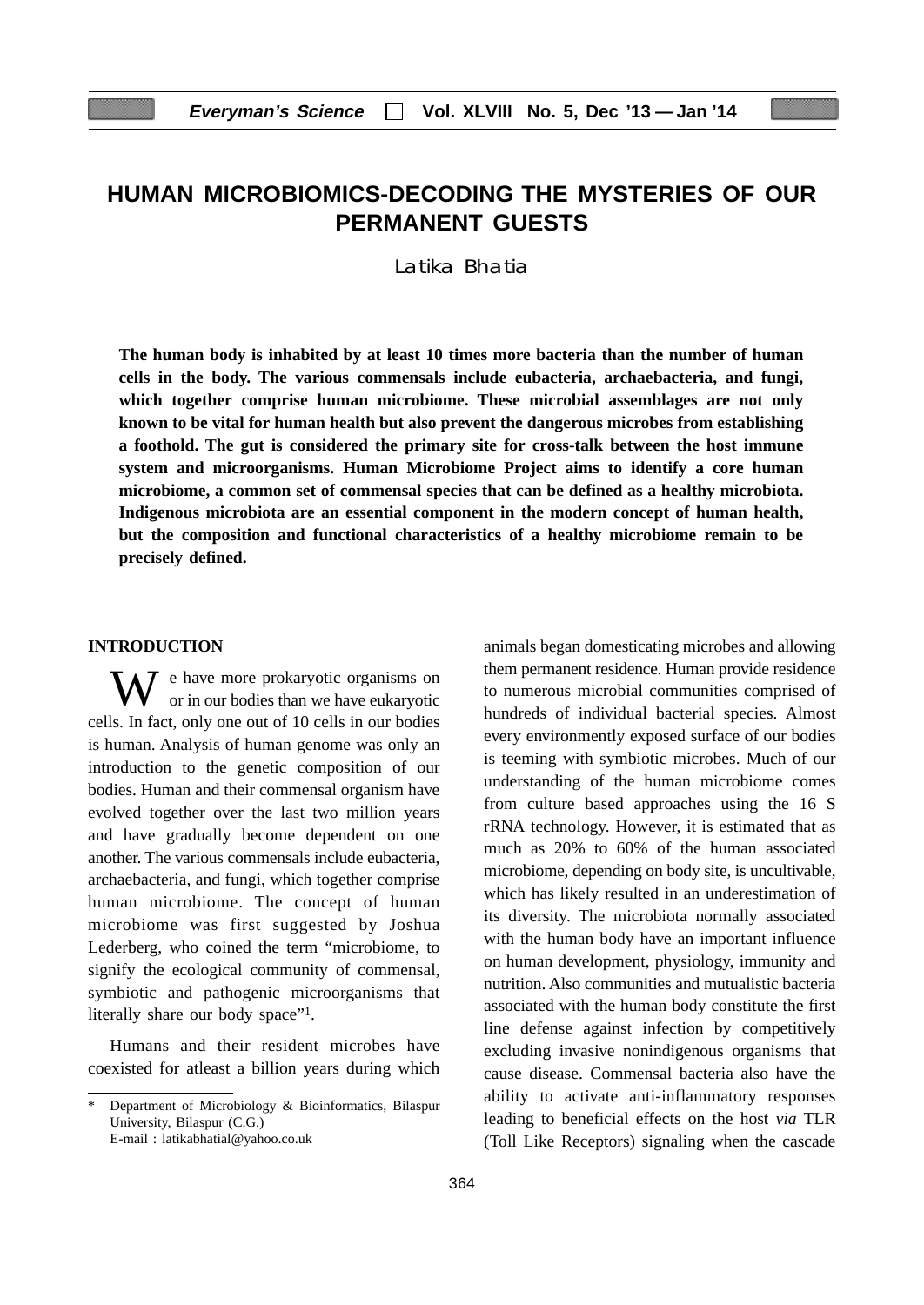to pro-inflammatory responses is lacking. Furthermore, investigators have postulated roles for microbes in human diseases not traditionally associated with infectious etiologies, such as cancer, autoimmune disorders, chronic pain states, and inflammatory bowel disease 2, 3.

# **WHY HUMAN MICROBIOME PROJECT ?**

Following the publication of the human genome sequence in 2001, Julian Davies argued that although completing the human genome sequence was a ''crowning achievement'' in biology, it would be incomplete until the synergistic activities between humans and microbes living in and on them are understood. Relman and Falkow called for a ''second human genome project'' that ''would entail a comprehensive inventory of microbial genes and genomes at the four major sites of microbial colonization in the human body: mouth, gut, vagina, and skin''. In this direction, the International Human Microbiome Project (HMP) has been recently launched, with funding beginning later in 20084.

The HMP is a logical conceptual and experimental extension of the Human Genome Project. The HMP is not a single project. It is an interdisciplinary effort consisting of multiple projects, which are now being launched concurrently worldwide, including in the United States (as part of the next phase of the National Institutes of Health's Roadmap for Medical Research), Europe and Asia. The advent of highly parallel DNA sequencers and high-throughput mass spectrometers with remarkable mass accuracy and sensitivity is propelling microbiology into a new era, extending its focus from the properties of single organism types in isolation to the operations of whole communities4.

Initial HMP efforts include sampling multiples sites of healthy volunteers to determine whether humans share core microbial diversity profiles. The goals of the HMP are to demonstrate the feasibility of characterizing the human microbiome well enough to enable study of the variation in the human microbiome (with population, genotype, disease, age, nutrition, medication, and environment) and its influence on disease, while providing both a standardized data resource and technological developments to enable such studies to be undertaken broadly in the scientific community. The HMP is a limited effort *per se*, but has the ultimate objective of creating broad opportunities to improve human health through monitoring or manipulating the human microbiome.

It is estimated that the human microbiota is composed of  $\sim 10^{14}$  bacterial cells, which is 10 times more than the total number of human cells. The largest and most complex is the one comprised by intestinal bacteria that includes as many as 1012 cells per 1 g of feces in the average human individual. Perhaps we should regard ourselves as 'superorganisms' together with the indigenous microbes and that the composite genome should be referred to as the human 'metagenome'. The 16S rRNA genes are directly amplified from the human metagenomic DNA using a broad- range PCR primers, and used to make libraries of clone. Each clone in a library represents a 16S rRNA gene from a prokaryotic organism. The clones are then differentiated through fingerprinting methods such as denaturant gradient gel electrophoresis (DGGE) or amplified ribosomal DNA restriction analysis (ARDRA) and the non-redundant clones are sequenced. In the recent years, either randomly selected clones or all the clones in a library are being sequenced. After sequencing, 16S rRNA genes are clustered into groups and a threshold of sequence similarity  $(> 97\%)$  is established to distinguish species level phylotypes<sup>5,6</sup>. A large-scale  $16S$ phylotype analysis (grouping only by 16S rRNA sequence similarity) was carried out for three human adult microbiota. The analysis of 13335 bacterial 16S sequences identified 395 phylotypes at the strain level using a threshold of 99% sequence identity (% ID) and a single archaeal phylotype (*Methanobrevibacter smithii*) within the three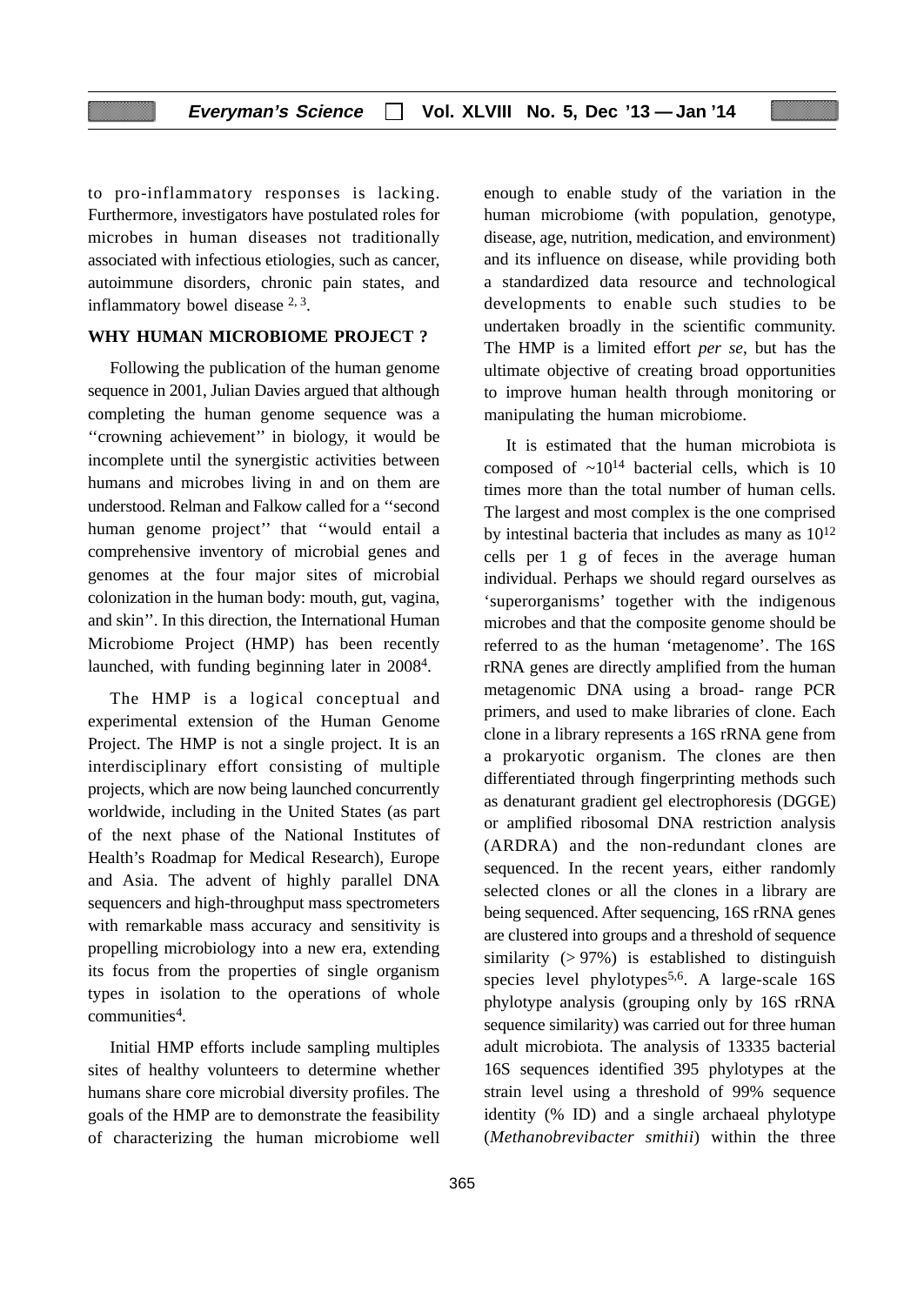samples. Members of the genera Bacteroides, Eubacterium, Clostridium and Ruminococcus were the major species found in the adult microbiota. Of the 395 phylotypes, ~80% represented sequences from species yet to be cultivated. This analysis also indicated high interindividual variations in microbial composition among the three samples.

One of the major goals of the HMP is to determine whether there is an identifiable 'core microbiome' of shared organisms, genes or functional capabilities found in a given body habitat of all or the vast majority of humans. The human intestinal tract harbors the most abundant, and among the most diverse, microbial community of all body sites. As in most mammals, the gut microbiome is dominated by four bacterial phyla: Firmicutes, Bacteroidetes, Actinobacteria, and Proteobacteria, which represent more than 1000 different molecular species or phylotypes. Remarkably, this phylotype composition can be specific and stable for each individual. Genome analysis of several Bacteroides strains dominant in adult intestinal microbiota indicated the richness of genes involved in polysaccharide metabolism, exemplifying the functional adaptation of intestinal microbes to gut habitats rich in polysaccharides, which are metabolized by bacteria to generate shortchain fatty acids such as butyrate, the major energy source for the host 7.

The HMP will address some of the most inspiring, vexing and fundamental scientific questions today. Importantly, it also has the potential to break down the artificial barriers between medical microbiology and environmental microbiology. It is hoped that the HMP will not only identify new ways to determine health and predisposition to diseases but also define the parameters needed to design, implement and monitor strategies for intentionally manipulating the human microbiota, to optimize its performance in the context of an individual's physiology 4.

# **METAGENOMICS AND THE ROLE OF HUMAN MICROBIOTA**

Human microbiome has significantly enriched metabolism of glycans, amino acids and xenobiotics; methanogenesis; and 2-methyl-Derythritol 4 phosphate pathway-mediated biosynthesis of vitamins and isoprenoids. Thus, humans are superorganisms whose metabolism represents an amalgamation of microbial and human attributes.

It has not been possible to isolate vast majority (>95%) of microorganisms and culture them, as required growth conditions have not or cannot be reproduced in the laboratory. However, DNA sequences and metagenomics have now made it possible to analyse the entire human microbiome. Metagenomics is employed as a means of systematically investigating, classifying and manipulating the entire genetic material isolated from environmental samples. This is a multi-step process that relies on the efficiency of four main steps. The procedure consist of (i) the isolation of genetic material, (ii) manipulation of genetic material, (iii) library construction, and the (iv) the analysis of genetic material in the metagenomic library. The clones can be screened for phylogenetic markers or "anchors." such as 16S rRNA and *recA*, or for other conserved genes by hybridization or multiplex PCR or for expression of specific traits, such as enzyme activity or antibiotic production, or they can be sequenced randomly 8.

This metagenomics analysis begins to define the gene content and encoded functional attributes of the gut microbiome in healthy humans. Future studies are needed to provide deeper coverage of the microbiome and to assess the effects of age, diet, and pathologic states (e.g., inflammatory bowel diseases, obesity, and cancer) on the distal gut microbiome of humans living indifferent environment<sup>9</sup>

Every human body contains a personalized microbiome that is essential to maintaining health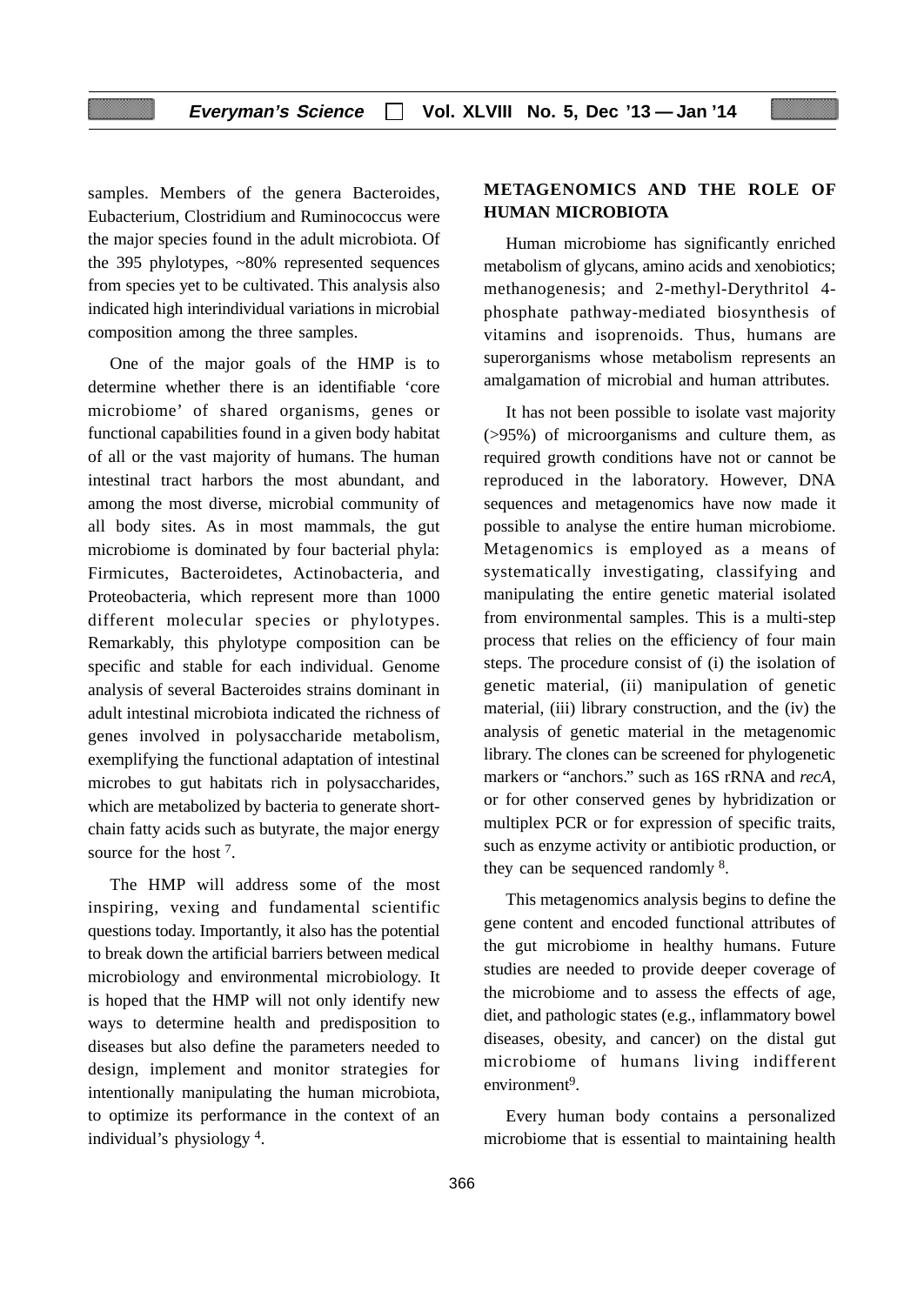but capable of eliciting disease. The oral microbiome is particularly imperative to health because it can cause both oral and systemic disease. The oral microbiome rests within biofilms throughout the oral cavity, forming an ecosystem that maintains health when in equilibrium. However, certain ecological shifts in the microbiome allow pathogens to manifest and cause disease. Severe forms of oral disease may result in systemic disease at different body sites $10$ .

The human vagina and the bacterial communities that reside therein, form a finely balanced mutualistic association. Previous studies indicate that indigenous bacterial populations play a key role in preventing colonization by "undesirable" organisms, including those responsible for bacterial vaginosis, yeast infections, sexually transmitted diseases, and urinary tract infections. Lactobacilli have been thought to be the keystone species of vaginal communities in reproductive-age women, both in the sense of being the dominant species and in the sense of being the species with the greatest impact on the vaginal ecosystem. These microorganisms benefit the host by producing lactic acid as a fermentation product that accumulates in the environment and lowers the pH to *~*4.5.

Several of our physiological features, such as nutrient processing, maturation of the immune system, pathogen resistance, and development of the intestinal architecture, strictly depend on the mutualistic symbiotic relationship with the intestinal microbiota. The vast majority of bacteria in the human intestinal microbiota  $(> 99\%)$  belongs to six bacterial phyla: *Firmicutes, Bacteroidetes, Actinobacteria, Proteobacteria, Fusobacteria and Verrucomicrobia*. The two dominant divisions are *Firmicutes* and *Bacteroidetes*, which represent together up to 90% of the total microbiota, with a relative abundance of 65% and 25%, respectively. *Actinobacteria*, *Proteobacteria, Verrucomicrobia* and *Fusobacteria* are the subdominants phyla with a relative abundance up to 5, 8, 2 and 1%, respectively.

The gut microbiome has co-evolved with humans and taken on some of the metabolic function necessary to human survival, such as vitamin biosynthesis and plant polysaccharide (starch and cellulose) fermentation. Genome of human gut bacteria contain a large repertoire of genes involved in acquisition and metabolism of polysaccharides. These genes are organized as polysaccharide utilization loci (PUL) that encode functions necessary to detect, bind, degrade and import carbohydrate species encountered in the gut habitat either from the diet or from the host glycans associated with mucus and the surfaces of the epithelial cells. Gut 'microflora' play crucial roles in the developing human organism, and contribute to immunological processes (e.g., inflammatory response), endocrinological functions, and homeostatic energy balancing such as energy extraction and fat storage. The microbiota favors systemic exposure to the lipopolysaccharides (LPSs), large glycolipids derived from the outer membrane of Gram-negative bacteria. LPSs can cause a condition of "metabolic endotoxemia" characterized by low-grade inflammation, insulin resistance, and augmented cardiovascular risk. Gut microbes are also implicated in the development of type 1 diabetes, through epigenetic effects on the innate immune system.

# **GUT MICROBIOTA AND OBESITY**

Newer avenue of research is concerned with the role microbes in the gut play in obesogenesis, and what the interventions are that might alleviate such contributions Obesity is associated with phylumlevel changes in the microbiota, reduced bacterial diversity, and altered representation of bacterial genes and metabolic pathways. These results demonstrate that a diversity of organismal assemblages can none the less yield a core microbiome at a functional level, and that deviations from this core are associated with different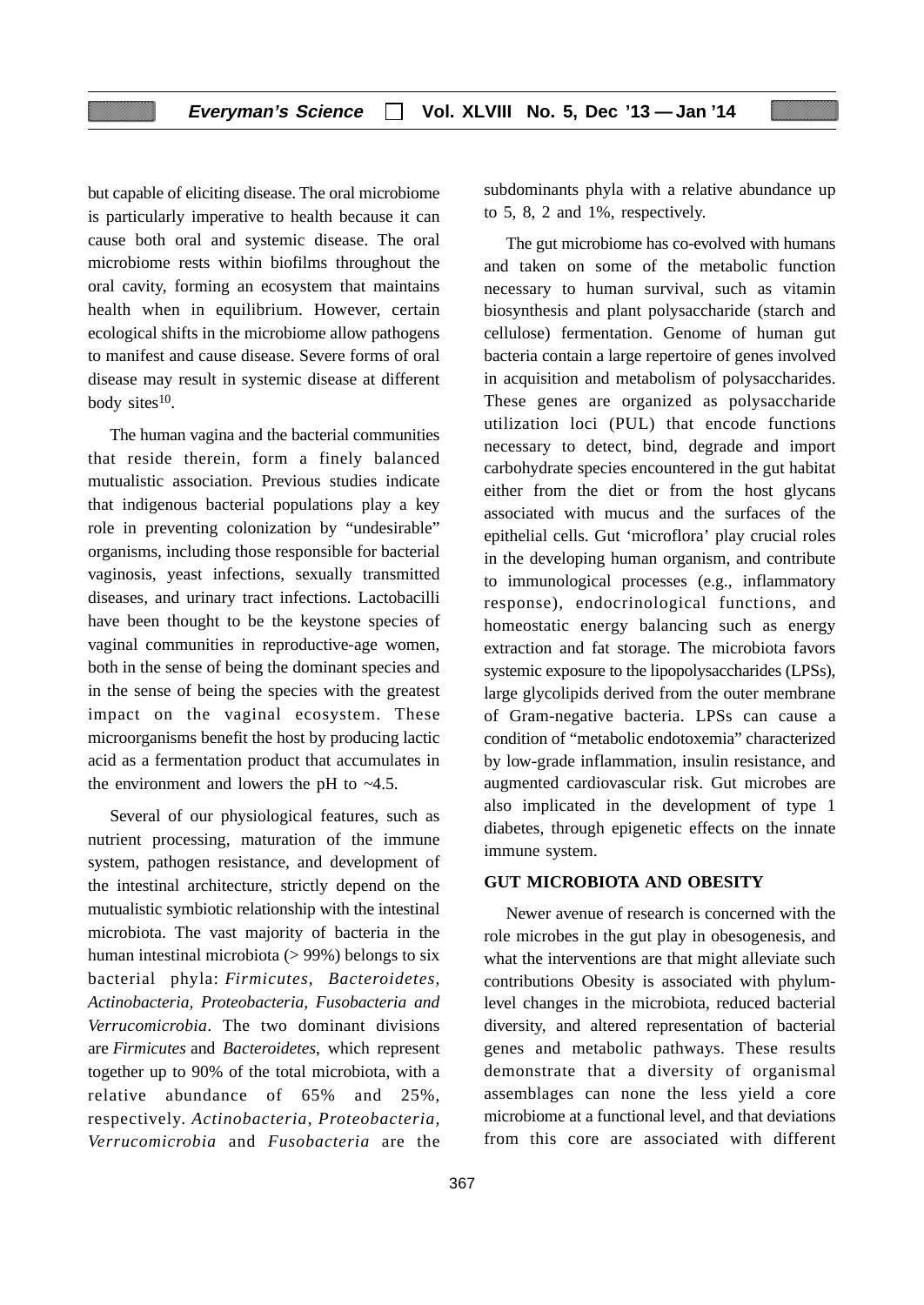# **Everyman's Science Vol. XLVIII No. 5, Dec '13 — Jan '14**

physiologic states (obese versus lean). Modern research techniques such as FISH, flow cytometry, and quantitative PCR have suggested that infants with lower levels of *Bifidobacterium* and higher numbers of *Staphylococcus aureus* in their stool are at risk of subsequent obesity. Analysis of 16S rRNA datasets produced by the three PCR-based methods, plus shotgun sequencing of community DNA, revealed a lower proportion of Bacteroidetes and a higher proportion of Actinobacteria in obese versus lean individuals. Obesity was characterized by a higher proportion of *Firmicutes* and *Actinobacteria* with respect to *Bacteroidetes* and an overall reduced bacterial diversity. This reduced diversity suggests an analogy: the obese gut microbiota is not like a rainforest or reef, which are adapted to high energy flux and are highly diverse, but rather may be more like a fertilizer runoff where a reduced diversity microbial community blooms with abnormal energy input. Studies of lean and obese mice suggest that the gut microbiota affects energy balance by influencing the efficiency of calorie harvest from the diet, and how this harvested energy is utilized and stored. Obese (*ob/ ob*) mice, with 50% more Firmicute activity in their guts, appear to digest more of their food and gain more calories from it, and the Firmicutes also regulate host metabolic genes. Probiotics may prove to be useful adjuncts in strategies to alleviate the huge burden of childhood obesity. Mice fed trans-10, cis-12-conjugated linoleic acid-expressing *L. plantarum* PL62 featured reduced adipose tissue and body weights, as well as serum glucose levels 11, 12.

# **PROBIOTICS AS BACTERIOTHERAPEUTIC AGENTS**

Abundant communications and "microverses" are being transmitted between diverse microbial communities and different cell types in disparate locations within the human body. Commensal microbes may actively prevent gastrointestinal infections through production of antimicrobial factors, stimulation of the host immune system, or competition with pathogens for nutrients or host binding sites. Commensal organisms, which can inhibit the pathogens, a phenomenon known as pathogen interference, may be useful for therapeutic applications. Probiotics or beneficial microbes have proved to be important bacteriotherapeutic agents. Probiotics have been applied successfully in the context of gastroduodenal disease, specifically *Helicobacter pylori* infection. Multiple clinical trials demonstrated that a variety of probiotic strains can improve tolerability of *H. pylori* eradication therapy. Probiotics such as *Lactobacillus rhamnosus* GG, *L. reuteri*, *Bifidobacterium,* and the yeast "*Saccharomyces boulardi"* have also been reported to improve diarrhea and other symptoms of acute gastroenteritis. Probiotics have been investigated for their abilities to alleviate antimicrobial-associated disease including *Clostridium difficile* infection. Beneficial effects of probiotics include not only anti-pathogenic effects but they also impart immunomodulatory features, regulation of cell proliferation, the ability to promote normal physiologic development of the mucosal epithelium, and enhancement of human nutrition.

# **CONCLUSION**

The human body is naturally colonized by a diverse array of micro-organisms whose metabolic activity is important for human physiology and health. The alimentry canal may be regarded from the point of view of bacterial process within it, as a singularly perfect incubator. Technology is now providing advanced sequencing techniques that are more cost effective and faster than ever, allowing for metagenomic analysis of microbial communities found in varied samples. Probiotics modulate immune responses, provide key nutrients, or suppress the proliferation and virulence of infectious agents. The human microbiome is in fact dynamic and often in flux, which may be indicative of the continuous interplay among commensal microbes, pathogens, and the human host. Defining the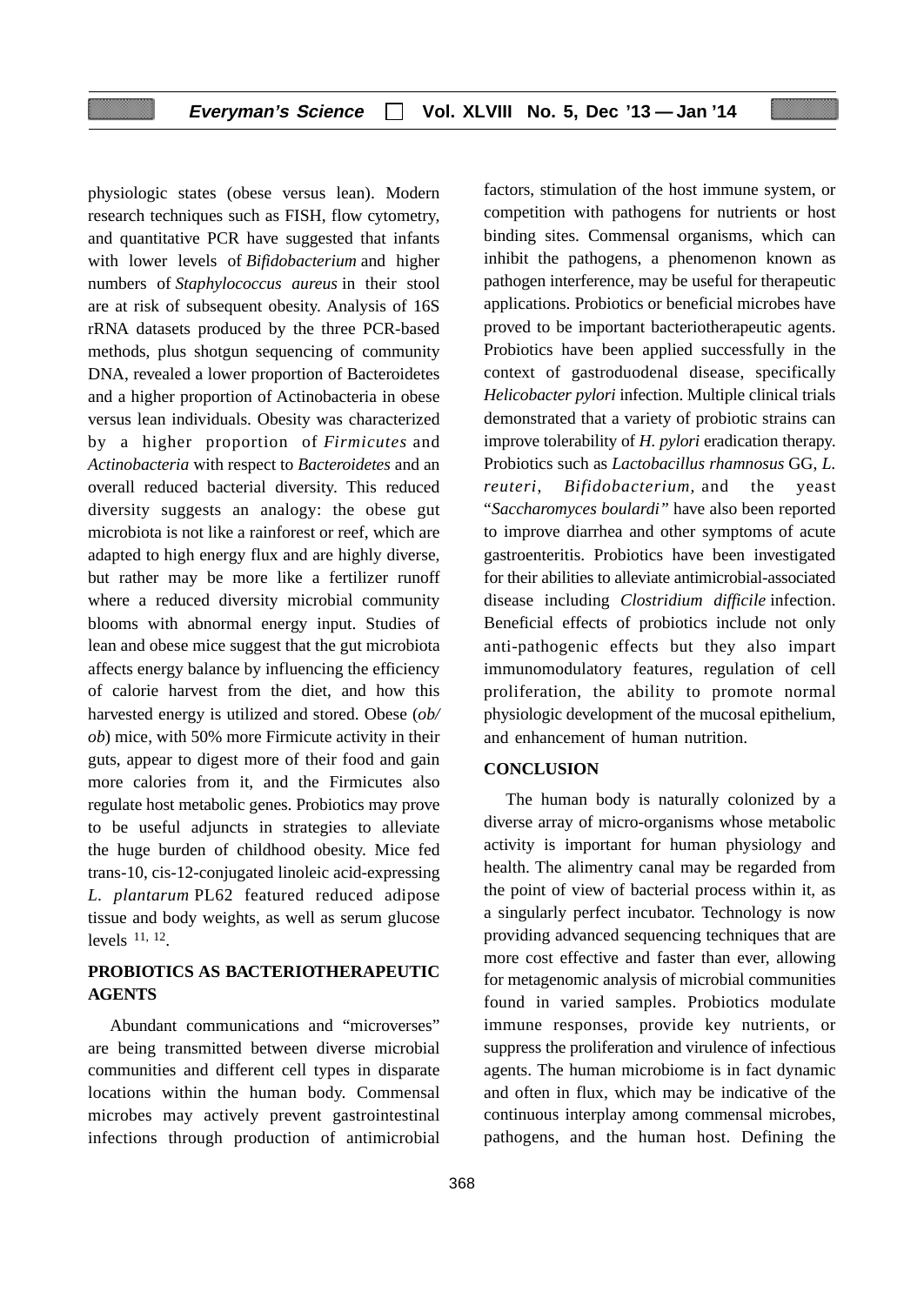# **Everyman's Science Vol. XLVIII No. 5, Dec '13 — Jan '14**

complexity of the human microbiome in health and disease will enhance the understanding of multiple pathological mechanisms and facilitate the development of novel diagnostic tools and therapeutic interventions. The analysis of the microbiome and its genomes will pave the way for more effective therapeutic and diagnostic techniques and, ultimately, contribute to the development of personalized medicine and personalized dental medicine.

#### **REFERENCES**

- 1. B Fredrik, *et. al., Cell Host & Microbe,* **12**, 2012.
- 2. Steven R. Gill, *et. al., Science*, **312**, 1355- 1358, 2006.
- 3. J Qin, *et. al., Nature*, **464**, 59-65, 2010.
- 4. PJ Turnbaugh, *et. al., Nature*, **449,** doi:10.1038/nature06244, 2007.
- 5. Z Gao, *et. al., Proc Natl Acad Sci USA,* **104**, 2927–2932, 2007.
- 6. I Nasidze, *et. al.,Genome Res*, **19,** 636– 643, 2009.
- 7. J Rajendhran and P Gunasekaran, *Indian J Microbiol,* **50,** 109–112, 2010.
- 8. L Bhatia Latika, *Everyman's Science*, **45**, 6, 345-350, 2011.
- 9. HJ Tilg, *Clin Gastroentero.,* **44**, Suppl 1: S16-8, 2010.
- 10. MF Zarco, TJ Vess, GS Ginsburg, *Oral Diseases*, doi : 10.1111/j.1601-0825. 2011.01851.x, 2011.
- 11. RE Ley, *et. al., Proc Natl Acad Sci USA*, **102**, 11070–11075, 2005.
- 12. PJ Turnbaugh, *et. al.,Nature*, **444**, 1027– 1031, 2006.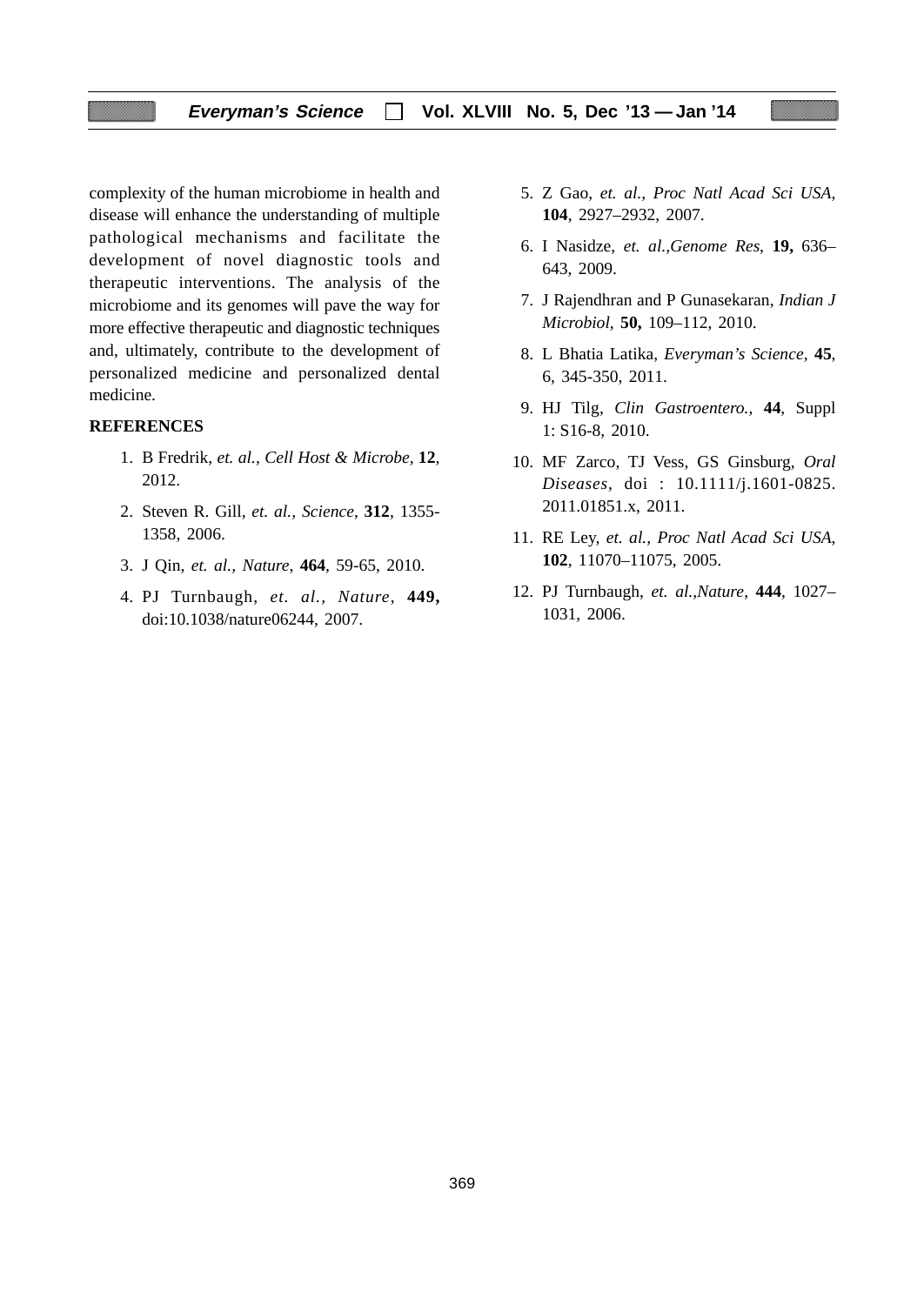# **RADIO FREQUENCY- A BLESSING OR A CURSE**

Anandarup Chatterjee and Shyam Sundar Kar

**This impact of radio frequency in the present world is unimaginable, yet not beyond criticism. Scientists have noted some adverse effects of this on human life. This paper tries to delve into these negative aspects of electromagnetic radiation to caution us against a disaster.**

# **INTRODUCTION**

In the recent time the radio frequency has turned out to be of immense importance both for its enormous utility and its adverse effects on the living world. Many of the recent inventions and research works are heavily dependent on radio frequency also called electromagnetic radiation. In this paper we have tried to highlight some of the basic features of radio frequency and have pointed out the perils of overuse or uncontrolled use of Radio frequency.

**Some Facts** : Electromagnetic radiation is a form of energy emitted and absorbed by charged particles which exhibits wave-like behaviour as if travels through space. Radio frequency is a rate of oscillation in the range of about 30 KHz to 300 GHz which corresponds to the frequency of electrical signals normally produced to detect radio waves. In order to receive radio signals an antenna is used. Since an antenna picks up thousands of radio signals at a time, a radio tuner is necessary to tune it to a particular frequency. This is done by a resonator which can amplify oscillations within a particular frequency band. Electrical currents that oscillate at RF have the special property that they can ionize air creating a conductive path through it. Exploiting this property by high frequency units,

arc welding is done. Radio frequency radiation is also known as electromagnetic radiation.

Radio spectrum refers to the part of electromagnetic spectrum corresponding to radio frequencies. Different parts of the radio spectrum are used for different radio transmission technologies and applications. Radio Spectrum is government regulated in developed countries and in some cases is sold or licensed to operators of private radio transmission systems, e.g., cellular telephone operators or broadcast television stations. A band is a small section of the spectrum of radio communication frequencies.

A noteworthy property is that above 300 GHz, the absorption of electromagnetic radiation by Earth's atmosphere is so great that the atmosphere is effectively opaque for passage of signals through it until it becomes transparent again in the infrared and optical frequency ranges.

The following is a list of band names, providing frequencies and uses of the bands.

# **GENERATION OF RADIO FREQUENCY**

The radio frequency energy is emitted from various sources. The present civic life is full of electrical and electronic products like mobile phones, microwave oven, stabilizers,, electric shavers, household remote controls, radars and transmission towers which emit invisible electromagnetic radiation (EMR).

<sup>\*</sup> Radiance College,Bangalore, Email : anandarup.chatterjee @gmail.com and Institute of Engineering & Management, Kolkata, Email : microelectronicsservices@gmail.com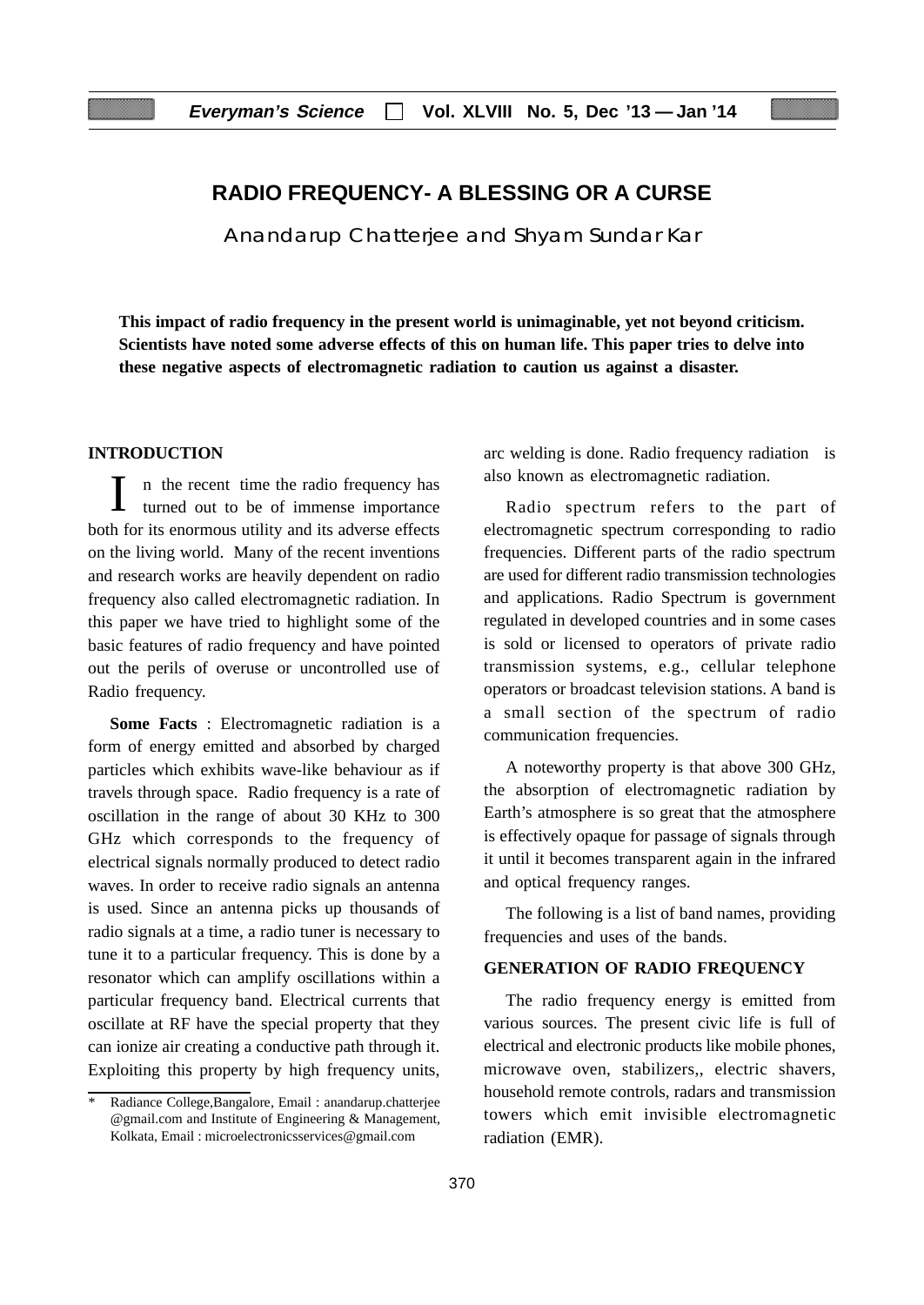# **Everyman's Science Vol. XLVIII No. 5, Dec '13 — Jan '14**

| <b>Band name</b>                  | Abbr.      | <b>ITU</b><br>band | <b>Frequency and</b><br>wavelength in air      | <b>Example</b> uses                                                                                                                                                                                                                                                                  |
|-----------------------------------|------------|--------------------|------------------------------------------------|--------------------------------------------------------------------------------------------------------------------------------------------------------------------------------------------------------------------------------------------------------------------------------------|
| sub-hertz                         | subHz      | $\Omega$           | $<$ 3 Hz<br>$> 100,00$ km                      | Natural and man-made electromagnetic waves (millihertz,<br>microhertz, nanohertz) from earth, ionosphere, sun, planets,<br>[citation needed] etc.                                                                                                                                    |
| <b>Extremely low</b><br>frequency | <b>ELF</b> | $\mathbf{1}$       | $3-30$ Hz<br>100,000 km-10,000 km              | Communication with submarines                                                                                                                                                                                                                                                        |
| Super low<br>frequency            | <b>SLF</b> | $\overline{2}$     | 30-300 Hz<br>10,000 km-1000 km                 | Communication with submarines, Main power (50/60Hz)                                                                                                                                                                                                                                  |
| Ultra low<br>frequency            | <b>ULF</b> | 3                  | 300-3000 Hz<br>1000 km-100 km                  | Communication within mines                                                                                                                                                                                                                                                           |
| Very low<br>frequency             | <b>VLF</b> | $\overline{4}$     | 3-30 kHz<br>$100 \text{ km} - 10 \text{ km}$   | Submarine communication, avalanche beacons, wireless<br>heart rate monitors, geophysics                                                                                                                                                                                              |
| Low frequency                     | LF         | 5                  | 300-3000 kHz<br>$10 km - 1 km$                 | Navigation, time signals, AM longwave broadcasting, RFID                                                                                                                                                                                                                             |
| Medium<br>frequency               | MF         | 6                  | 300-3000 kHz<br>$1 \text{ km} - 100 \text{ m}$ | AM (medium-wave) broadcasts, amateur radio                                                                                                                                                                                                                                           |
| High<br>frequency                 | HF         | $\overline{7}$     | 3-30 MHz<br>100 m 10 m                         | Shortwave broadcasts, citizens' band radio, amateur radio<br>and over-the-horizon aviation communications, RFID,<br>Over-the-horizon radar, Automatic link establishment (ALE)<br>/Near Vertical Incidence Skywave (NVIS) radio<br>communications, Marine and mobile radio telephony |
| Very high<br>frequency            | <b>VHF</b> | 8                  | 30-300 MHz<br>$10 m - 1 m$                     | FM, television broadcasts and line-of-sight ground-to-<br>aircraft and aircraft-to-aircraft communications. Land<br>Mobile and Maritime Mobile communications, amateur<br>radio                                                                                                      |
| Ultra high<br>frequency           | <b>UHF</b> | 9                  | $300 - 3000$ MHz<br>$1 m - 100 mm$             | Television broadcasts, microwave ovens, mobile phones,<br>wireless LAN, Bluetooth, ZigBee, GPS and two-way radios<br>such as Land Mobile, FRS and GMRS radios, amateur<br>radio                                                                                                      |
| Super high<br>frequency           | <b>SHF</b> | 10                 | $3-30$ GHz<br>$100$ mm $- 10$ mm               | Microwave devices, wireless LAN, most modern radars,<br>communications satellites, amateur radio                                                                                                                                                                                     |
| Extremely high<br>frequency       | <b>EHF</b> | 11                 | $30 - 300$ GHz<br>$10$ mm $-1$ mm              | Radio astronomy, high-frequency microwave radio relay,<br>microwave remote sensing, amateur radio                                                                                                                                                                                    |
| Terahertz                         | THz        | 12                 | $300 - 3,000$ GHz<br>$1$ mm $ 100 \mu m$       | Terahertz imaging $-$ a potential replacement for X-rays in<br>some medical applications, ultrafast molecular dynamics,<br>condensed-matter physics, terahertz time-domain<br>spectroscopy, terahertz computing/communications, sub-<br>mm remote sensing                            |

# **USES OF RADIO FREQUENCY**

The radio frequency radiation, i.e., electromagnetic energy is used for multitude of purposes. Over the last century its use in communication industries has been overwhelming, particularly in radio transmission, television transmission, cellular phones and medical treatment.

While the cellular service has become an inseparable part of our modern life, the instrument like Diathermy has turned out to be an unavoidable medical instrument for surgery. Radio frequency energy is normally used in medical treatments for minimally invasive surgeries. Using radio frequency bloodless operations (cutting and coagulation) are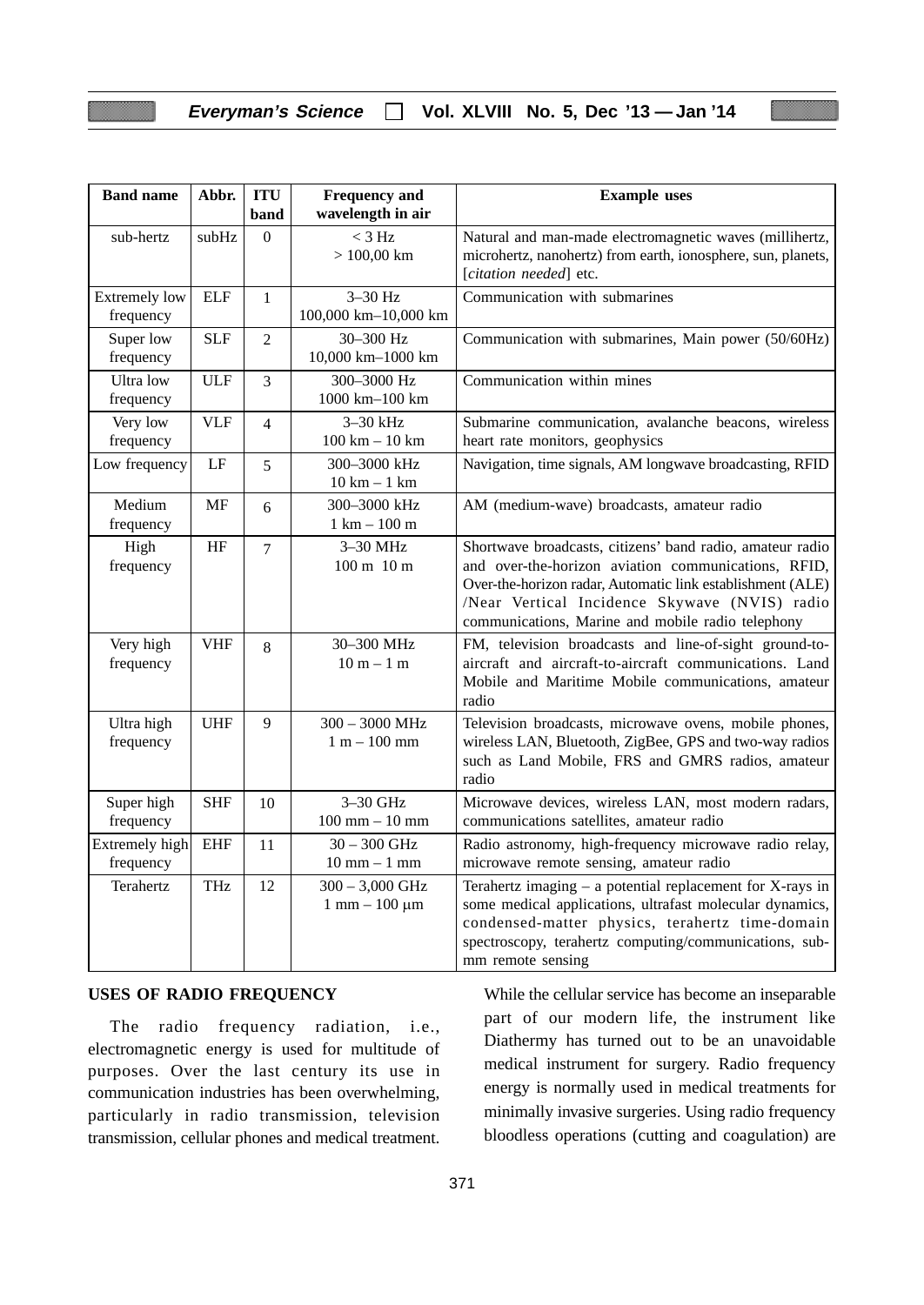done including the treatment of sleep Apnea. Magnetic resonance imaging (MRI) uses radio frequency waves to generate images of the human body. Various sensors used at different walks of life are almost inseparably connected with our every day life and research.

In the domestic arena, microwave ovens have become a part and parcel of the civic life. The remote control systems, televisions and FM radio are three of the most popular uses of high frequency EM wave.

# **THE GROWING PERILS**

The uncontrolled use of radio frequency radiation in the form of mobile telecommunications, television transmitters, FM Radio Stations, household remote control systems has provided the modern civilization with a great peril looming large on human and plant lives mainly by its non-ionizing radiation. The mushrooming mobile industries in every corner of the globe with radiating steel towers have forced the general public to the continuous exposure of radio frequency radiation leading thereby to the undesirable permanent effects on human health and behavior. The alarming effects of radio frequency has been established beyond doubt as a significant cause of cancers of many types<sup>2-5</sup>. Not for the services of human civilization, the radio frequency energy is being abused to torture convicts, damage enemy potentials and change psychic state of enemy personnel.

We can classify the RF susceptible groups as follows :

#### **(a) Pre-adolescent Children**

Various studies have shown that the preadolescent children are more susceptible to the RFradiation than the older ones because absorption of microwaves of the frequency used in mobile telephony creates head resonance, i.e., creates an object of the size of child's' head. The developing nervous system and associated brainwave activity

in a child are more vulnerable to RF aggression by its pulses. The mitotic activity in cells of developing children area subjected to genetic damage. Experts say that the pre-adolescent children are susceptible to electromagnetic radiation due to their thinner skull and rapid growth rate.

Even at greater risk are the elderly and the pregnant women.

### **(b) Pregnant Woman**

A pregnant woman and her foetus are vulnerable to electromagnetic radiations as these radiations continuously read with the developing embryo and the developing cells of the foetus. Though not conclusively inferred, it is said that deformation of the foetus in the womb of a woman can happen due to excessive use of cell phones and electrical gadgets like microwave ovens and remote control systems. Intensive research works are going in this direction in Europe and America.

# **(c) Patients with Pace-makers**

The radio frequency has been observed to affect adversely the implanted pacemakers. The chance is very high that the electromagnetic radiation make the pacemaker malfunction and even stop functioning.

# **(d) The Elderly**

As the human brain is the most vulnerable portion for radio frequency radiation, the entire nervous system of the elderly easily fall prey to this radiated energy resulting in neurological effects such as alzheimer, increase in ornithinede carboxylic activity, disorder of enzymes and free radicals that decrease the brain metabolism.

# **(e) The Small Birds**

Ornithologists have pointed out that the entire biological system of the small birds like sparrows are being grossly affected by radio frequency radiations so much so that the reproductive power of such genre is being lost, expectedly leading to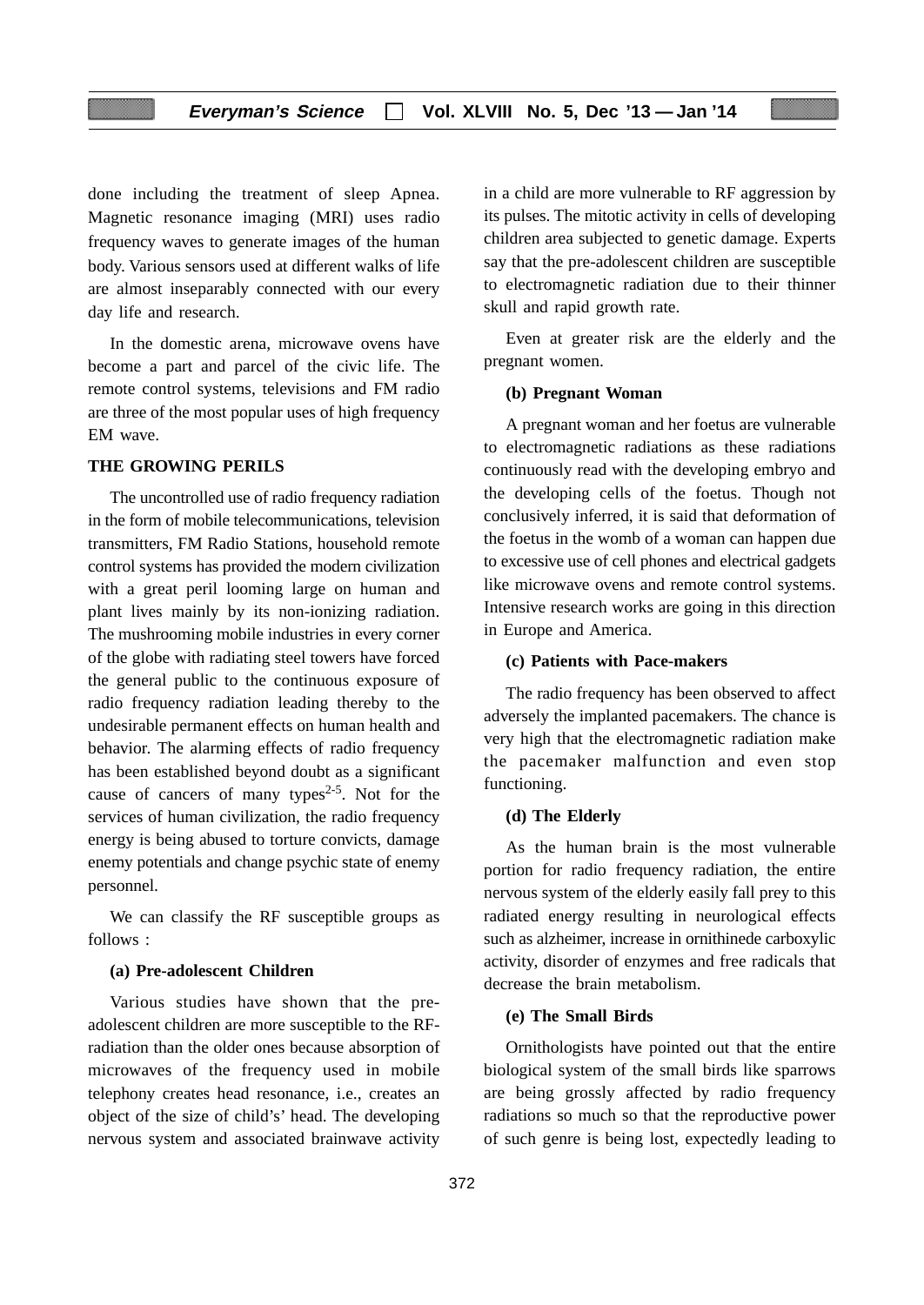extinction in the long run. The small birds like sparrows are fleeing from the areas covered by RF transmission towers.

# **(f) The Insects**

The small insects like bee, which have brains are supposed to have been adversely affected by the RF radiation<sup>6-9</sup>. It is true that not many studies are there but the few studies so far made amply supports the above view.

#### **(g) The Flora and Fauna**

The botanists have started observing some peculiar metabolic changes in the flora and fauna in the recent times. They are attributing this to 'global warming and more emphatically on radio frequency radiation. The changes in the leaves, peculiar spots on the stems and leaves are thought to be special effects of this radiation<sup>8–12</sup>. The medicinal plants exposed to RF radiation are now under the danger of imbecility and erroneous results.

### **OUR STUDIES**

Extensive studies have been done to relate occurrence of cancer due to RF radiation. Doctors from the United Kingdom issued warning urging children under 16 not to use cell phones to reduce exposure to radio frequency radiation<sup>1-5</sup>. Over 100 physicians and scientists at Harvard and Boston University Schools of Public Health have called cellular tower a radiation hazard. Thirty three delegate physicians from 7 countries have declared cell phone towers a public health emergency. The researchers have opined that RF radiation is wreaking havoc with normal biological cell functions. 'RF alters tissue physiology, says Dr.George Carlo, an epidemiologist who found genetic damage in a \$28 million research program, paid for by the industry. In 1998 the Vienna resolution signed by 16 of the world's leading bioelectromagnetic researchers provided a consensus statement that there is scientific agreement that biological effects from low intensity RF exposure

are established. The World Health Organization has reported - 'Many epidemiological studies have addressed possible links between exposure to RF fields and excess risk of cancer.'Dr. Robert Becker, author of 'The Body Electric and Crosscurrents, the Perils of Electro-pollution" has remarked," At present the greatest polluting element in the earth's environment is the proliferation of electromagnetic fields". "Radiation once considered safe, he said, is now correlated with increases in birth defects, depression, Alzheimer disease, learning disabilities, chronic fatigue syndrome and cancer. The incidence of brain cancer is up by 25% since 1973 in USA."

Forming a team of experts including physician, environmentalist and electronic engineers we conducted a survey of changing situations. We visited some of the remotest villages in the districts of Howrah, Hooghly, 24-parganas and Burdwan and examined one hundred twenty cases, some within and some others outside the RF-radiation zones and have noted the following :

- (1) The skin-disorder of green cocoanuts exposed to direct RF radiation are much more than those where this radiation is less. Before induction of cell-phone towers in the villages there was no such skin-disorder.
- (2) The number of sparrows in the cities and suburbs has declined alarmingly adding cause to ecological balance.
- (3) The number of suicides and mental disorders is increasing in the areas covered under cell-phone towers
- (4) Certain plants including medicinal plants are having metabolic changes in the areas under cell-phone network.
- (5) The occurrence of lightning is on increase in the areas covered by RF towers.
- (6) The size and shapes of certain fruits like tomatoes in the vicinity of towers have undergone deformation.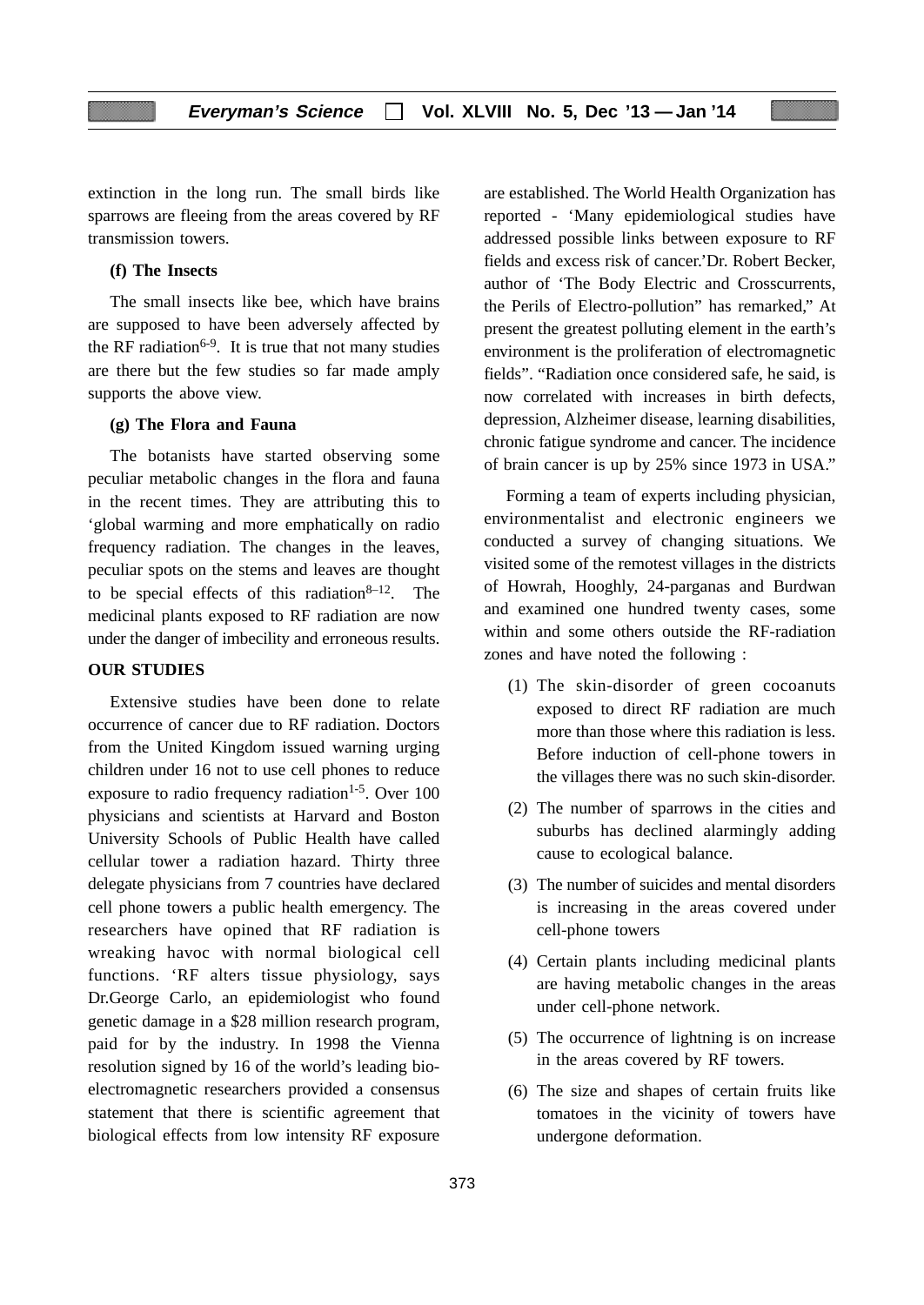#### **THE FUTURE MENACE**

It is to be accepted that the medical treatment and the communication system prevalent in today's' world depends heavily on the use of RF radiation. It is difficult to accept life without television and radio. More difficult is to think of aviation without radar communication. Yet the hazards of this modern technology cannot be ignored. We can only think of imposing stringent controls over the use of this formidable blessing of science. The process of controlling has already been started in the developed countries. Use of mobile phones by under-sixteen's has been banned by law in U.K. Awareness campaigns have been intensified in USA, Europe and Australia but insignificant efforts are visible in the countries like India, Pakistan, Bangladesh, Africa and Latin America. Failure to control this will lead to extinction of many living species, flora and fauna and crippling of human civilization in near future due to ecological imbalance.

**Acknowledgement** : The authors wishes to thank Professor Dr. D. Chatterjee , Principal and Professor of the Institute of Engineering & management, Kolkata, T. N Sen and Prof. R. Ghosh for the encouragement and guidance provided in writing this paper. Thanks are also due to the reviewer of the paper for some helping criticism for modification.

# **REFERENCES**

1. A. Ahlbom , A. Green, L. Kheifets, D. Savitz, A. Swerdlow. *Environmental Health Perspectives* ; **112**, 17, 1741-1754, 2004.

- 2. PD Inskip, RE Tarone, EE Hatch, *et al*. 2001. *New England Journal of Medicine*, **344**, 2, 79-86, 2001.
- 3. SJ Hepworth, MJ Schoemaker, KR Muir, *et al*. *British Medical Journal*, **332**, 7546, 883-887, 2006.
- 4. T Takebayashi, N Varsier, Y Kikuchi, *et al*., *British Journal of Cancer*, **98**, 3, 652-659, 2008.
- 5. C Johansen, Jr. JD Boice, JK McLaughlin, JH Olsen. *Journal of the National Cancer Institute*, **93**, 3, 203-207, 2001.
- 6. D. J. Panagopoulos, A. Karabarbounis, L. Margaritis, EBM, **23**, 1, 29-43.
- 7. S. O. Nelson, Review and assessment of radio frequency and microwave energy for stored grain insect control. Search National Agri. Lib. Digital Lab.
- 8. Melissalevine, Marene Mayer, RF effects on bees, plants, wildlife, Smartmeter, Mesh Network, 2012.
- 9. A. Balmori, *Pathophysiology*, **2009**, 191-199, 2012.
- 10. Alasdair & J Philips, Animals, Birds, Insects & Plants : www.powerwatch.org.uk
- 11. P. R. Doyon, Are Microwaves killing insects, frogs & birds And are we next : www.reuse.com, 2008.
- 12. D. J. Panagopoulos & L. H. Margaritis, 2nd International workshop on Biological effects of EMFs, Rode, Grece, 348-452, 2002.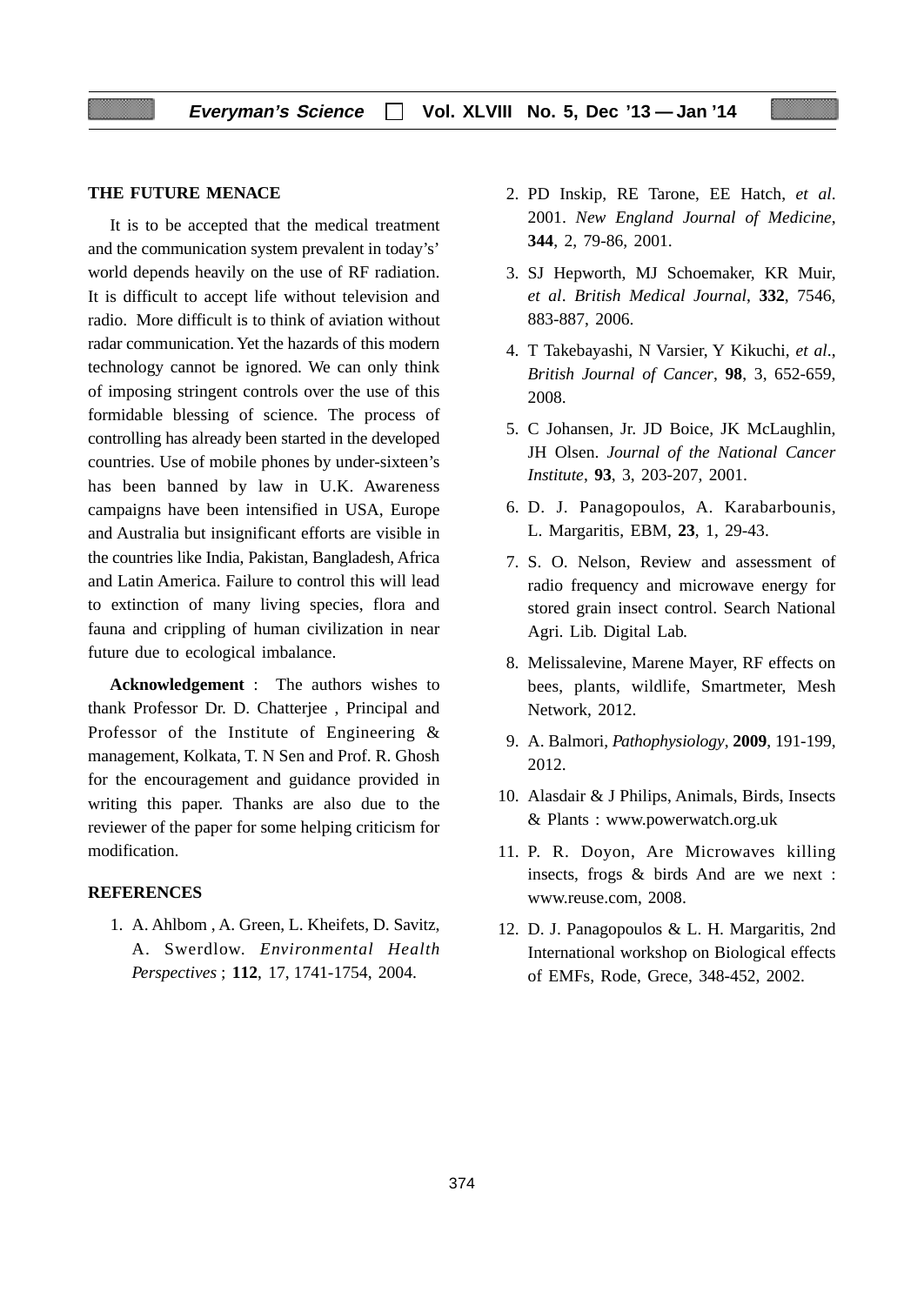# KNOW THY INSTITUTIONS



### **CSIR-NORTH EAST INSTITUTE OF SCIENCE & TECHNOLOGY, JORHAT**

### **THE HISTORY**

The Special Committee of the Governing Body of CSIR recorded on September 15, 1954 that ".......................There were special priorities of Industry and raw materials in Assam which required investigation. The inadequacy of communication between Assam and other parts of India made it necessary to put up a separate laboratory in Assam..................." Consequently, the committee discussed for setting up of a third Regional Research Laboratory (RRL) in the country and the first in Assam. As a result on 18 March, 1961, Prof Humayun Kabir, the then Minister of Scientific Research & Cultural Affairs, Govt. of India laid the foundation stone of RRL, Jorhat.

# **BRIEF PROFILE**

Nestled in the far flung north eastern part of the country, CSIR-NEIST (erstwhile known as RRL) was established under the aegis of Council of Scientific & Industrial Research (CSIR), New Delhi as a multidisciplinary laboratory. Its major thrust of R&D activities has been to develop indigenous technologies by utilizing the immense natural wealth of India in general and NE region in particular and thus contributing to the region's as well as country's industrial growth and economic prosperity. The North Eastern region of the country is bestowed with an abundance of material resources like petroleum, natural gas, minerals, tea as well as aromatic and medicinal plants and hence the laboratory was targeted to undertake research for development of knowhow for a wide range of industries and extension works. Over the years, the laboratory has generated more than 114 technologies in the areas of Agrotechnology, Biological Science, Chemical Science, Engineering Science, Geo-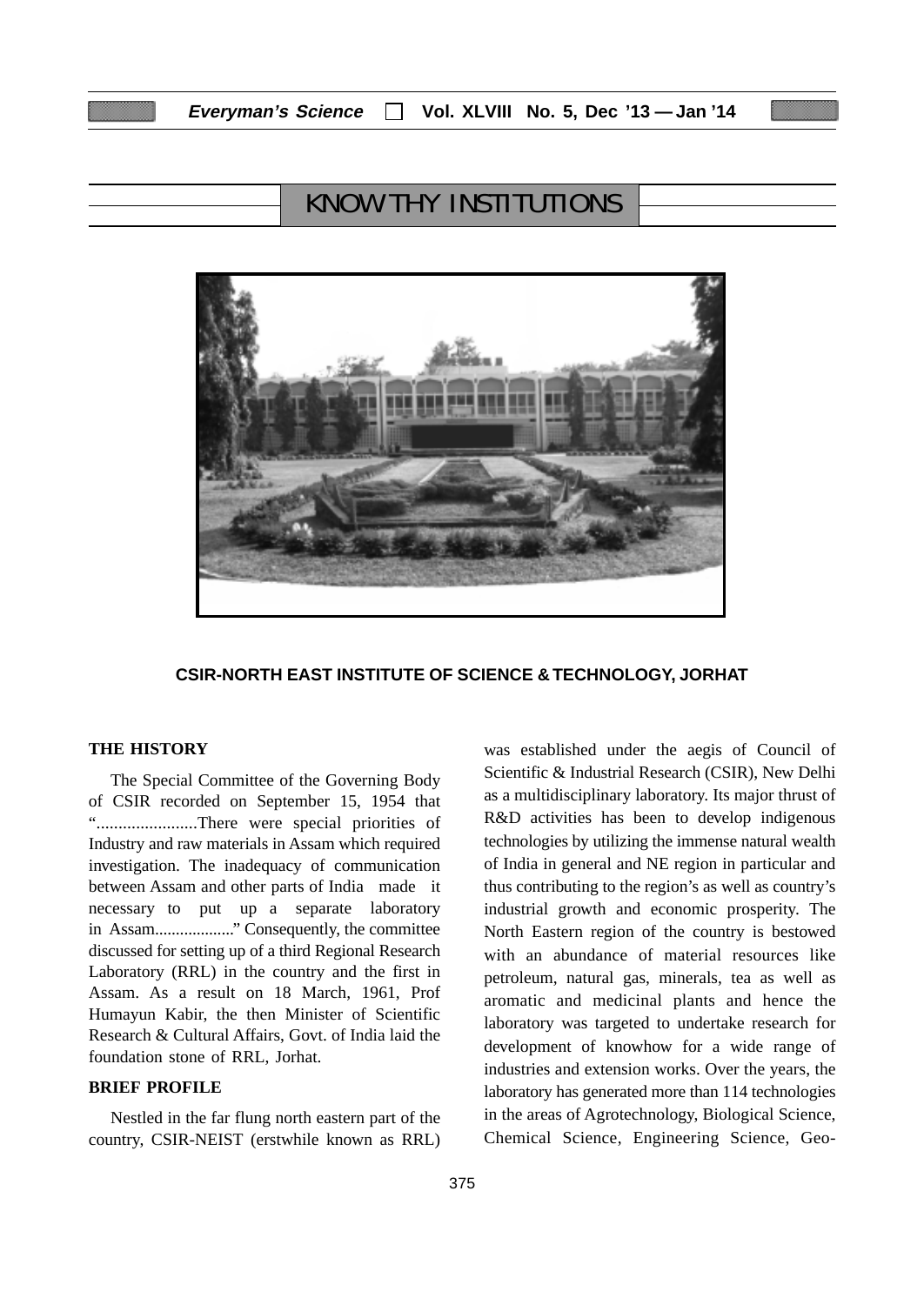# **Everyman's Science Vol. XLVIII No. 5, Dec '13 — Jan '14**

science and Materials Science of which about 60% were commercial successes culminating in setting up of various industrial ventures throughout the country. Over the years, the laboratory also developed expertise in the areas like natural products chemistry, drugs and drug intermediates, VSK cement plant technology, agro-technologies, petroleum microbiology and petrochemicals, crude oil transportation, paper and paper products, beneficiation chemicals, ecology and environment studies, geotechnical investigations, foundation design engineering, soil and building materials, geoscience and seismic surveillance studies etc. After its glorious more than 50 years of existence since 1961, the Institute has come to bear the same significance and connotation in the entire North East India as that of the CSIR at New Delhi for the rest of the country.

### **THE R&D PROGRAMMES**

*Current research clusters*

### **A. Chemical Sciences**

- North East Exploration for Pharmaceuticals
- Environmental Research Initiative for paper and process industry
- Affordable Healthcare Agents
- CSIR Advanced Analytical Facility for North East
- Development of Sustainable Processes for Edible Oils with Health Benefits from Traditional and New Resources
- Catalysts for Specialty Chemicals
- Organic reactions in generating innovative and natural scaffolds
- Advanced Polyolefins
- Specialty Materials Based on Engineered **Clays**
- New Generation lubricants and additives.
- Natural products as affordable healthcare agents.
- Membrane and Adsorbent Technology Platform for Effective Separation of Gases and Liquids
- Inherently Safer Practices for Industrial Risk Reduction
- Development of Sustainable Waste Management Technologies for Chemical and Allied industries
- Biocatalysts for the Industrial Application and Green Organic Synthesis.
- Biomass to Energy.
- Affordable Cancer Therapeutics
- Molecules to Materials to Devices
- Open Source Drug Discovery

#### **B. Biological Sciences**

- Plant diversity : studying adaptation biology and understanding/exploiting medicinally important plants for useful bioactives.
- Therapeutics of chronic obstructive pulmonary disease (COPD)
- Bioprospection of plant resources and other natural products
- Introduction, Domestication, Improvement and Cultivation of Economically Important Plants.
- Nanomaterials : Applications and impact on Safety, Health and Environment
- Plant-Microbe and Soil Interactions

#### **C. Engineering Sciences**

● Engineering of Disaster Mitigation and Health Monitoring for safe and smart built environment.

### **D. Physical Sciences**

● Probing the Changing Atmosphere and its Impacts in Indo-Gangetic Plains and Himalayan Region.

# **E. Information Sciences**

● Comprehensive Traditional Knowledge Digital Library.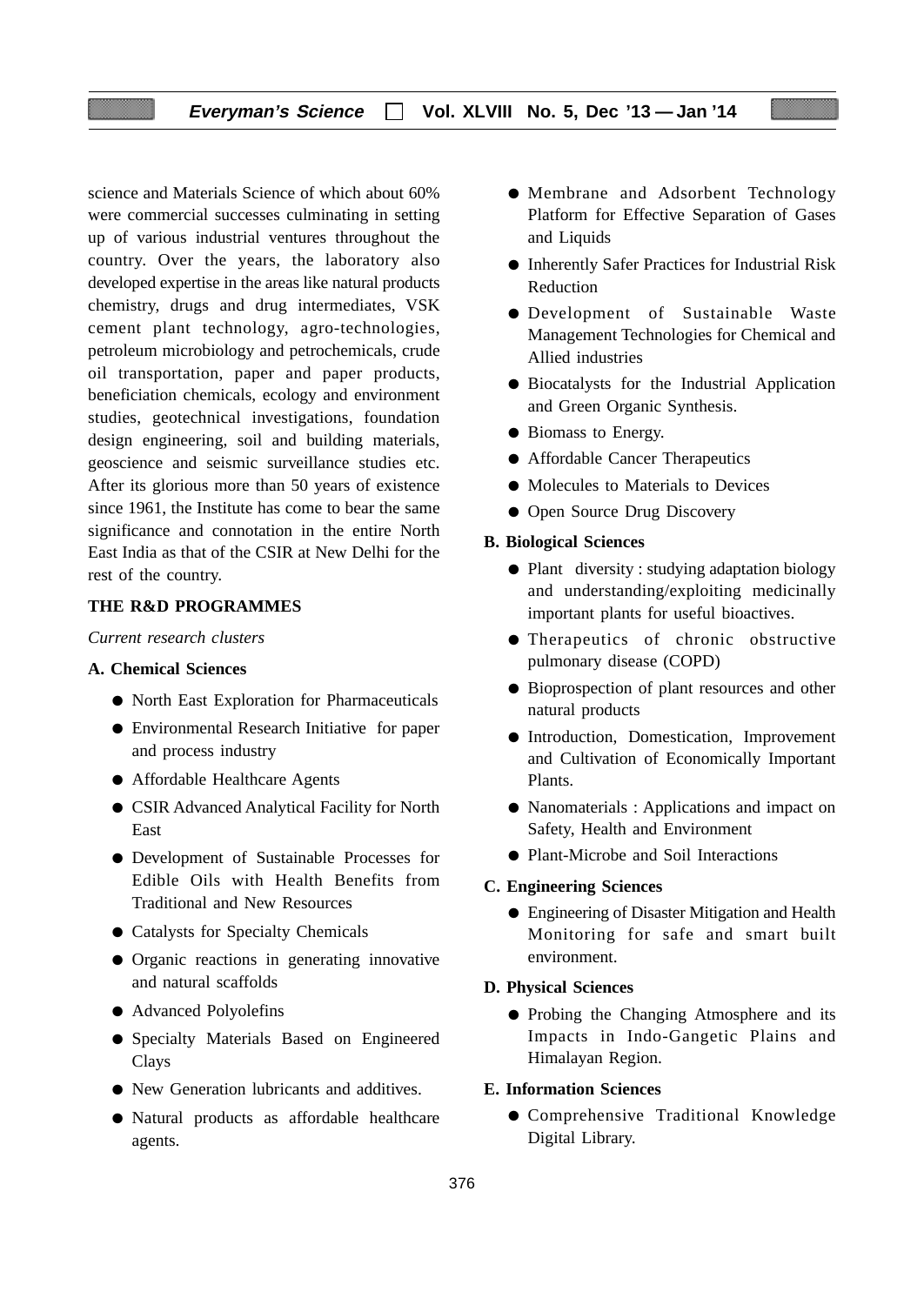● CSIR knowledge gateway and open source private cloud infrastructure.

### **MAJOR ACHIEVEMENTS**

The laboratory has focused R&D mainly in Biosciences, Chemical Sciences, Engineering Sciences, Earth Sciences, Material Sciences and Agrotechnology & Rural development.

Besides attending to the national priorities, the laboratory has been engaged in ameliorating the socio-economic conditions of the rural folks through the inputs of S&T. In the rural development side also, its efforts for 'Lab to Land' activities, the laboratory has brought more than 5000 ha of fallow and waste lands in the NE states under the cultivation of various medicinal, economic and aromatic plants such as Citronella, Lemongrass, Patchouli, etc., and Mushroom with the agro-techniques developed by it involving 25,000 families of rural farmers, women folks and self employed youths.

#### **PUBLICATIONS**

In frontier areas of fundamental and applied research a total of 2925 research papers are published in journals of high national and international repute. The current average impact factor of the published papers stands of 2.931.

#### **PATENTS ACQUIRED**

Over the years CSIR-NEIST has also earned its name in the field of IPR with total 298 patents granted in India and 30 patents granted in abroad.

#### **FACILITIES AVAILABLE**

300 MHz NMR, GC-MS, LCMS, FTIR, CHN & Sulphur analyzer, Thermomechanical analyzer, surface area analyzer, interfacial tensiometer for liquid-liquid and solid-solid interfacial tension and contact angle preparative HPLC, Atomic absorption Spectrometer, Refrigerated centrifuge, XRD, Universal Testing machine for determining engineering parameters of materials, Elrich mixer RO5T suitable for micro-pelletization and mixing, High temperature electrical furnace, 1600°C, Light scattering detector, 50 It cap, Laser diffraction

particle size analyzer, 0.04-2500 micron, Zeta potential analyzer with autotitration, Thermal analyzer for DTA, TGA & DSC, Atomic emission Spectrometer (ICP-AES), petro mineralogical microscope, pilot plant facility and SPD unit.

#### **SERVICES**

The laboratory offers the following services to the clients, entrepreneurs and user agencies.

(a) Consultancy & Testing services

#### **Areas**

- Cultivation of medicinal, aromatic plants
- Survey of medicinal, aromatic and economic plants
- Designing of distillation units and specialized fabrication works
- Geotechnical studies and foundation designs
- Seismic survey
- Hazard and safety analysis
- Environmental impact assessment and environmental management
- Preparation of TEFR

(b) Testing and analysis

#### **Areas**

- Quality assessment of water, food products, edible oils and spices
- Pesticides, fertilizer and soil
- Building materials, cement, iron & steel and timbers
- Oil & Petroleum products, coals and minerals
- Gems and stones
- Fibre, paper, boards and garments

# **Contact**

Director, CSIR-North East Institute of Science & Technology, Jorhat- 785006 (Assam) Phone : (0376) 2370012, 2370086, Fax : 0376-2370011 E-mail : director@rrljorhat.res.in./drrljt@csir.res.in, Websites : www.rrljorhat.res.in, www.neist.res.in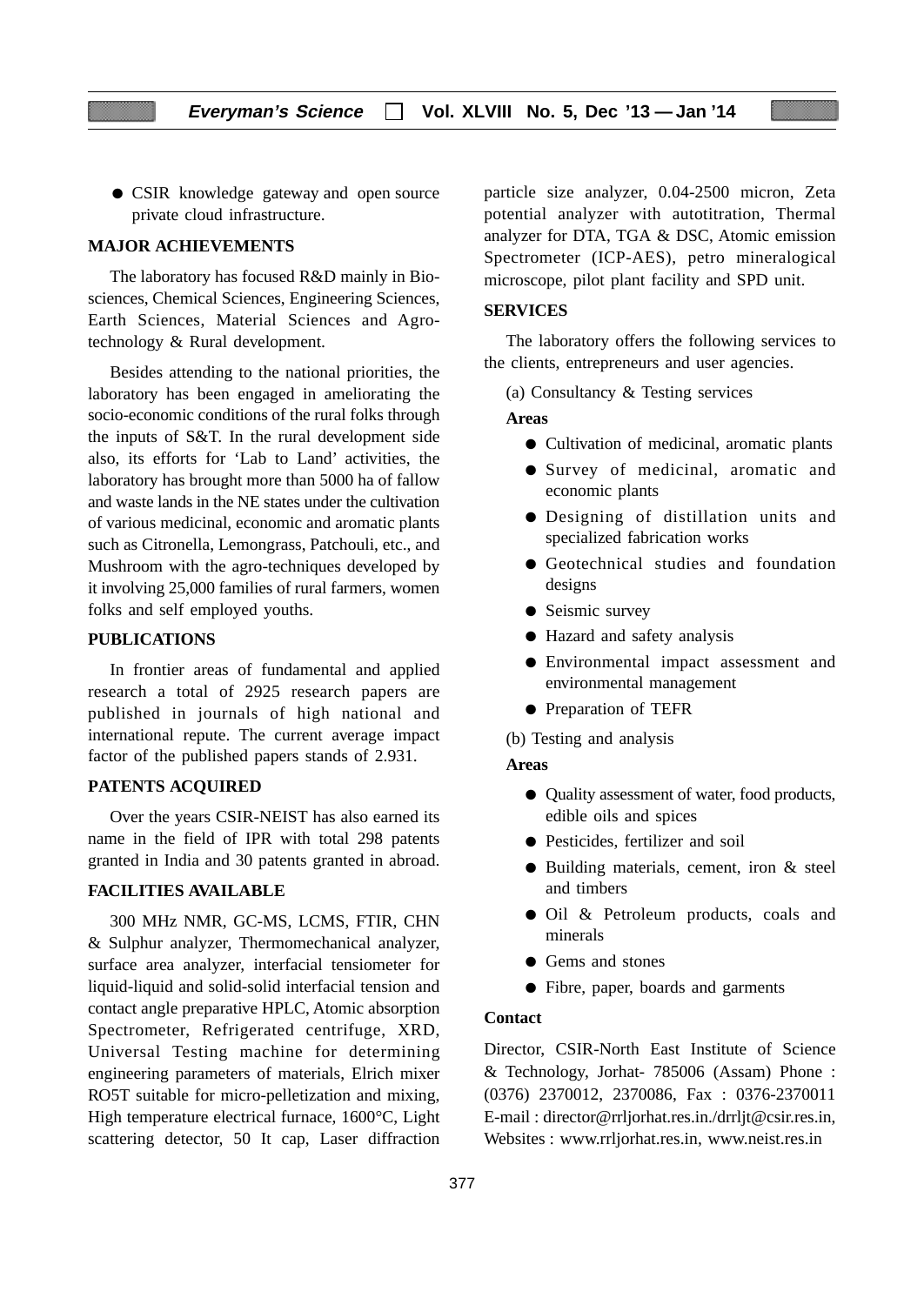# **Conferences / Meetings / Symposia / Seminars**

# **3rd International Conference on Reliability, Infocom Technologies and Optimization (ICRITO 2014), October 8-10, 2014, Amity University Uttar Pradesh.**

### **Topics :**

# **Quality and Reliability**

- Quality Assurance
- Reliable and secure communications
- Software Reliability and Testing
- Infocom Systems Reliability

# **Mathematical Modelling and Optimization**

- Soft computing
- Financial Optimization
- Inventory Management
- Fuzzy Optimization

#### **Infocom Technology (IT)**

- Free and Open source software
- Natural language processing
- Cloud computing
- Computer Architecture and Embedded Systems
- Artificial Intelligence and Experts Systems
- Data Mining and Data warehousing
- Mobile Adhoc Networks
- Network Technologies
- Convergence Technologies

#### **Safety and risk analysis**

- Risk Analysis
- Infrastructure Systems Safety and Risk
- Probabilistic Fracture Mechanism and Fatigue Analysis
- Probabilistic Safety Assessment

**Contact : Prof. Sunil Kumar Khatri,** General Chair, ICRITO'2014, Amity Institute of Information Technology, 1-1, 3rd Floor, Amity University Uttar Pradesh, Sector -125, Noida-201313, India Mobile : +91-8130977443 , +91-9910206349, Tel : +91-0120-4392277/76, E-mail : icrito2014@gmail.com

- Power Systems Reliability
- Reliability and Maintenance Models
- Fault Tolerance in Hardware and Software systems
- Knowledge Management
- Supply chain management
- Stochastic Petrinets
- Human-Computer Interface
- **•** Information and Network Security
- Mobile Computing
- Software Engineering
- Advances on Computing Mechanisms
- Software and Web Engineering
- ICT Act and Cyber Laws
- Rural Applications of IT
- E-Governance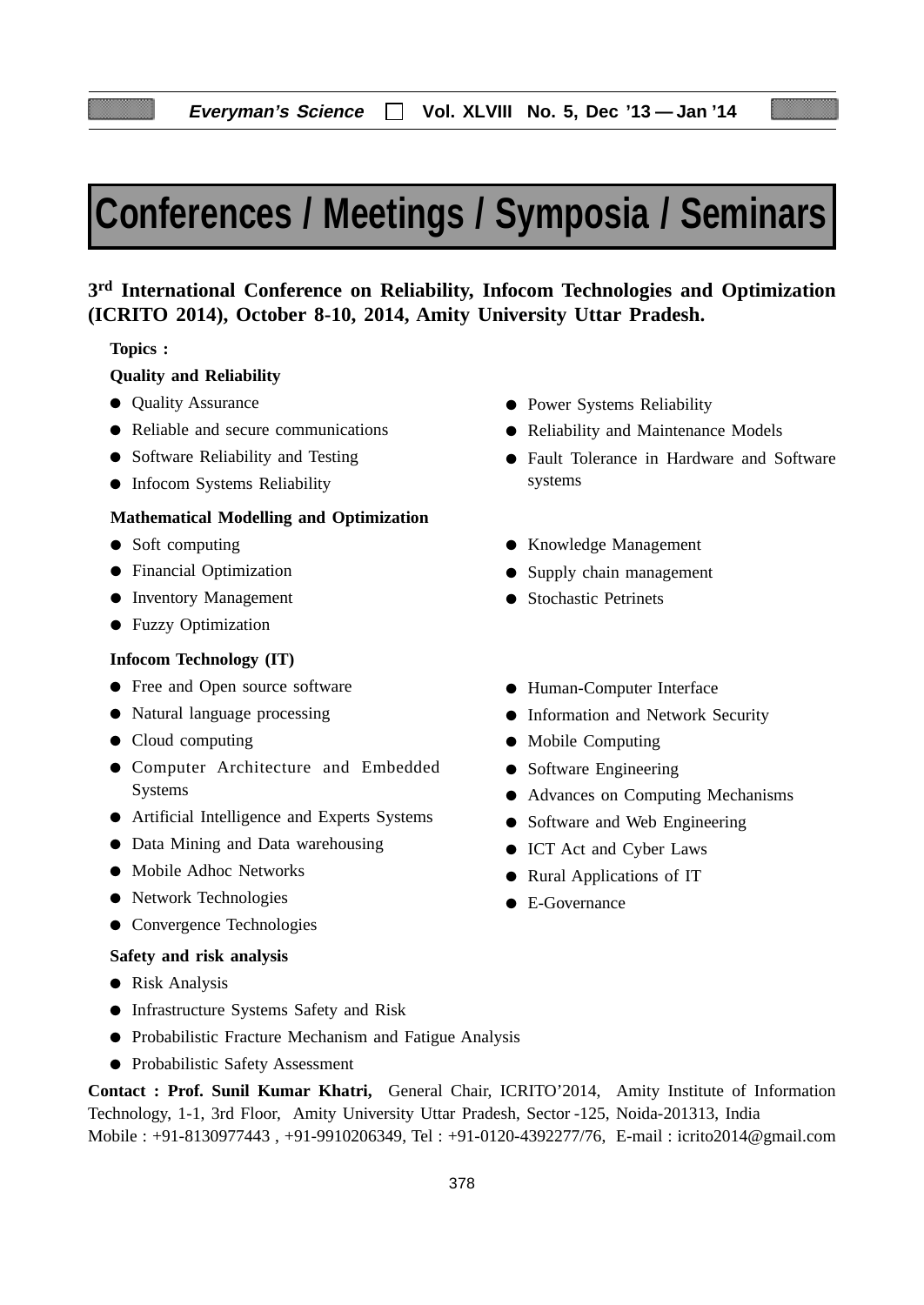# **5th International Conference on Stem Cells and Cancer (ICSCC-2014) : Proliferation, Differentiation and Apoptosis, 8-10 November 2014, New Delhi.**

- Embryonic Stem Cells
- Induced Pluripotent Stem Cells
- Mesenchymal and Cardiac Stem Cells
- Hematopoietic and chord blood stem cells
- Neural stem cells
- Other stem cells
- Cancer stem cells
- Proliferation, differentiation and apoptosis of stem cells
- Proliferation, differentiation and apoptosis of cancer cells
- Clinical research and trials in stem cells and cancer
- Hematopoietic malignancies
- Myeloid leukemias
- Lymphoid leukemias
- Breast cancer
- Oral, head and neck cancer
- Cervical cancer
- Lung cancer
- Other cancers
- Cancer genomics and proteomics
- Cancer diagnostics and biomarkers
- Cancer therapeutics
- Immune systems in stem cells and cancer
- Nanotechnology applications in stem cells and cancer
- Ethical issues in stem cells and cancer research
- Molecular Biology of stem cells
- Molecular biology of cancer cells
- Molecular medicines for cancers
- Mathematical modeling and bioinformatics in stem cells and cancer
- Other topics related to stem cells and cancer

**Contact :** Prof. Dr. Sheo Mohan Singh, Director, ICSCCB, A-304, Orange Province, Vishal Nagar, Pimple Nilakh, Pune - 411027, India. Tel : + 91-9545089202, Email : icscc2013@gmail.com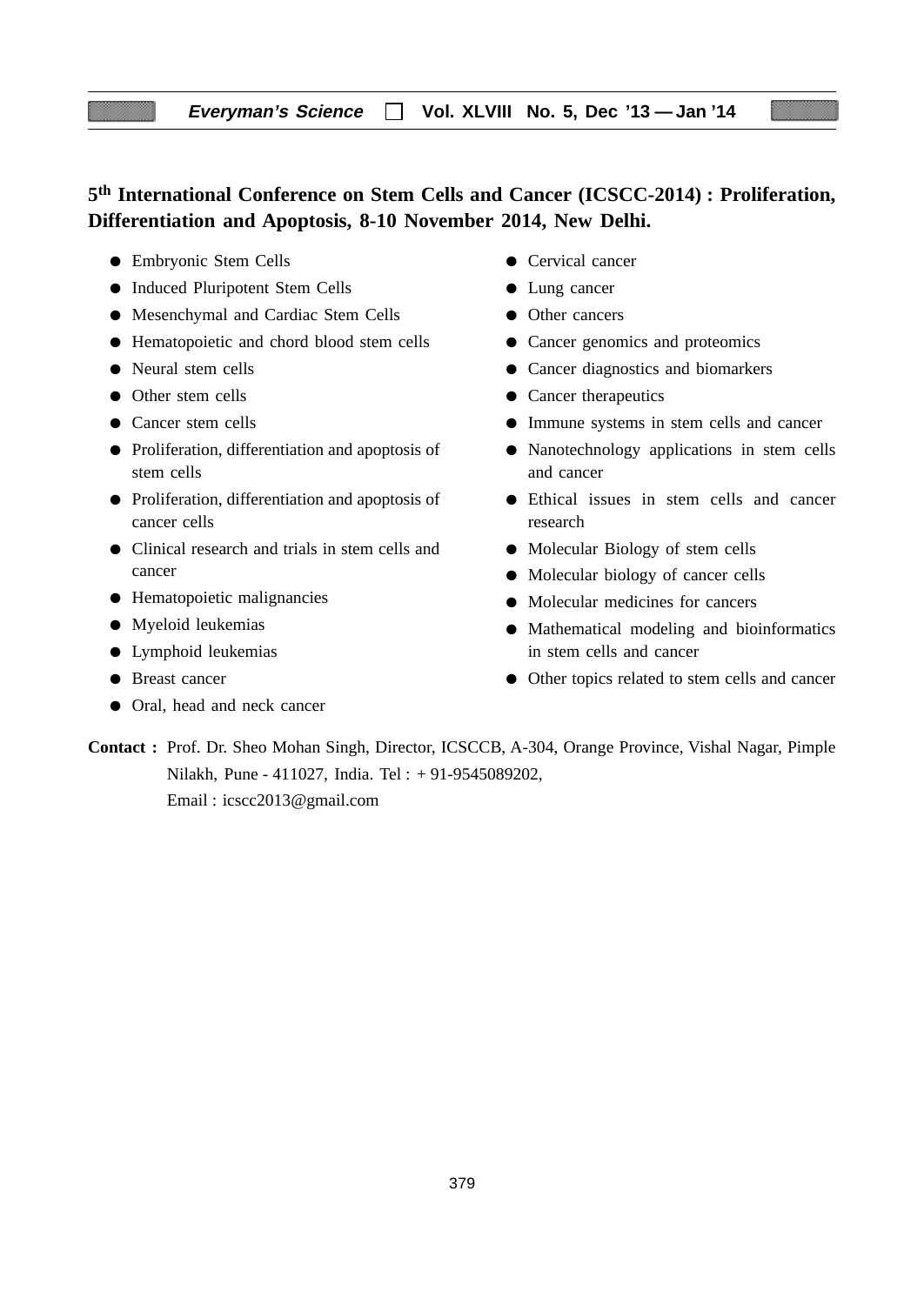# **S & T ACROSS THE WORLD**

# **OLDEST STAR PROVIDES HINTS ABOUT FIRST SUPERNOVAS**

Studying one of the oldest known stars in the universe has given astronomers a closer look at what happened in the universe more than 13.7 billion years ago.

Named SMSS J031300.362670839.3, the star sits 6,000 light-years from Earth toward the outskirts of the Milky Way and lacks iron. Scientists thought that the high-energy explosions, or supernovas, of the universe's first stars would have seeded galaxies with this heavy element. But the old star's chemical composition and that of four others suggest that the explosions of the first stars were much lower in energy than those of giant stars today.

Any iron formed in those earliest explosions probably fell into the resulting black hole. That could explain why old, second generation stars such as SMSS J031300.362670839.3 have very small traces of iron, and it suggests that low-energy supernovas were more common in the early universe than originally thought, astronomers report February 9 in Nature.

# **NEARLY 1-MILLION-YEAR-OLD EURO-PEAN FOOTPRINTS FOUND**

Footprints impressed into hardened sediment along England's southeastern coast belonged to human ancestors that lived at least 780,000 years ago.

Footprints of ancient human ancestors at a Stone Age site on England's southeastern coast emerged briefly only to be eroded away by the sea. At least five individuals created the prints between 1 million and 780,000 years ago, say archaeologist Nick Ashton of the British Museum in London and his colleagues.

The footprints were discovered and photographed in May 2013, the researchers report February 7 in *PLOS ONE*. A low tide at England's Happisburgh site revealed that heavy seas had worn away layers of hardened silt, exposing a stretch of footprintcovered sediment.

Many prints contained impressions of the arch and heel. One print displayed toe marks. Lengths and widths of the ancient footprints corresponded to individuals who stood between 3 and 5.7 feet tall, suggesting that adults and youngsters strolled together. The foot sizes resemble those of possible Neandertal ancestors whose fossils, previously found in northern Spain, date to at least 800,000 years ago.

A waterlogged hominid footprint, shown above a camera's lens cover, emerged with dozens of others at an ancient coastal site in England as a result of erosion caused by strong waves.

Only 3.6-million-year-old hominid footprints in Tanzania and 1.5-million-year-old footprints in Kenya are older than the Happisburgh discovery.

# **REWRITING THE TEXT BOOKS : SCIENTISTS CRACK OPEN 'BLACK BOX' OF DEVELOPMENT**

We know much about how embryos develop, but one key stage — implantation — has remained a mystery. Now, scientists from Cambridge have discovered a way to study and film this 'black box' of development. Their results — which will lead to the rewriting of biology text books worldwide are published in the journal *Cell*. Embryo development in mammals occurs in two phases. During the first phase, pre-implantation, the embryo is a small, free-floating ball of cells called a blastocyst. In the second, post-implantation, phase the blastocyst embeds itself in the mother's uterus.

While blastocysts can be grown and studied outside the body, the same has not been true from implantation. And because embryos are so closely